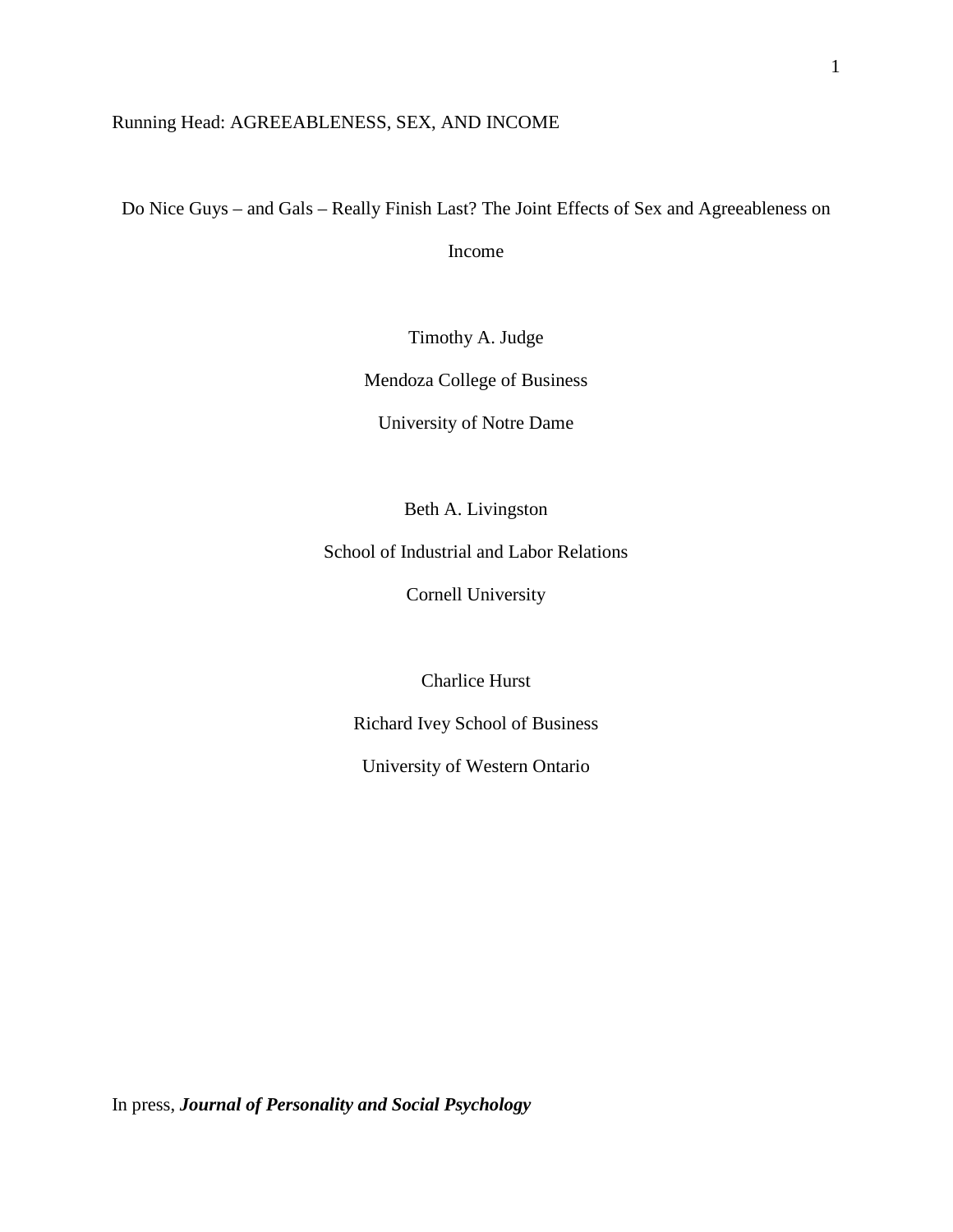#### Abstract

Sex and agreeableness were hypothesized to affect income, such that women and agreeable individuals were hypothesized to earn less than men and less agreeable individuals. Because agreeable men disconfirm (and disagreeable men confirm) conventional gender roles, agreeableness was expected to be more negatively related to income for men (i.e., the pay gap between agreeable men and agreeable women would be smaller than the gap between disagreeable men and disagreeable women). The hypotheses were supported across four studies. Study 1 confirmed the effects of sex and agreeableness on income and that the agreeableness – income relationship was significantly more negative for men than for women. Study 2 replicated these results, controlling for each of the other Big Five traits. Study 3 also replicated the interaction, and explored explanations and paradoxes of the relationship. A fourth study, using an experimental design, yielded evidence for the argument that the joint effects of agreeableness and gender are due to backlash against agreeable men.

Keywords: personality, agreeableness, sex, income, pay, gender wage gap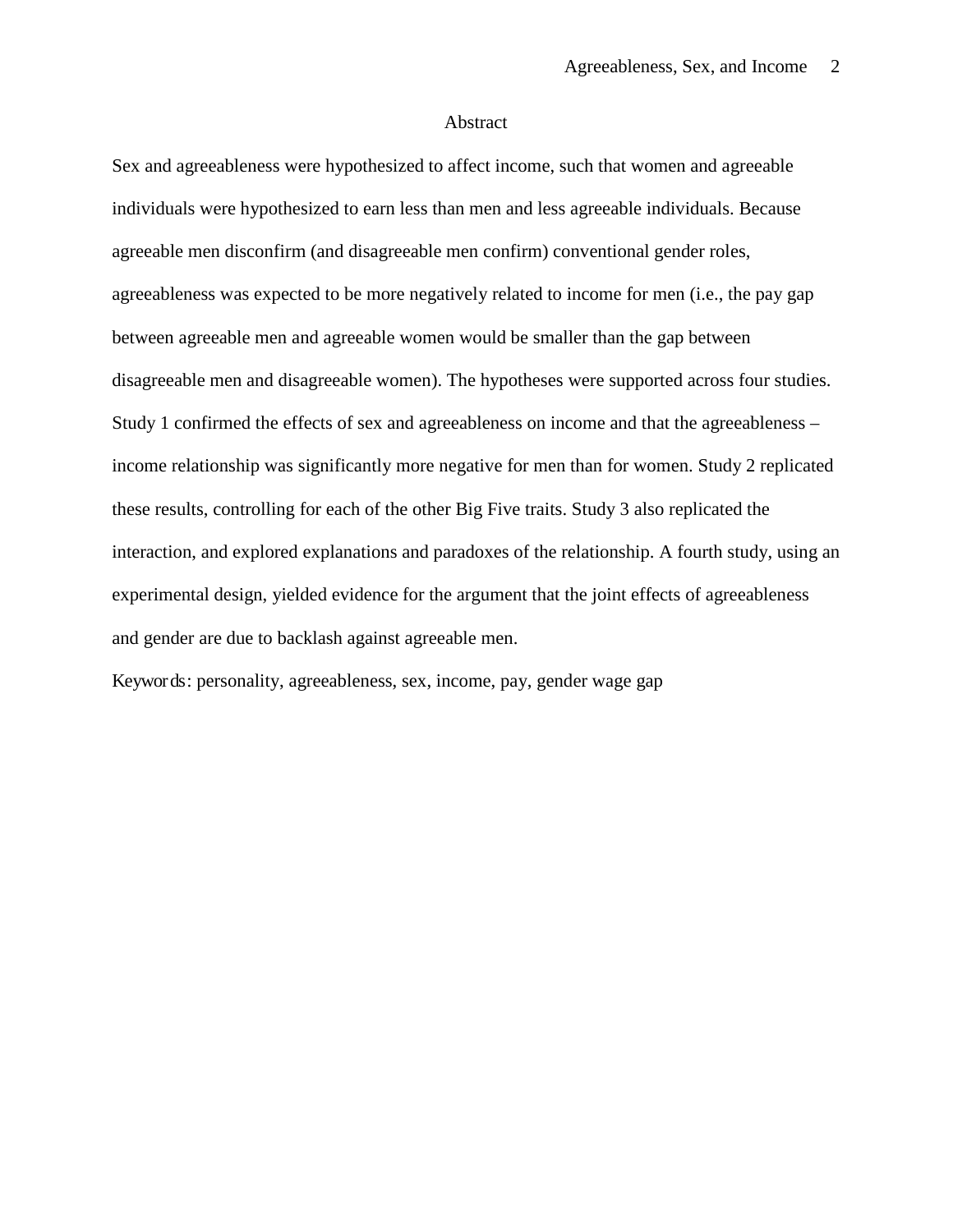Do Nice Guys – and Gals – Really Finish Last? The Joint Effects of Sex and Agreeableness on Income

In 1948, speaking of the New York Giants, legendary baseball manager Leo Durocher was quoted as saying that "nice guys finish last." Though Durocher (not known to be a very nice guy himself) maintained that his words were taken out of context (George & Boller, 1989), his statement has virtually become a truism in United States business culture, where assertiveness and competitiveness are vaunted attributes (Hofstede, 1980). Despite rather wishful articles in the popular press extolling a shift in culture toward "the power of nice" (Thaler & Koval, 2006) and a "kindness revolution" (Horrell, 2006), Durocher's words receive some support from the research literature. "Niceness"—in the form of the trait of agreeableness—does not appear to pay.

Agreeable individuals place greater value on their interpersonal relationships (Graziano & Tobin, 2002), are more motivated to maintain these relationships (Digman, 1997), are more prosocial (Graziano, Habashi, Sheese, & Tobin, 2007; Penner, Dovidio, Piliavin, & Schroeder, 2005; Penner, Fritzsche, Caiger, & Freifeld, 1995), are more cooperative and helpful (Graziano & Eisenberg, 1997; LePine & Van Dyne, 2001), and, as a result, are better liked by their peers (Jensen-Campbell, Adams, Perry, Workman, Furdella, & Egan, 2002). Despite—or perhaps because of—its social benefits, empirical evidence suggests that agreeableness is negatively related to income and earnings (Bozionelos, 2004; Ng, Eby, Sorensen, & Feldman, 2005; Mueller & Plug, 2006; Nyhus & Pons, 2005; Rode, Arthaud-Day, Mooney, Near, & Baldwin, 2008; Spurk & Abele, 2010).

Although the cliché attributed to Durocher does have an element of truth, it might also need to be qualified. In 1948, nice guys may have finished last because they were competing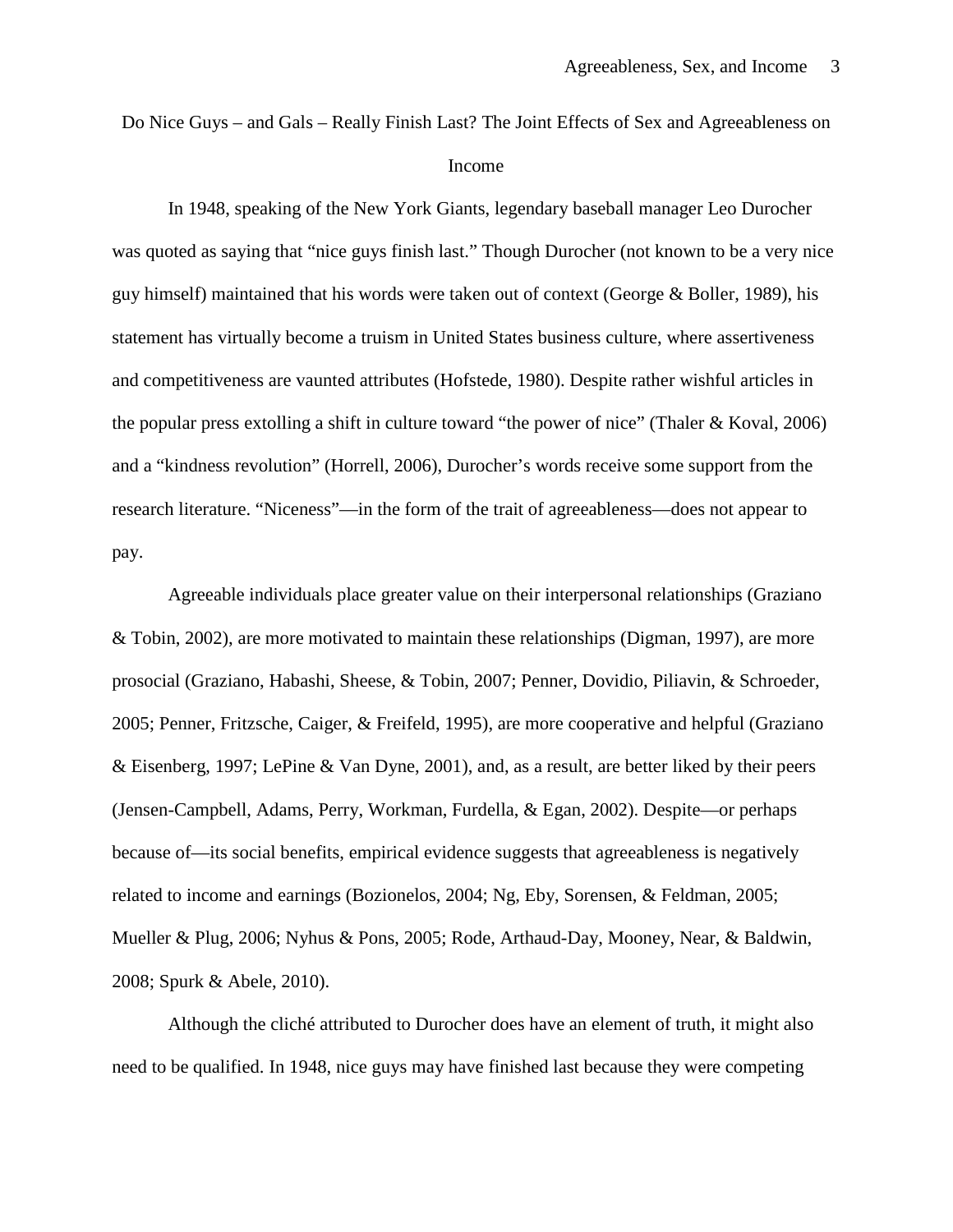almost entirely against other guys. Over the years since, their pool of competitors has increasingly included women. Based on the persistent wage gap between men and women in the United States (e.g., Blau & Ferber, 1992; Bureau of Labor Statistics, 2006), it seems likely that women finish behind nice guys, with nice "gals" coming in last; however, social role and role congruity theories (Eagly, 1987; Eagly & Karau, 2002) also suggest that men do take a hit for being highly agreeable, while women may not reap the same benefits for low agreeableness that men do.

Due to the association of agreeableness with strongly prescribed-and opposing-behavioral norms for men and women, the effect of agreeableness on income might be quite different for women than for men. In order to test this association, we present findings from four studies. In the next section of the paper, we discuss the separate associations of gender and agreeableness with income and their hypothesized joint effect on income.

#### Gender and Earnings

There is a persistent gender wage gap in the United States. This gap is apparent in the analysis of census data from 1955 until the present (e.g., Blau & Ferber, 1992; Bureau of Labor Statistics, 2006). Researchers have been attempting to explain components of the gap for decades (e.g., Blau & Ferber, 1992; Blau & Kahn, 1994; Weinberger & Kuhn, 2010). It narrowed considerably in the 1980s, but convergence slowed in the 1990s (Blau & Kahn, 2006) and, despite the many contributing factors studied, researchers have not been able to explain the gender wage gap entirely.

Traditionally, there are two categories of explanations for the gender wage gap. Demandside explanations are based on examinations of the influence of structural and institutional characteristics of the labor market (e.g., discrimination; Auster, 1989; Blau & Ferber, 1986).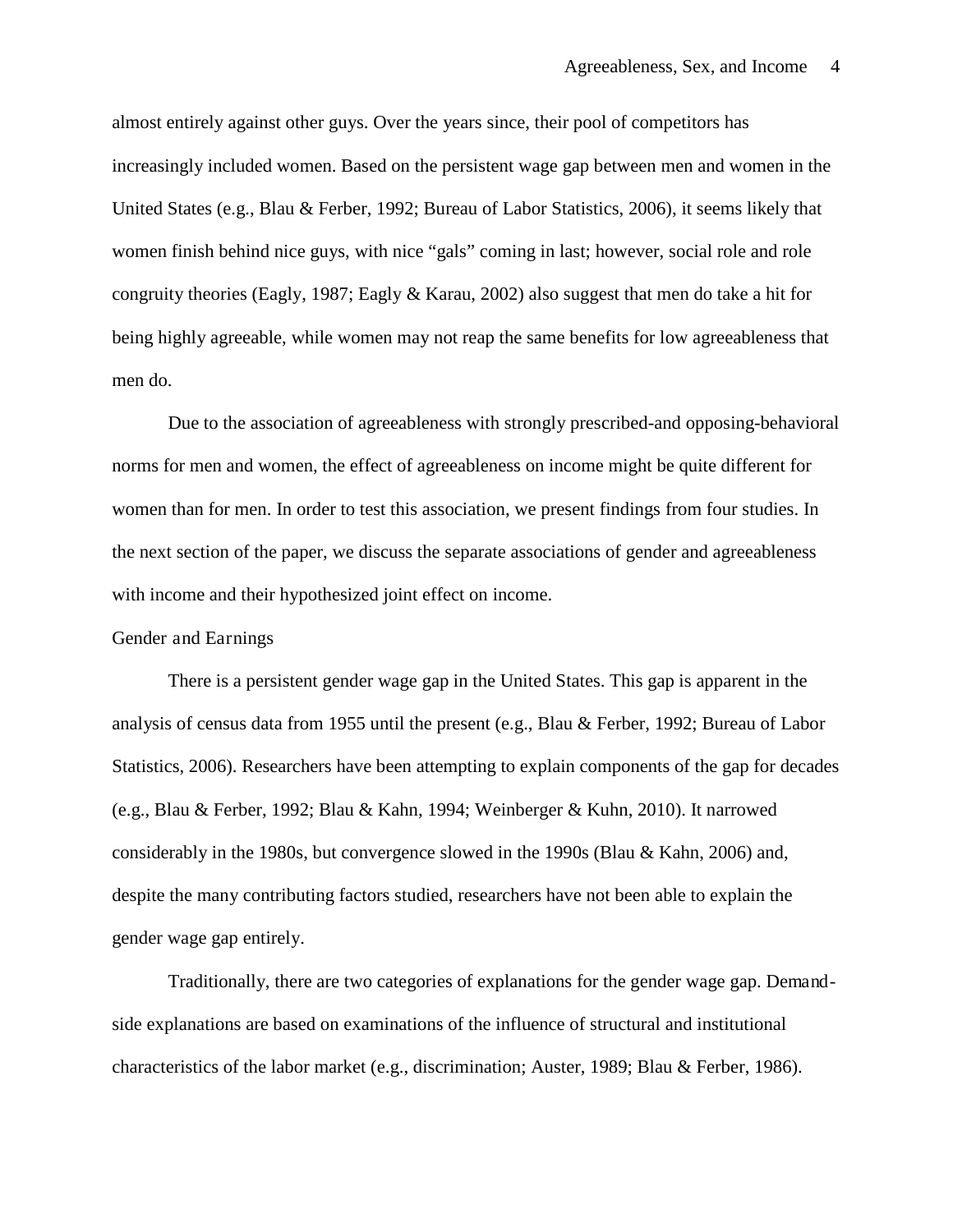Supply-side explanations are drawn from investigations of the effects of differences in human capital (e.g., Weinberger & Kuhn, 2010) and career decision making (e.g., Jackson & Grabski, 1988) between men and women. These categories of explanations may also help explain the effect of agreeableness on income and the joint influence of agreeableness and gender. Agreeableness and Earnings

One has simply to look to Costa and McCrae's (1992) six facets of agreeableness—trust, straightforwardness, altruism, compliance, modesty, and tender-mindedness—to get an idea of what an agreeable person is like. But what of people low in agreeableness? Are they antagonistic boors with no concern for their relationships? On the one hand, research on the variability of trait manifestation in behavior (Fleeson & Gallagher, 2009), indicates that, on average, people low in agreeableness are basically amicable. They are just slightly more likely than people high in trait agreeableness to behave disagreeably in certain situations by, for instance, aggressively advocating for their position during conflicts (van de Vliert & Euwema, 2004). On the other hand, high levels of disagreeableness may be associated with psychopathy (Derefinko & Lynam, 2006), suggesting that disagreeable individuals may be predisposed toward antisocial or deviant behaviors (Decuyper, De Pauw, De Fruyt, De Bolle, & De Clercq, 2009). However, most disagreeable individuals are unlikely to suffer from clinical psychological disorders, and as evident in the myriad acts of corporate malfeasance reported in the literature (Balch  $\&$ Armstrong, 2010), antisocial behaviors do not preclude earning higher incomes.

Agreeableness is only modestly related to job performance in general, but it does confer benefits in the interpersonal dimension of job performance (Hurtz & Donovan, 2000). Given the increasing reliance of organizations on teams, it would seem that people high in agreeableness would have at least a slight economic advantage over those low in agreeableness. The fact that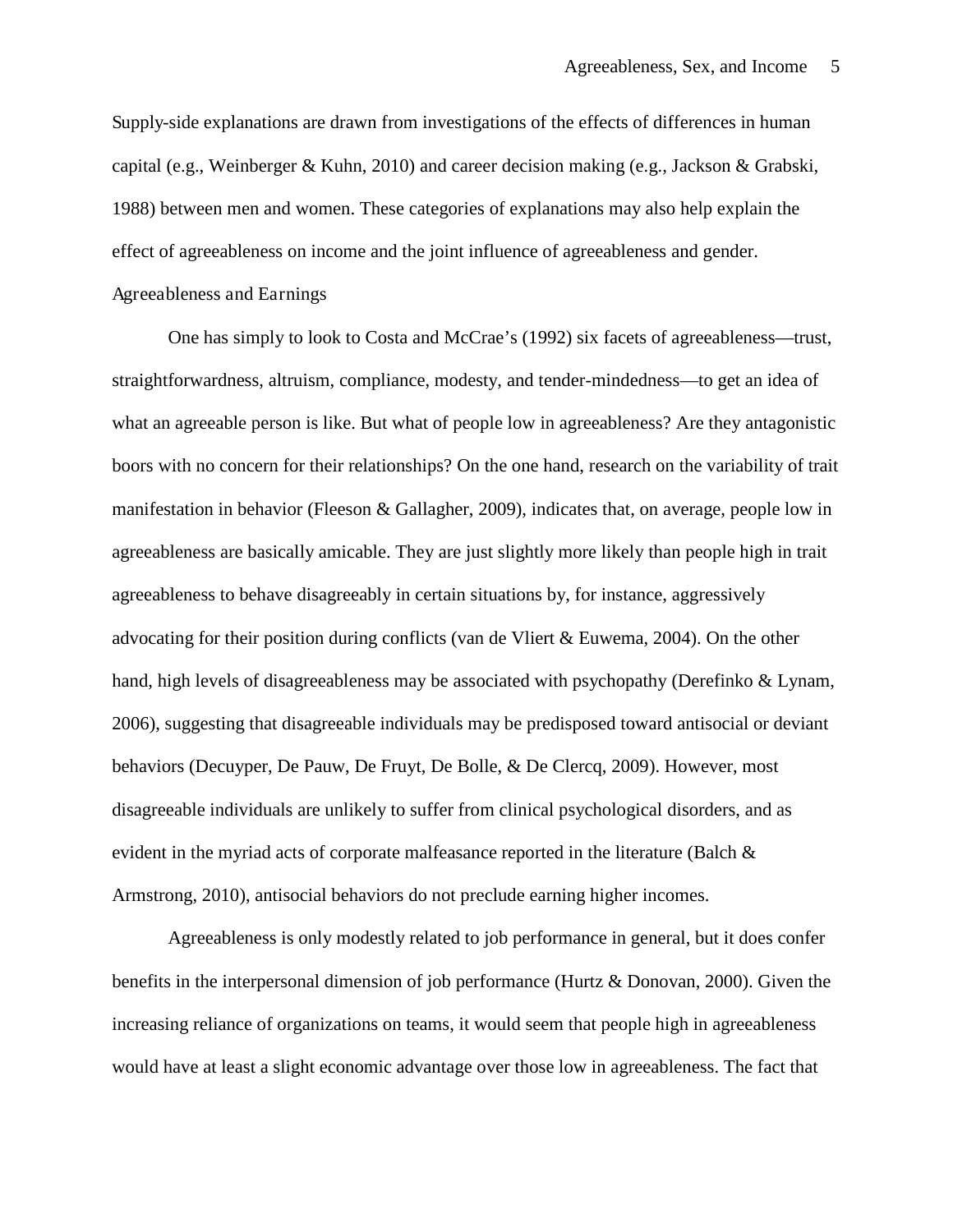researchers repeatedly report the opposite is puzzling (Ng et al., 2005; Mueller & Plug, 2006; Nyhus & Pons, 2005; Rode et al., 2008; Spurk & Abele, 2010) and none have offered more than minimal explanations for this finding. Yet, as with the association between gender and income, both supply- and demand-side forces may be responsible.

From the supply side, people high in agreeableness may not translate their human capital into financial gain as well as people low in agreeableness. According to McCrae and Costa's (1996) five-factor conceptualization, personality traits affect individuals' adaptations to their environment, including the ways in which they self-regulate. If highly agreeable people are primarily motivated by the goal to build and maintain positive relationships with others (Digman, 1997), this may conflict with other types of goals that promote extrinsic career success, as suggested by Spurk and Abele's (2010) finding that the negative relationship between agreeableness and income was mediated by career advancement goals. Setting goals to build their reputation or advance their organizational position might be viewed by highly agreeable people as competitive behavior, undermining their desire to maintain social harmony. On the other hand, because people low in agreeableness do not prize smooth interpersonal interactions as a basic goal and, in fact, value competition, they may be more likely to behave in ways that advance their interests relative to others. In particular, possibly stemming from their high sense of psychological entitlement (Campbell, Bonacci, Shelton, Exline, & Bushman, 2004) and lower level of willingness to compromise their self-interests (Barry & Friedman, 1998), disagreeable bargainers reach more favorable individual settlements in distributive negotiations (Barry & Friedman, 1998; Liu, Friedman, & Chi, 2005). This may be one of the primary reasons for the negative relationship between agreeableness and earnings—disagreeable individuals are less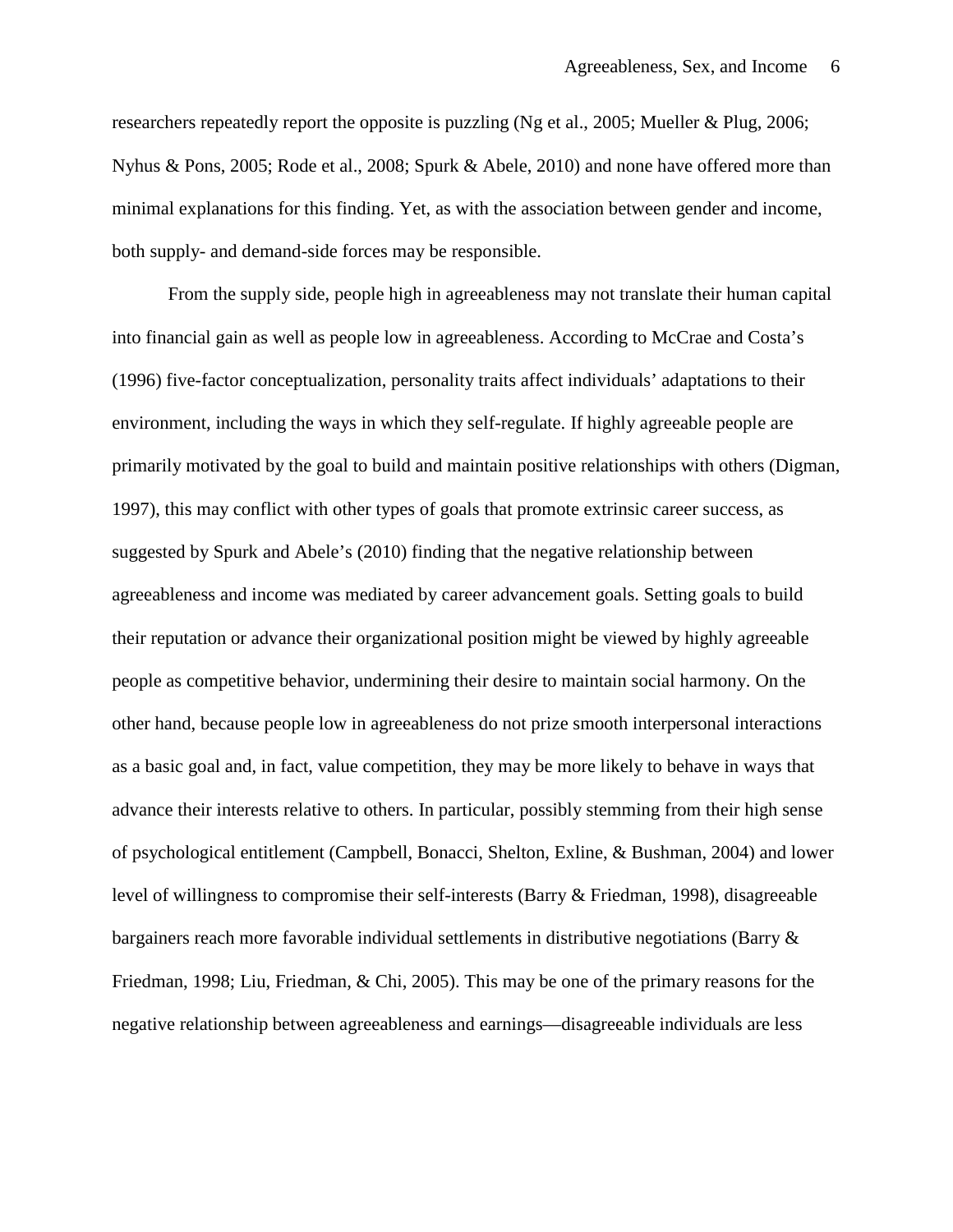likely to settle for less favorable outcomes when engaged in negotiations over their pay or other outcomes.

The aspiration toward harmonious social relationships may also lead highly agreeable people to adhere excessively to social norms (Paulhus & Trapnell, 2008). There is evidence that, although people high in agreeableness engage in more altruistic behaviors at work (LePine & van Dyne, 2001; Ilies, Scott, & Judge, 2006), they are less likely to enact voice behaviors that constructively challenge existing practice (LePine & van Dyne, 2001). Although altruistic behaviors are a facet of performance, they involve self-sacrifice and are often not rewarded (LePine & van Dyne, 2001). Voice behaviors may, on the other hand, attract rewards, particularly when they are directed toward persuading others of the value of one's ideas.

From a demand-side perspective, it is perhaps counter-intuitive that employers may favor people low in agreeableness. People evaluate each other on the two basic dimensions of warmth/communion and competence/agency (Able, Cuddy, Judd, & Yzerbyt, 2008). Generally, communion is privileged over competence in overall evaluations of people (Wojciszke & Abele, 2009). Based on this, one might expect for employers to value highly agreeable people more. But Wojciszke and Abele (2009) found that, when an individual's goal achievement is entwined with the behavior of the person they are evaluating, as in the work environment, the ranking of communion and agency are flipped: perceptions of agency become more important. Thus, agreeable people would not necessarily reap advantages from being perceived as highly warm by their employer. Yet, less agreeable people might gain from not being perceived as warm.

Although being disagreeable does not mean that one is more competent or agentic communion and agency are not opposite ends of the same construct (Wiggins, 1991)—it may imply as much in the minds of employers. People who are low in agreeableness may be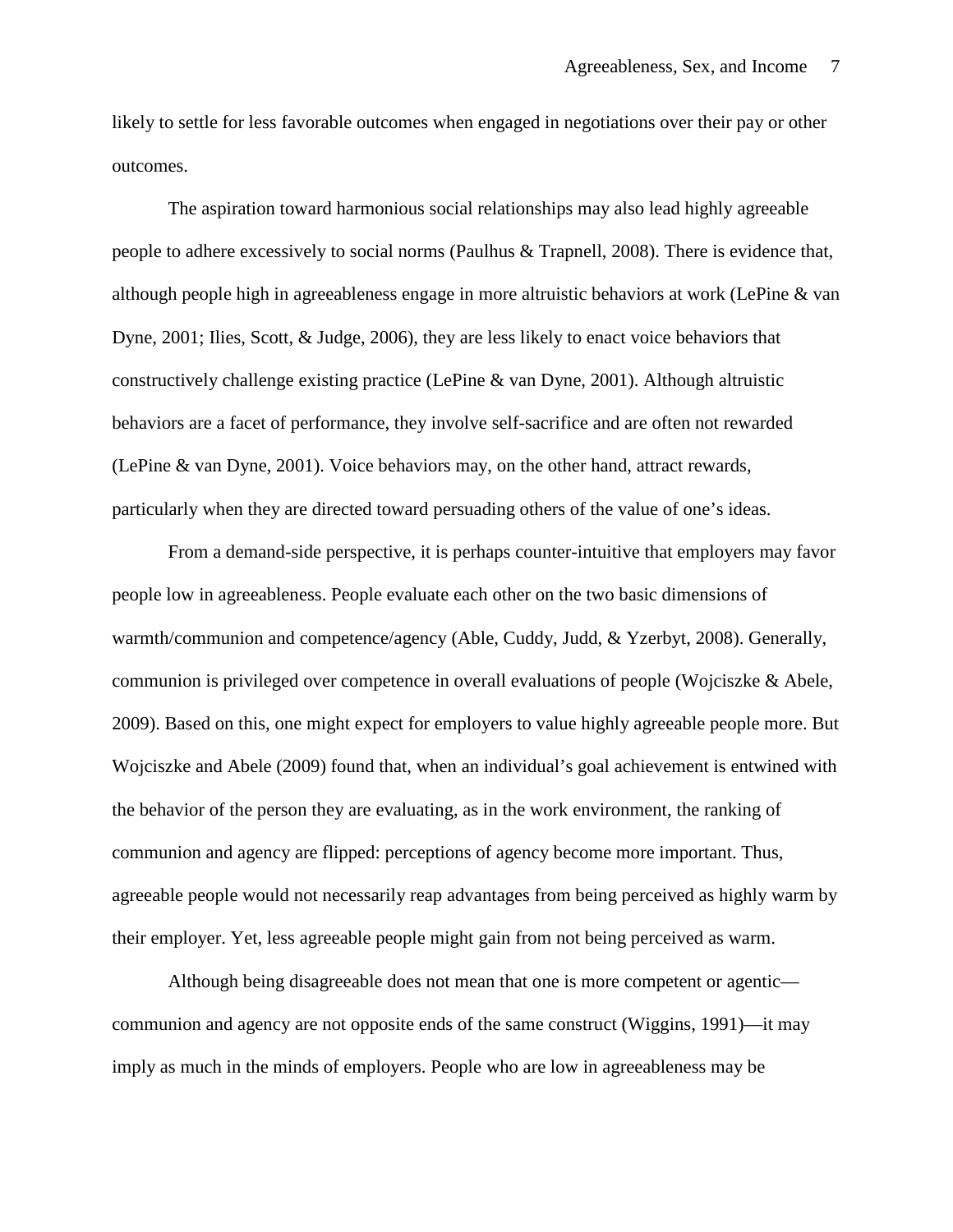perceived as more competent by virtue of their lack of warmth (Benyus, Bremmer, Pujadas, Christakis, Collier, & Warholz, 2009). Amabile and Glazebrook (1982) found that people who were highly critical of others were rated as more competent than those offering favorable evaluations. Furthermore, in an experimental study, Tieden (2001) found that people recommended a higher-status position and higher pay for job applicants who expressed anger—a display that is more likely among disagreeable people (Jensen-Campbell, Knack, Waldrip, & Campbell, 2007; Meier & Robinson, 2004). The relationship between anger and recommendations for status and pay was mediated by competence perceptions; liking of the applicant, on the other hand, had no effect on recommendations. Thus, while agreeable people might be well-liked, their warmth may undermine perceptions of their competence relative to their disagreeable peers who may, in fact, be no better equipped for the job. Disagreeable behaviors, particularly in settings where competitiveness and aggressiveness are valued, seem to signal ability and promise.

## Differential Agreeableness – Income Relationship by Gender

Research on reactions to those who violate gender norms in employment contexts suggests that, although disagreeableness may advantage both men and women in their pursuit of extrinsic success, it should particularly do so for men because disagreeable men have the additional advantage of conforming to gender role expectations. Whereas disagreeable men reap a double benefit—their disagreeableness helps them better translate their human capital into earnings advantage, and the same behavior conforms to expectations of "masculine" behavior agreeable men are disproportionately disadvantaged. Therefore, although we expect that agreeableness will be negatively related to income for both men and for women, it will be more strongly so for men because it conflicts with social norms of masculinity. Likewise, because low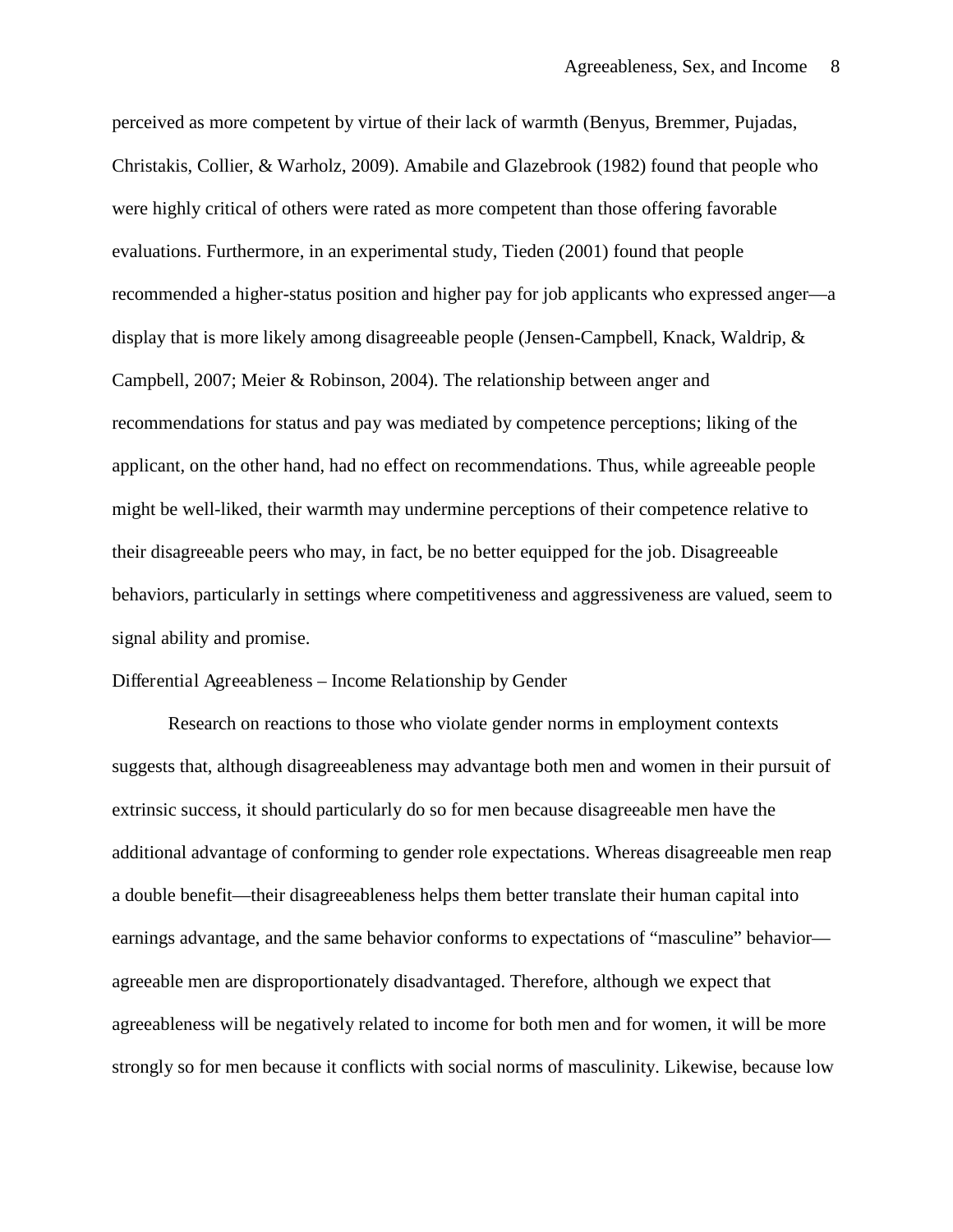agreeableness is at odds with norms for feminine behavior, disagreeableness will not likely be the same asset for women as it is for men. Thus, we would expect to see a greater difference in income between men high and low in agreeableness compared to the difference between women high and low in agreeableness. Put another way, the gender pay gap should be higher for disagreeable women versus disagreeable men than for agreeable women vs. agreeable men (though the gap should favor men—there will be a gender pay gap even taking agreeableness and its interaction with gender into account).

According to social role and role congruity theories (Eagly, 1987; Eagly & Karau, 2002), social roles prescribe socially shared expectations of members of a particular social category (Biddle, 1979). These expectations are also normative, in that they describe qualities believed to be desirable for each sex (Eagly, 1987). Gender norms, or stereotypes, follow from observations of people in sex-typical social roles (e.g., Eagly et al., 2000) and are often organized according to communal and agentic attributes (see Bakan, 1966; Eagly, 1987). Men are expected to be high in agency and low in communion, while the opposite is expected of women (Eagly, 1987; Eagly  $\&$ Steffen, 1984; Graziano & Eisenberg, 1997). Both men and women who act in ways that are contrary to expected behaviors in certain contexts may encounter backlash when they do not conform to stereotyped expectations. Backlash refers to social and economic sanctions for counterstereotypical behavior (Rudman & Fairchild, 2004). Counterstereotypical behavior often results in less favorable personnel decisions such as decreased recognition, compromised opportunities for advancement (Brescoll & Uhlmann, 2008; Rudman & Glick, 1999, 2001; Rudman & Phelan, 2008), and, at worst, sabotage directed against "deviants" (Rudman & Fairchild, 2004).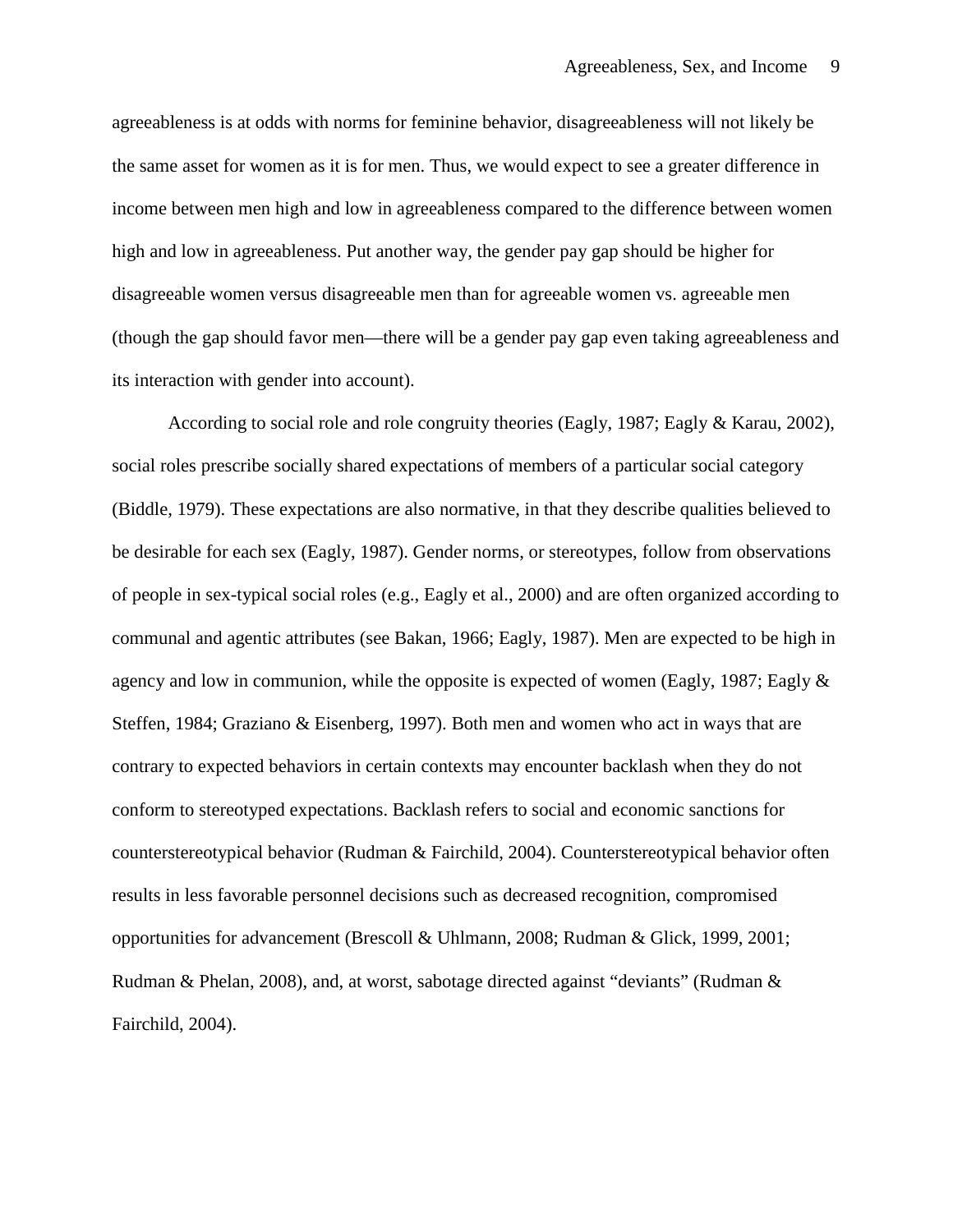Penalties for violation of gender norms have been investigated most often with regard to women engaging in "masculine" behavior or operating in traditionally masculine roles (Brescoll & Uhlmann, 2008; Eagly, Makhijani, & Klonsky, 1992; Heilman & Okimoto, 2007; Heilman, Wallen, Fuchs, & Tamkins, 2004; Parks-Stamm, Heilman, & Hearns, 2008; Phelan, Moss-Racusin, & Rudman, 2008). Numerous studies have found that women who have been successful at traditionally masculine jobs are derogated for a lack of interpersonal warmth (Heilman & Okimoto, 2007; Heilman et al., 2004; Parks-Stamm et al., 2008). A few studies have demonstrated that men, like women, could face backlash for behaving counter to gender norms. Rudman (1998) found that self-promoting women and self-effacing men were considered less socially attractive and less qualified than self-effacing women and self-promoting men, respectively. In fact, self-effacement seemed more of a losing strategy for men than selfpromotion was for women, which is consistent with Heilman and Wallen's (2010) argument that men are likely to be penalized for the very behaviors that are prescribed for women. Their experimental study revealed that men who succeeded at female gender-typed jobs were cast by study participants as more ineffectual and less deserving of respect than women in the same job and men in a male gender-typed job. The authors argued that this pattern of ratings arose because success in a gender-inconsistent job implies a deviation from prescriptive gender norms.

Framed in an analogous manner, while individuals desiring higher extrinsic rewards might be advised to be more competitive and self-interested (i.e., less agreeable), women's efforts may be neutralized because such actions violate gender norms. Thus, women may face a "no win" situation in the sense that, should they be agreeable, they are, like men, prone to exploitation by others (Barry & Friedman, 1998; Liu et al., 2005) and are less likely to be perceived as competent (Rudman & Glick, 1999, 2001). Should they be disagreeable, however,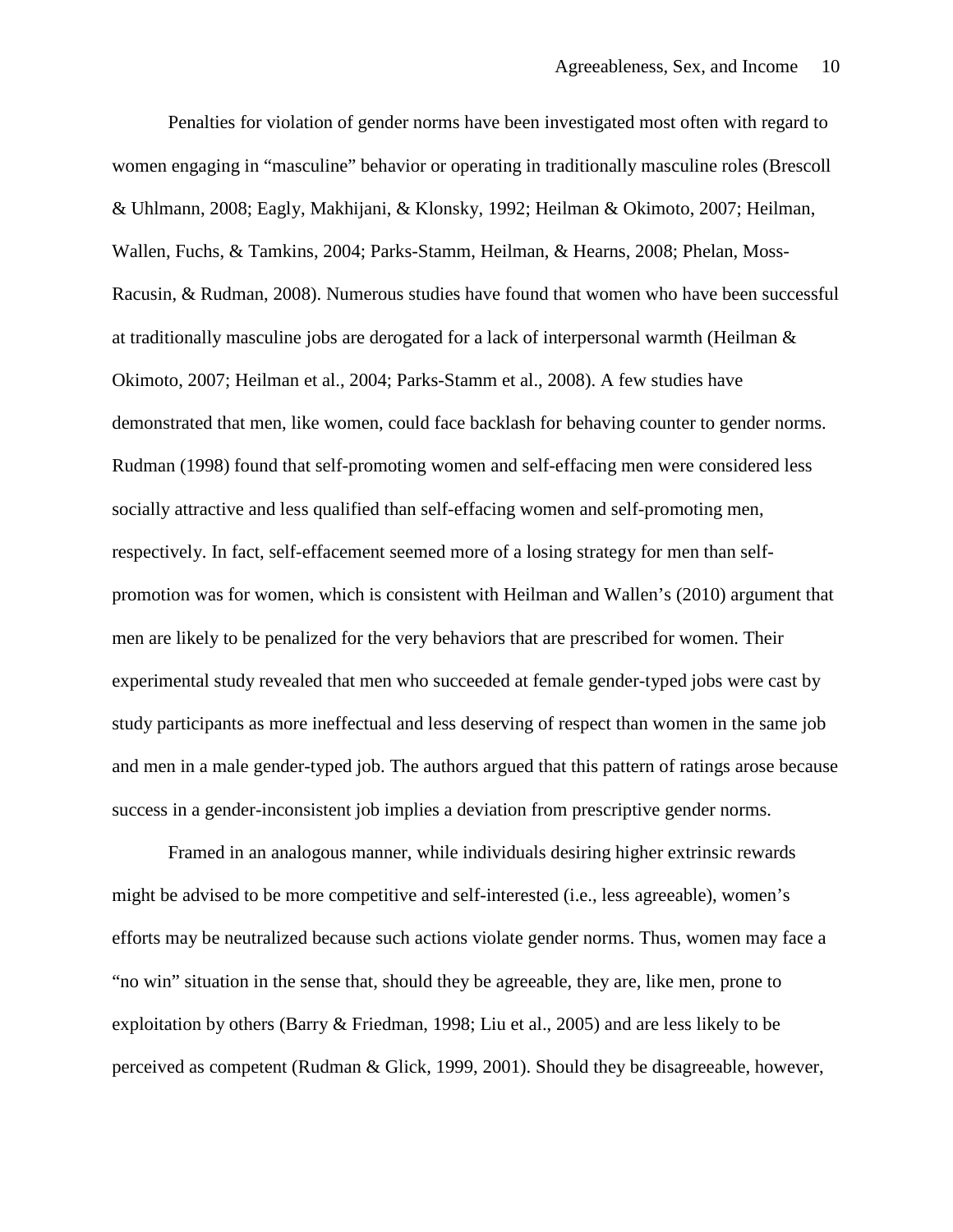the income advantages of disagreeableness may be dampened because their behavior violates gender role norms (Brescoll & Uhlmann, 2008).

In addition to the stereotype-related penalties for low agreeableness that women face, there are myriad other factors shown in previous research to contribute to the gender gap. We do not expect low agreeableness to compensate for all of these other variables. Thus, we expect that women low in agreeableness will earn more than women high in agreeableness, but still will not earn as much as men high or low in agreeableness. Yet, we expect a narrower gap between disagreeable women and highly agreeable men; the latter, we expect, will earn considerably less than disagreeable men, who are doubly advantaged by their standing on the trait via their tendency toward self-interested behavior that conforms to social roles.

## Effect of Job and Occupation and Other Controls

Each of the three expected relationships—that women earn less than men, that agreeable individuals earn less than the disagreeable, and that the effect of agreeableness on earnings is more negative for men—might be biased by the failure to control for job or occupational characteristics. Specifically, regarding our first expected relationship (effect of sex on earnings), the occupational segregation literature consistently shows that women are sorted into lowerearning, less prestigious occupations (e.g., Duncan & Prus, 1992). Regarding our second expected relationship (effect of agreeableness on earnings), although occupational choice and selection based on agreeableness is much less well understood, R. Hogan's (1983) socioanalytic theory and Barrick, Stewart, and Piotrowski's (2002) results suggests that personality may affect choice of situations (J. Hogan & Holland, 2003)—in this case that agreeable individuals, being more motivated to "get along" than "get ahead," may choose to work in lower-status, more service-oriented occupations. Finally, regarding the final and focal relationship (differential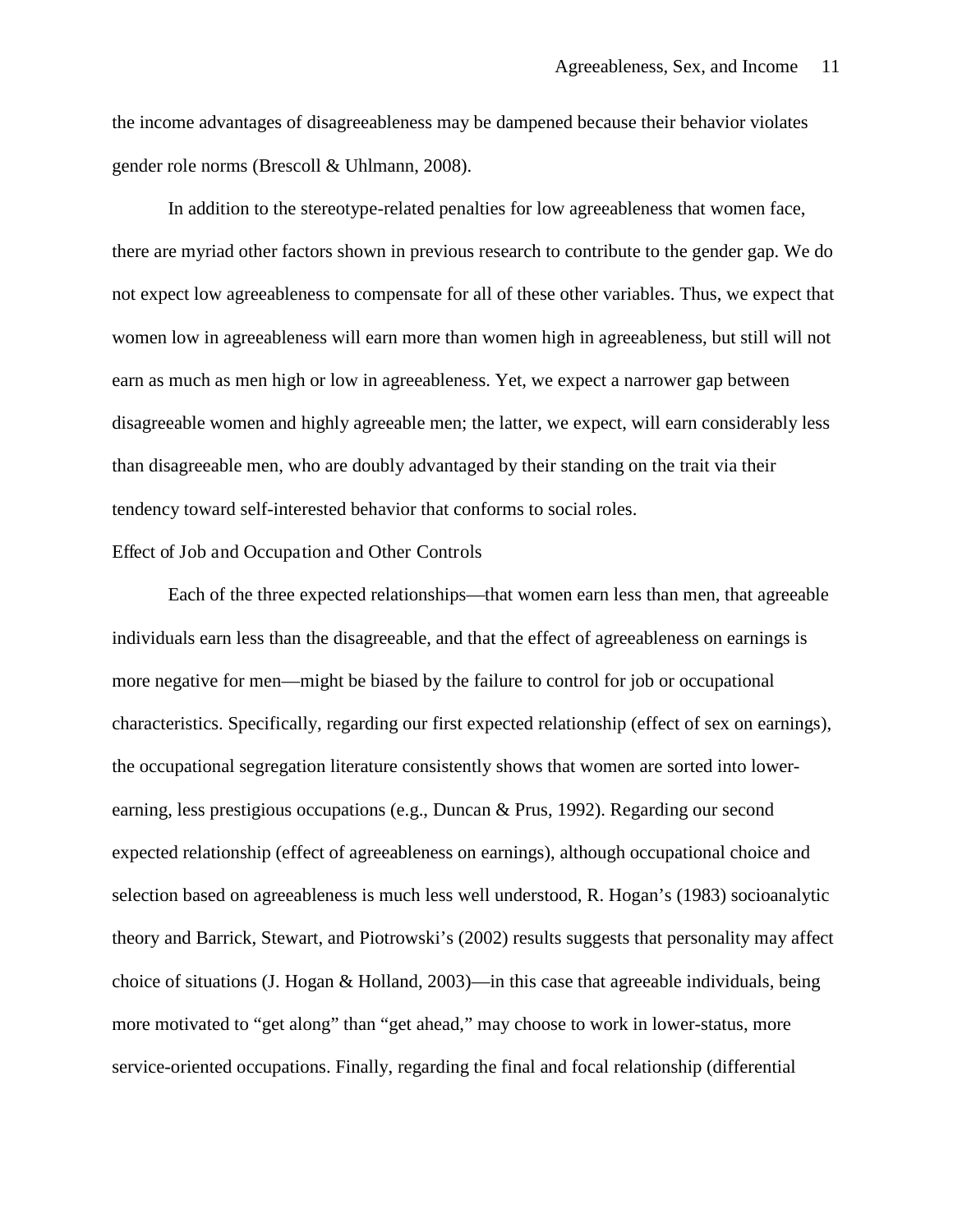effect of agreeableness on income for men vs. women), it is possible that the differential association of agreeableness with income for men and women might be affected by job and occupational characteristics. In short, it is possible that agreeableness disproportionately affects men's earnings because agreeable men (as opposed to disagreeable men) are less likely to pursue prestigious work.

Accordingly, in the third study, we tested the hypotheses controlling for various job and occupational characteristics. Across all three field studies, we included three relevant control variables: educational attainment, marital status, work history, and hours worked to control for possible third order variables that may be related to gender, agreeableness, and earnings. Below, we introduce the individual studies and the nuances of each approach.

#### Study 1

In Study 1, the hypothesized relationships among gender, agreeableness, and income are tested on a large sample of working adults. In addition to the aforementioned control variables, Study 1 also controls for two other Big Five traits: neuroticism and extraversion. Neuroticism is a trait (along with agreeableness) that demonstrates the most consistently large gender effects over time (Bouchard & Loehlin, 2001), such that men are less neurotic than women. Additionally, neuroticism (or its converse, emotional stability) and extraversion have been found to be related to career success (e.g., Ng et al., 2005). Thus, controlling for these traits allows us to exclude two potential confounding factors. We also control for income at the time agreeableness was measured, so that gender, agreeableness, and their interaction predict prospective changes in income.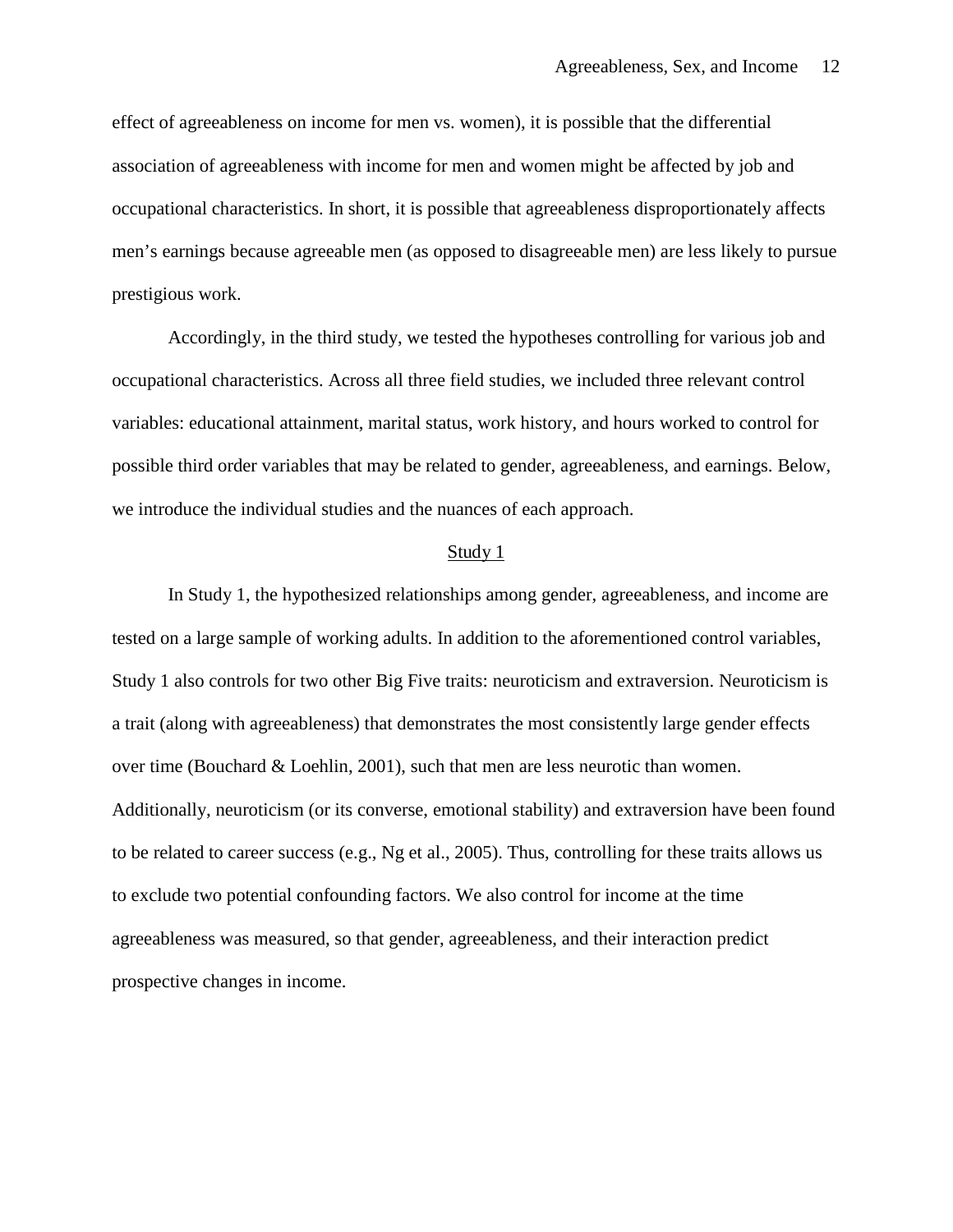## Method

## Participants and Procedure

Participants in Study 1 were individuals enrolled in the National Longitudinal Surveys of Youth (NLSY97). The NLSY97 is sponsored by the Bureau of Labor Statistics, U.S. Department of Labor, and conducted by the National Opinion Research Center (NORC) at the University of Chicago with assistance from the Center for Human Resource Research (CHRR) at The Ohio State University. The NLSY97 consists of a nationally representative sample of approximately 9,000 youths who were aged 12-16 at the initiation of the study in 1997. Since 1997, participants have been interviewed annually, though 2008 is the most recent year for which data are available. Although the primary focus of the NLSY97 was to document the transition from school to the labor market, in 2002, data on participants' personalities were collected.

Most interviews were conducted in participants' households (in the relatively small [approximately 13%] of cases where this was not possible, participants were interviewed over the phone). Participants were provided small (typically \$10) incentives for participating in each round of interviews. Naturally, some sample attrition occurred over time, though the level of attrition was relatively low, averaging roughly 2% per time period. Because many of the participants were of college age over the time period when income was assessed, we limited the study to those individuals who were (a) working outside the home, (b) not enrolled in college full-time, and (c) working at least 1,000 hours per year. These restrictions reduced the sample size to N=560.

#### Measures

Agreeableness. We measured participant agreeableness by their responses to three questions that were asked in the 2002 survey. These three questions were: (1) "How much do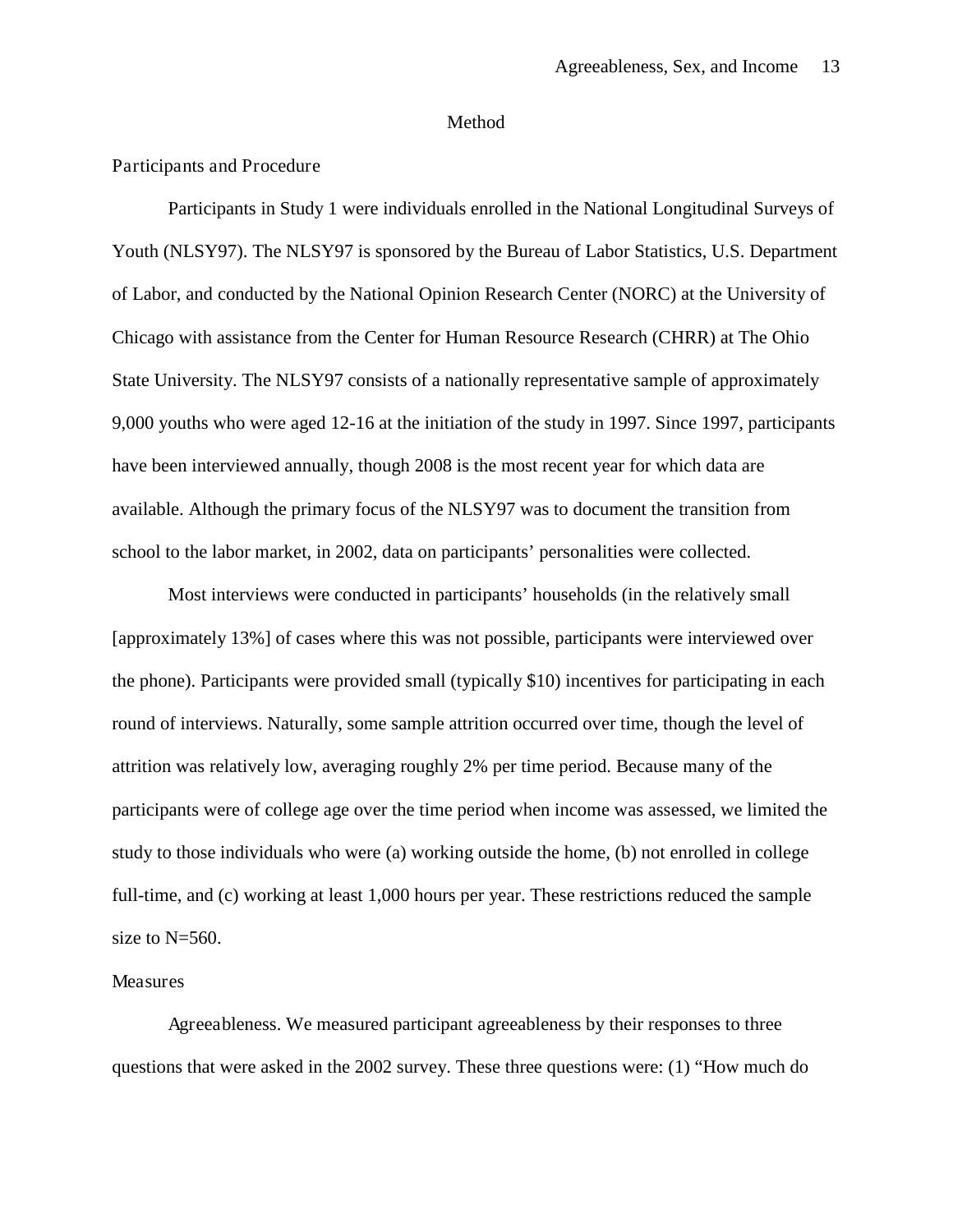you feel that agreeable describes you as a person, where 1 means quarrelsome and 5 means agreeable?"; (2) "How much do you feel that difficult describes you as a person, where 1 means cooperative and 5 means difficult?"; and (3) "How much do you feel that stubborn describes you as a person, where 1 means flexible and 5 means stubborn?" The last two items were reversescored, and then the three responses were averaged. The coefficient alpha reliability estimate of this scale was  $\alpha = 79$ <sup>1</sup>

Neuroticism and extraversion. Neuroticism was measured with a four-item scale ( $\alpha$ =.77) on the 2002 survey: (1) "How much of the time during the last month have you been a very nervous person?"; (2) "How much of the time during the last month have you felt calm and peaceful?"; (3) "How much of the time during the last month have you felt downhearted and blue?"; and (4) "How much of the time during the last month have you been a happy person?" Responses to these questions were evaluated on a  $1$ =all of the time; 2=most of the time; 3=some of the time; and 4=none of the time scale. Responses to the second and fourth questions were reverse-scored, and then participants' responses were averaged. Extraversion was measured with a two-item scale ( $\alpha$ =.43), completed in 2008, where participants evaluated how well two pair of traits ("extraverted, enthusiastic" and "reserved, quiet") described them. Responses were anchored on a 1=*disagree strongly* to 7=*agree strongly* scale. For the extraversion scale, responses to the second item pair were reverse scored, and responses to the two items were averaged.

Sex. Participants' sex was noted by the interviewer in the initial interview and was coded 1=male, 2=female.

Education, marital status, hours worked, and work history. Participant education was measured with a variable that was created to reflect, on an ordinal scale, the highest degree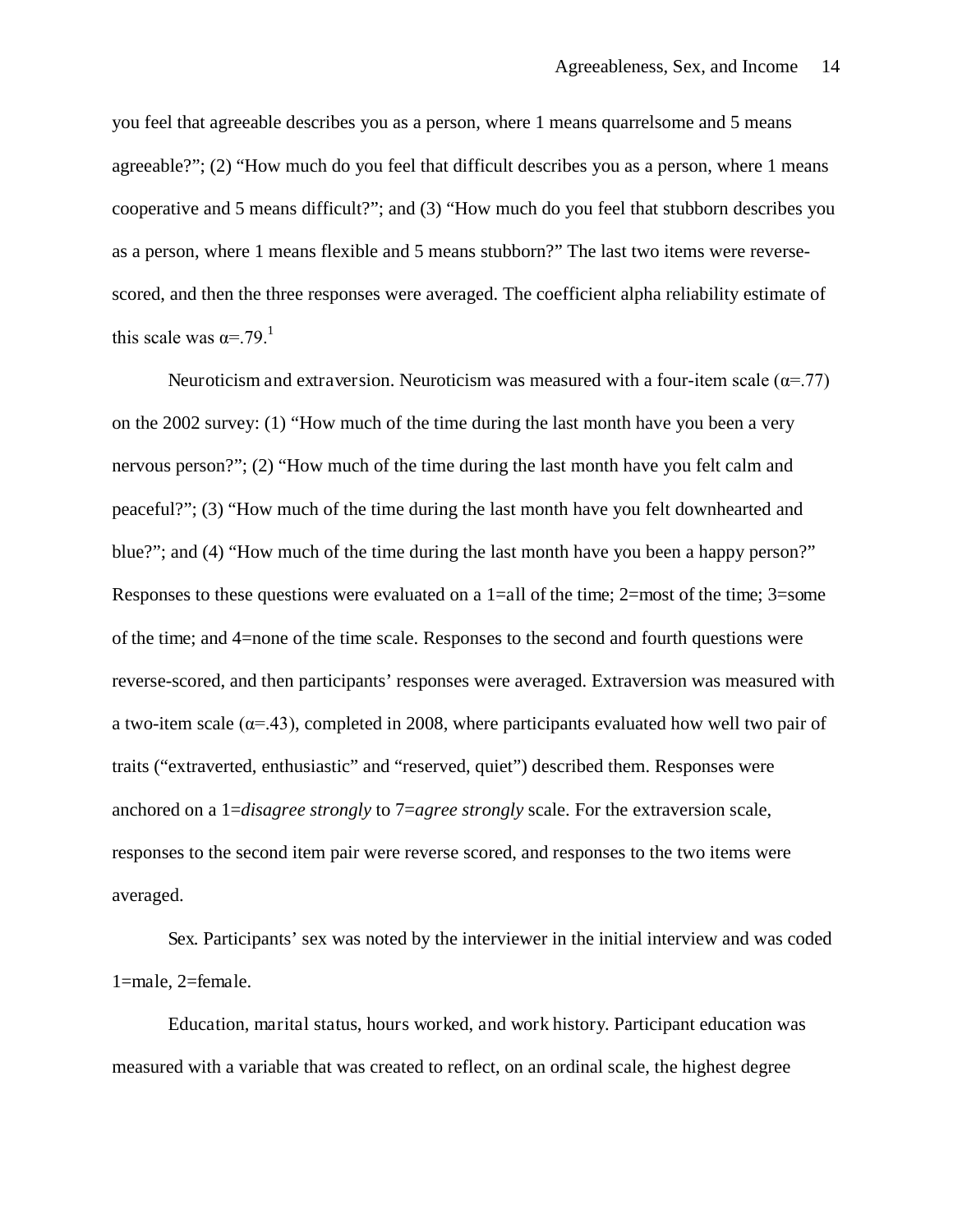received as of 2004. Responses ranged from 0=none to 7=doctoral-level degree. Marital status was measured by the interviewer recording, during the 2003 interview, whether the participant was married or had a partner in the household (coded 1) or was single, divorced, separated, or widowed (coded 0). Participant hours worked was measured by computing the average hours the participant worked 2004-2008. Continuous work history and unemployment pay were assessed, respectively, by averaging whether or not the participant was employed over the study (1997- 2008) and whether or not the participant drew unemployment compensation over the study (1997-2008).

Income and prior income. We measured income by averaging, across 2004-2008, participants' responses to the question, "During (YEAR), how much income did you receive from wages, salary, commissions, or tips from all jobs, before deductions for taxes or for anything else?" Because we controlled for this variable as measured in 2003, our regression estimates changes in income over time (Edwards, 1995), after agreeableness was measured.

#### Results

The descriptive statistics for and intercorrelations among the Study 1 variables are provided in Table 1. The regression results predicting income with gender, agreeableness, and the control variables are provided in Table 2. We estimated one pooled regression (for men and women combined), as well as separate regressions for men and women.<sup>2</sup> Because the raw (unstandardized) coefficients are in practically meaningful units, we report both raw (B) and standardized (β) regression coefficients.

As shown in Table 2, in the overall regression, agreeableness and gender both negatively predict earnings, meaning that women and those who score high on agreeableness earn less than men and those who score low on agreeableness. The effect sizes were such that women earned,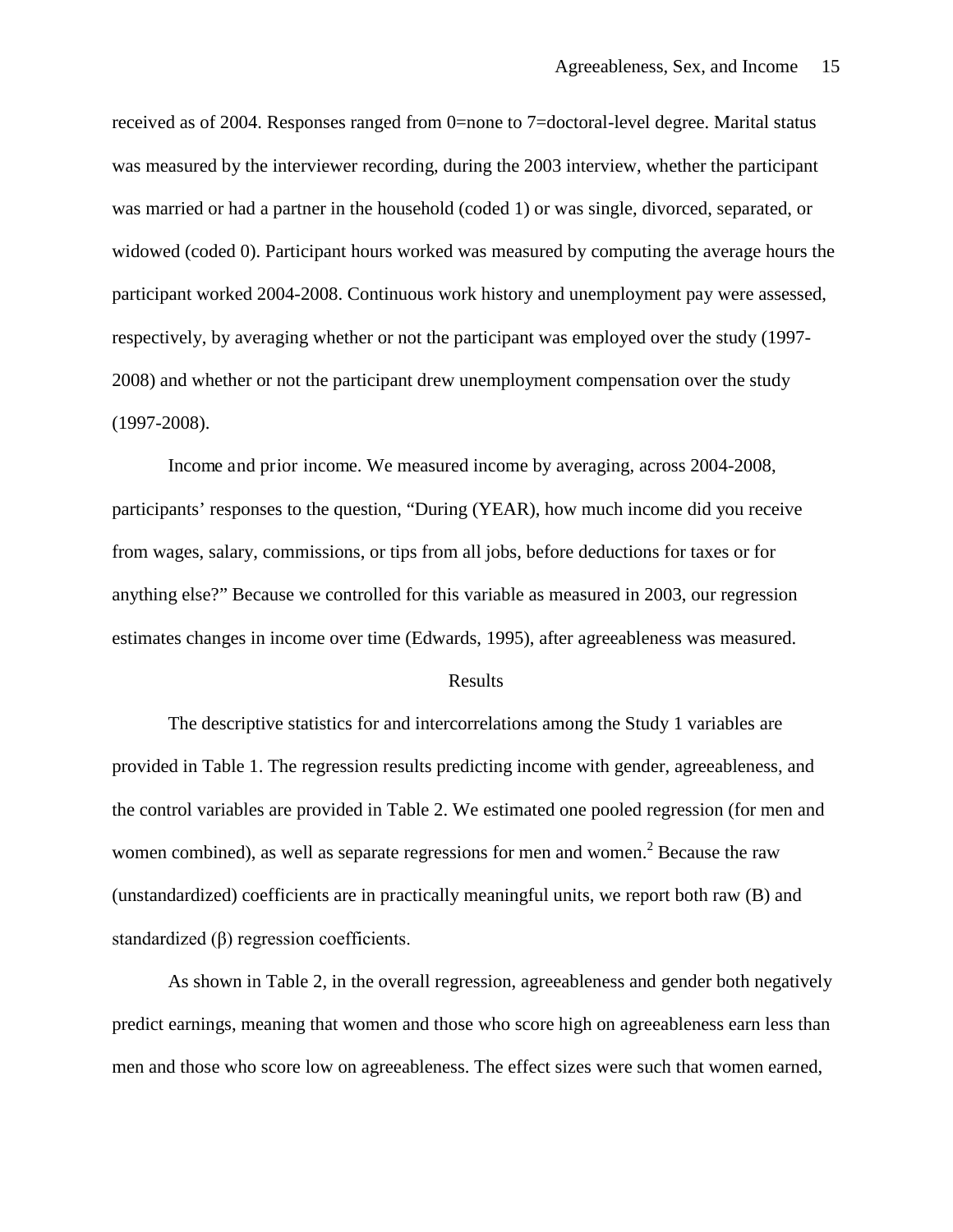on average, \$4,787 less than men, even controlling for education, marital status, hours worked per week, and work force continuity. Given the average salary in Study 1, this amounts to a 14% income difference. The regression results in Table 2 also show that the effect of agreeableness on income was stronger for men (B=–\$6,958,  $\beta$ =–.21, p < .01) than for women (B=–\$1,100, β=−.05, ns). To test whether the effect of agreeableness on earnings differed for men and women, we used the formula provided by Paternoster, Brame, Mazerolle, and Piquero (1998; see also Clogg, Petkova, & Haritou, 1995). Using this test statistic, the coefficients for agreeableness in Table 2 were significantly different for men and women ( $t = -3.53$ ,  $p < .01$ ). The top half of Figure 1 provides a graph of the regression results for men and women. As the figure shows, the negative effect of agreeableness on income is stronger for men than for women. At low levels of agreeableness (1 standard deviation below the mean on agreeableness), the gender wage gap is roughly double that at high levels of agreeableness (1 standard deviation above the mean).

The variables of neuroticism and extraversion (also Big Five personality traits) were also included in the regressions for men and for women. Neuroticism was negatively related to pay for men (B=-\$6,789.45, β=−.12, p < .05) but not significantly so for women (B=−\$6,280.13, β=−.16, p > .05). Extraversion was not significantly related to pay for men (B=\$1,628.01, β= .07,  $p > .05$ ) or for women (B=\$1,118.22,  $\beta = .08$ ,  $p > .05$ ). For men, neuroticism tends to result in significantly less pay than it does for women, but extraversion does not affect the income reported by men or by women.

#### Study 2

A limitation of Study 1 is that, beyond agreeableness, only two Big Five traits neuroticism and extraversion—were controlled. In Study 2, we seek to replicate the Study 1 results with another sample of working adults. Unlike Study 1, all of our expected relationships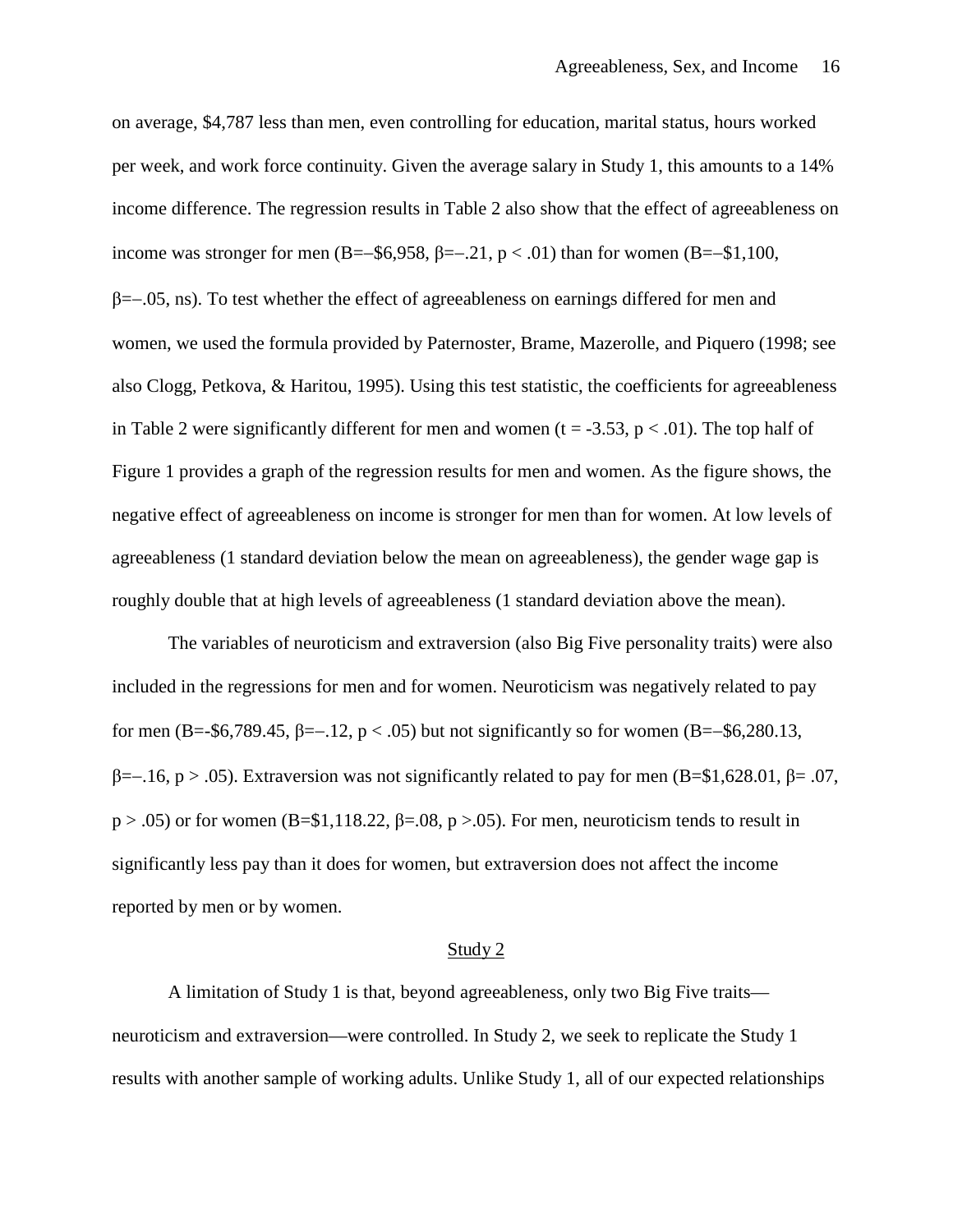are tested controlling for all four of the other Big Five traits (i.e., neuroticism, conscientiousness, openness to experience, and extraversion) in order to ensure that our observed effects are due to agreeableness and not to the confounding effects of one of the other traits.

## Method

## Participants and Procedure

Participants in Study 2 were individuals enrolled in the National Survey of Midlife Development in the United States (MIDUS), an investigation of patterns, predictors, and consequences of midlife development in the areas of physical health, psychological well-being, and social attitudes. Participants were drawn from a nationally representative random-digit-dial sample of non-institutionalized, English-speaking adults, age 25-74, selected from working telephone banks in the coterminous United States. Individuals who first participated in an initial telephone interview subsequently responded to two mail surveys. The initial phone interview (lasting approximately 30 minutes) and subsequent mail surveys (taking an average of two hours to complete in total) were completed in one year's time, 1995-1996. Participants were instructed that the survey was being carried out through Harvard Medical School and that their individual responses would remain strictly confidential. Those who participated received a boxed pen and a check for \$20.

Of the sample of individuals originally targeted for participation, approximately 70% agreed to participate in the telephone interview and, of those, roughly 87% completed the mailed surveys. Of the 3,032 individuals who completed both the telephone interview and mailed surveys, our sample size was further limited by restricting the analysis to individuals employed full-time outside the home. All told, 1,681 individuals met these criteria, of whom 1,000 were men and 681 were women.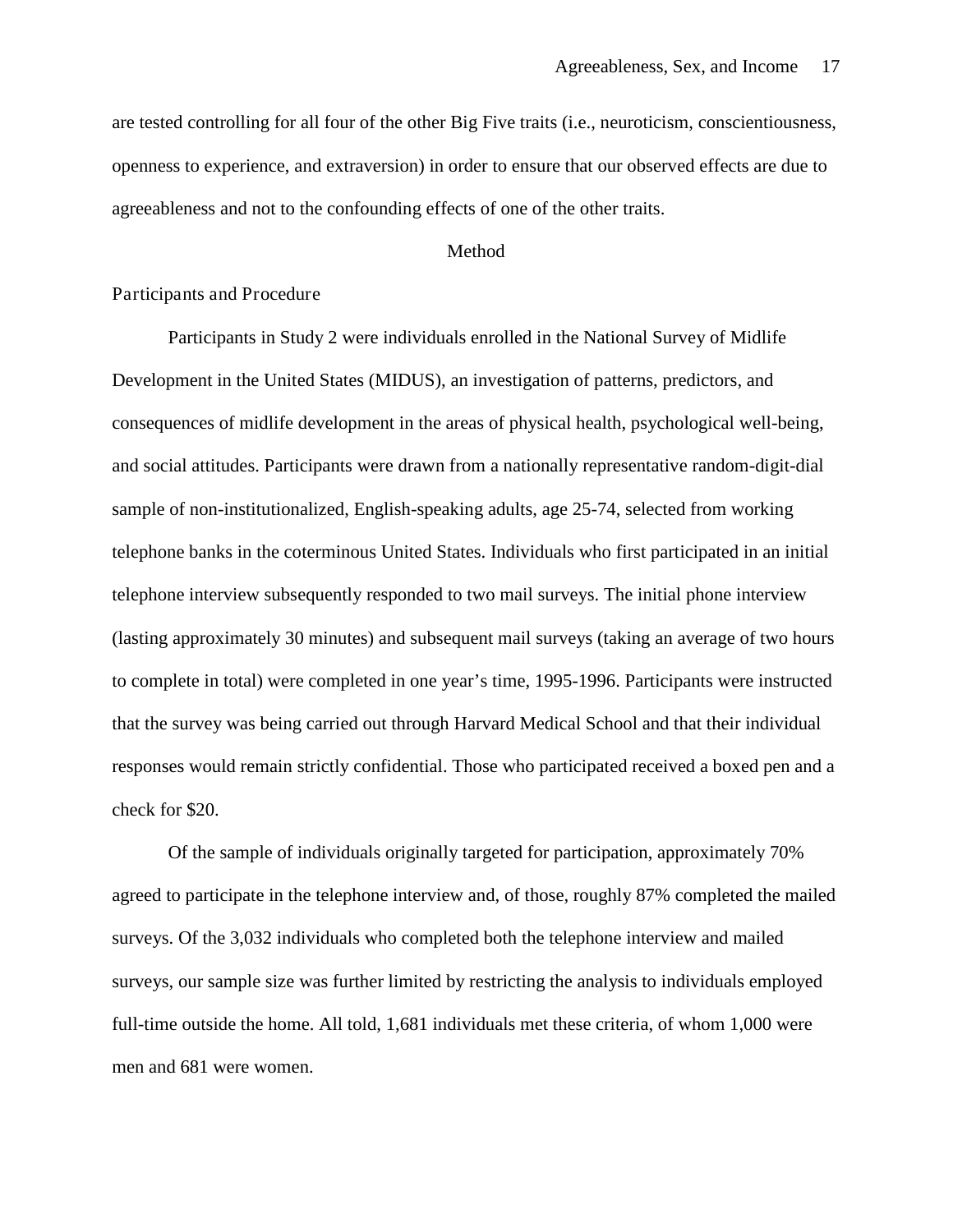Measures

Agreeableness. Agreeableness was measured, along with the other Big Five traits, with a series of adjectives, preceded by the instructions, "Please indicate how well each of the following describes you." Each adjective was evaluated using a 1=A LOT, 2=SOME, 3=A LITTLE, and 4=NOT AT ALL response scale. The seven adjectives assessing agreeableness were: (a) helpful; (b) friendly; (c) warm; (d) caring; (e) softhearted; (f) outspoken; and (g) sympathetic. So that high scores reflected high levels of agreeableness, all items – except item "f" – were reversescored. Agreeableness scores were then computed by averaging responses to the seven items. The coefficient alpha reliability estimate for this scale was  $\alpha = 76$ .<sup>3</sup>

Other Big Five traits. The other four Big Five traits were assessed with the same adjectival measure described above. Extraversion was measured with eight items (e.g., outgoing, assertive, talkative),  $\alpha = 81$ ; conscientiousness was measured with eight items (e.g., organized, hardworking, careless [reverse-scored]),  $\alpha$ =.75; neuroticism was measured with five items (e.g., moody, self-confident [reverse-scored], nervous),  $\alpha$ =.74; openness was measured with six items (e.g., creative, curious, broad-minded),  $\alpha$ =.75.

Sex. Sex of the participant was recorded in the initial interview and, as in the other studies, was coded as 1=male, 2=female.

Education, marital status, hours worked, and work history. Education was measured with an item in which participants were asked, "What is the highest grade of school or year of college you completed?" Responses were categorized as: (1) some grade school to some high school, (2) GED or graduated from high school, (3) some college (no bachelor's degree), and (4) graduated from college or obtained other professional degree. From this, we created a dummy variable indicating whether the participant had a college degree. Marital status was measured with a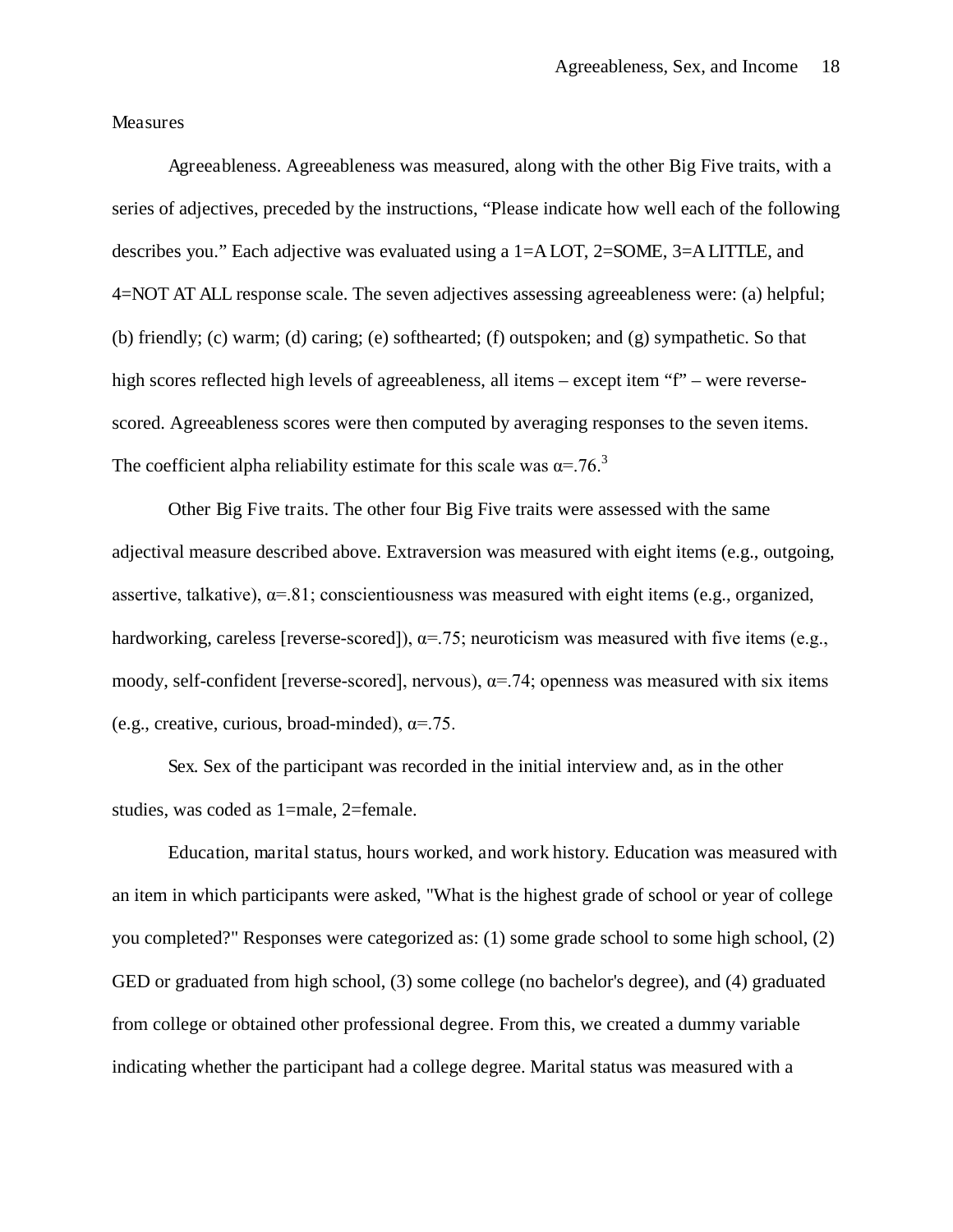question asking participants, "Are you married, separated, divorced, widowed, or never married?" From this, we created a dummy variable indicating whether the participant was married (coded 1) or not (coded 0). Hours worked was measured by participants' responses to the question, "In an average week, how many hours do you work for pay?" Unemployment status was assessed (0=no, 1=yes) if individuals were currently unemployed or looking for work. Continuous work history was assessed by respondents' answers to the question: "Starting from the year you first worked for six months or more, and continuing up to the present, how many years were you employed at least six months out of the year?"

*Job complexity*. Job complexity was measured with a seven-item composite  $(\alpha = 0.88)$  variable reflecting, among others, the numeric aptitude required in the job, the degree to which the job involved responsibility for the direction, control or planning of an activity, the complexity of the work in dealing with things or objects, complexity of the work in dealing with data, and adaptability required in giving and receiving instructions.

Income. Income was measured with participants' responses to the question, "What was your own personal earnings income in the past 12 months, before taxes?"

#### Results

The descriptive statistics and correlations among Study 2 variables are provided in Table 3. The regression results for the sample overall, and for men and women separately, are provided in Table 4. As Table 4 shows, sex and agreeableness negatively predicted earnings, meaning that women and agreeable individuals earn less than men and less agreeable individuals. This replicates our findings in Study 1.

As with Study 1, we estimated separate equations for men and women, the results of which are reported in Table 4. In this study, like the previous one, agreeableness significantly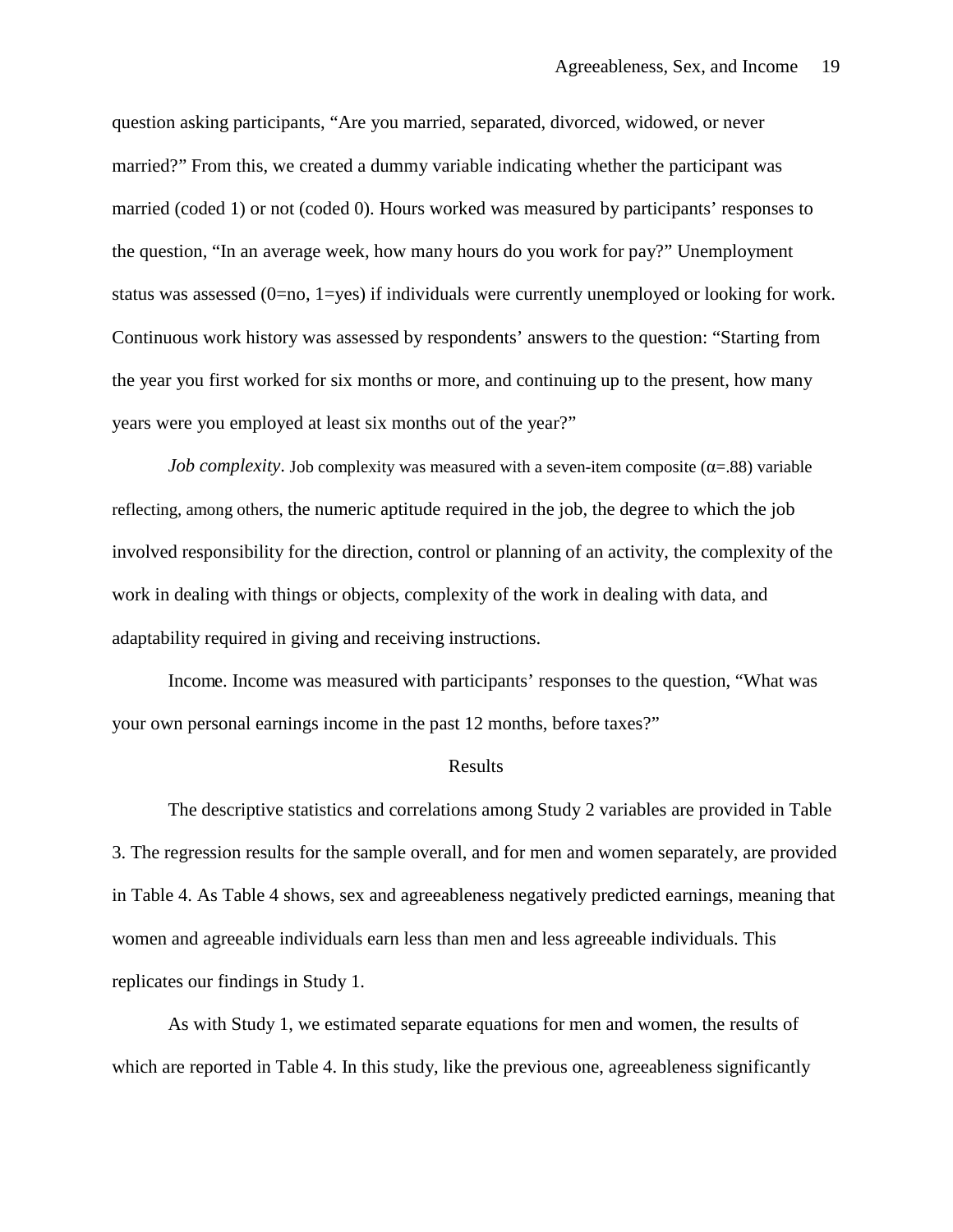negatively predicted earnings for men (B=−\$10,326, p < .01), whereas the effect for women was much weaker (B=–\$3,213, p < .05), albeit statistically significant in this study. Moreover, using the same test as before, the coefficients in Table 4 were significantly different ( $t = -4.32$ ,  $p <$ .01), and in the predicted direction, such that agreeableness impacted earnings more negatively for men than for women. The separate regression results are plotted for men and women in the bottom half of Figure 1. As the figure shows, although increasing levels of agreeableness led to decreased earnings for men and women alike, the effect was stronger for men.

#### *Changes in Income*

Because the MIDUS study included a follow-up roughly 10 years after the first wave of data collection, we sought to replicate the finding in Study 1 that the differential effects of agreeableness on changes in earnings for men and women were replicated. Accordingly, we used the second wave measure of income (for this second wave, income was broken into 42 categories  $(1=\text{less than } 80, 2=80 \dots 41=\frac{1}{3175,000} - \frac{1}{3199,999}, 42=\frac{200,000}{1000}$  or more). As in Study 1, we used the previous measure of income as an independent variable, which renders the dependent variable a change in income since agreeableness was measured. We used the same control variables as those in Table 4, updated where possible to reflect the timing of the second wave.

Regression results indicated that agreeableness negatively predicted change in income for men ( $\beta$  = -.13, p < .05), whereas for women, agreeableness was not significantly related to change in income ( $\beta$  = .06, *ns*). Utilizing the Chow (1960) test, these coefficients were significantly different ( $p < .01$ ). Moreover, as before, when a single equation was estimated with an agreeableness  $\times$  sex interaction, the interaction was significant (t = 2.15, p < .05). Thus, it appears as in Study 1, the differential effect of agreeableness by gender operates not only for income, but for post-agreeableness changes in income.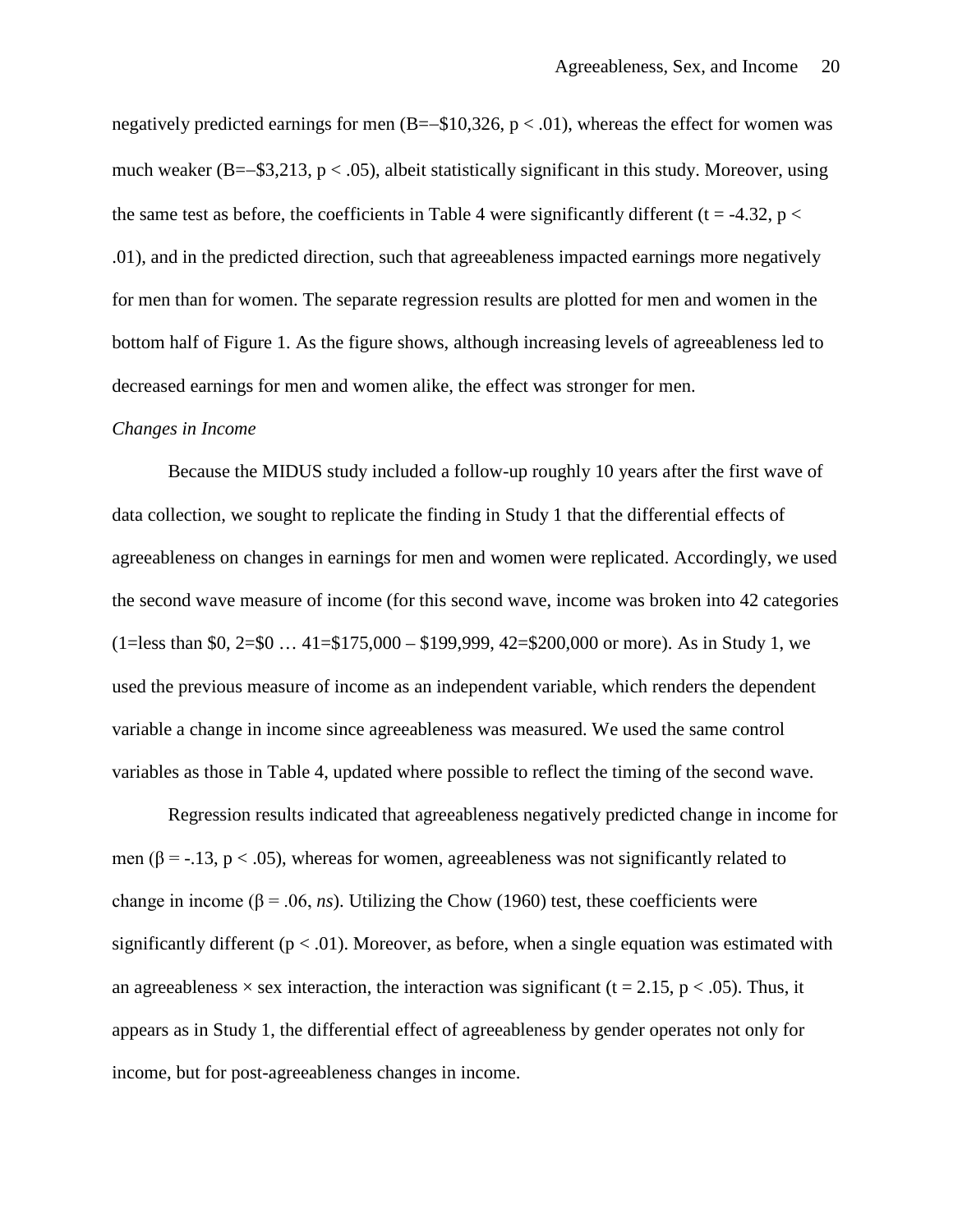In Study 2, we also examined the other four Big Five personality traits and their effects on income for men and for women. Unlike in Study 1, neuroticism was not related to income for men (B=\$1,695,  $p > .05$ ) or for women (B=-\$184,  $p > .05$ ) in this sample. Extraversion, on the other hand, mimicked the same results as observed in Study 1: no significant effects for men  $(B=-\$252, p > .05)$  or for women  $(B=\$1,531, p > .05)$ . Conscientiousness  $(B=\$4,815, p < .01)$ and openness ( $B = $4,090, p < .05$ ), however, were both significantly positively related to income for men but not for women (conscientiousness: B=\$2,394, p > .05; openness: B=–\$1,108.79, p > .05). In this sample, men who are conscientious and open tend to report higher incomes while the same traits have no effect on women's income.

## *Differential Effects of Agreeableness on Other Outcomes*

How generalized is the gendered nature of the agreeableness effect? Is it limited to pay or does it apply to other outcomes as well. To answer these questions, in Study 2, we examined whether agreeableness differentially affected, for men and women, the following outcomes: current employment status (whether the individual was currently employed), proportion of time the individual was employed full-time from 1994 to 2003, the total length of unemployment in their working careers (coded as 0 for individuals who had never been unemployed), the longest interval of unemployment (again coded 0 for those never unemployed), whether the individual currently supervises others (recoded  $1 = v$ es,  $0 = n$ ), whether the individual had ever been fired (recoded 1=yes, 0=no), the number of times an individual had been fired (coded as 0 for those reporting never to have been fired), the number of times the individual was not given a promotion for which s/he was eligible, and job complexity. In a few cases agreeableness predicted these outcomes: agreeable individuals were slightly less likely to have been fired from their job ( $\beta$  = -.08, p < .05), agreeable individuals' jobs were less complex ( $\beta$  = -.11, p < .01).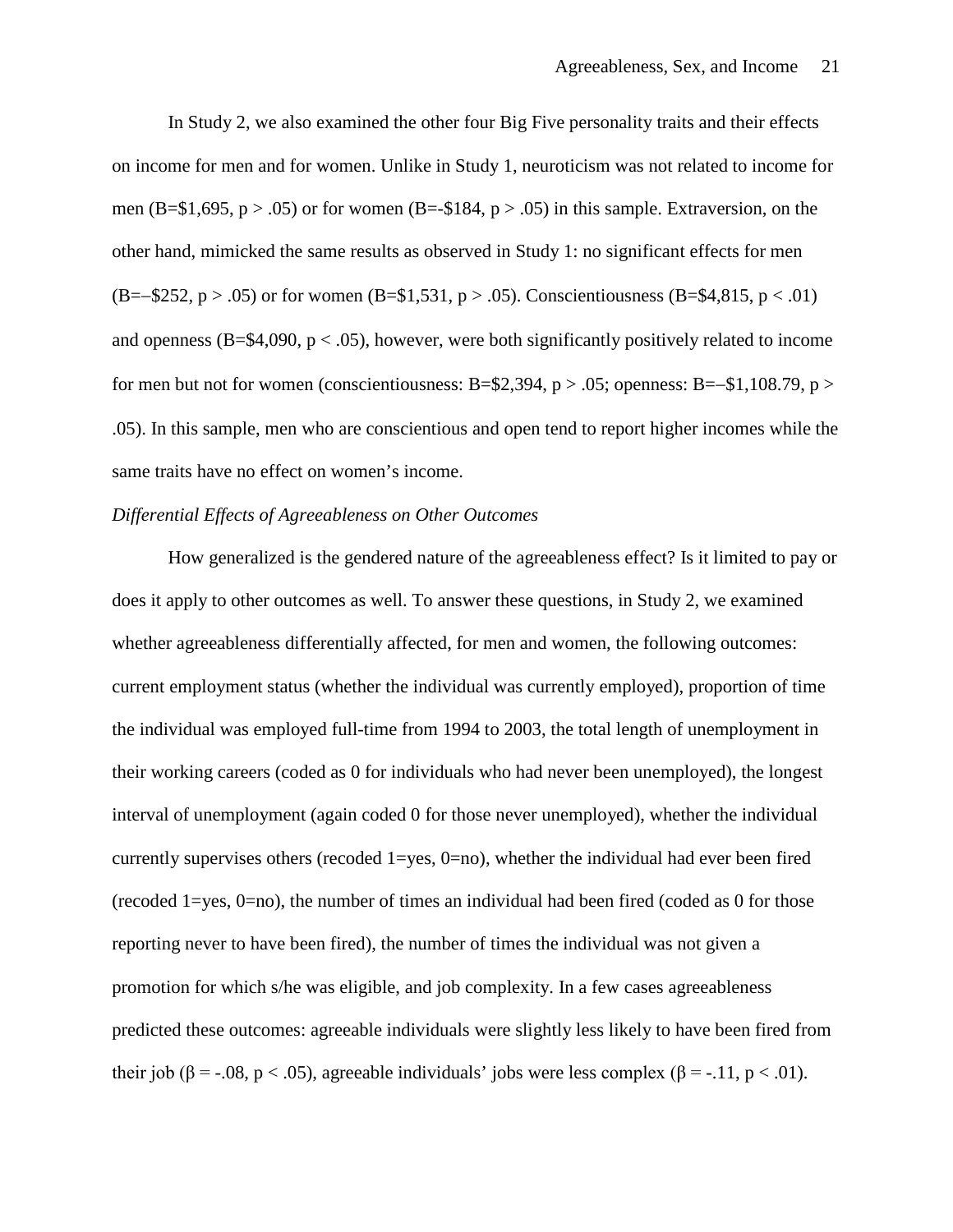However, in no case was there a differential relationship of agreeableness with these variables by gender. Thus, it does not appear that the differential effects of agreeableness by gender generalize to non-pay variables, at least within the limits of Study 2 data.

## Study 3

Though the previous analyses support the effect of gender and agreeableness on earnings—and the differential effect of agreeableness by gender—they do not eliminate two important potential confounds. It is possible that the results were observed due to occupational segregation (at least that not captured by job complexity). Specifically, if men or disagreeable people earn more because they occupy jobs with greater responsibilities, they may earn more simply for this fact. Similarly, if men or disagreeable individuals work in higher status occupations—attorneys and engineers rather than social workers or elementary school teachers the earnings advantages enjoyed by disagreeable men may be confounded with the occupations they occupy. Accordingly, in Study 3, we sought to replicate the earlier results, controlling for job responsibility and occupational status, and to investigate possible mediators and paradoxes underlying the agreeableness – gender interaction.

#### Method

## Participants and Procedure

Participants in Study 3 were enrollees in The Wisconsin Longitudinal Study (WLS). The WLS is a long-term study of a random sample of 10,317 men and women who graduated from Wisconsin high schools in 1957. The WLS – administered by the University of Wisconsin-Madison and, since 1991, funded by the National Institute on Aging – includes survey data from in 1957, 1964, 1975, and 1992-1993. Although the primary focus of the WLS was to gather socioeconomic data (social background, education, military service, family formation, labor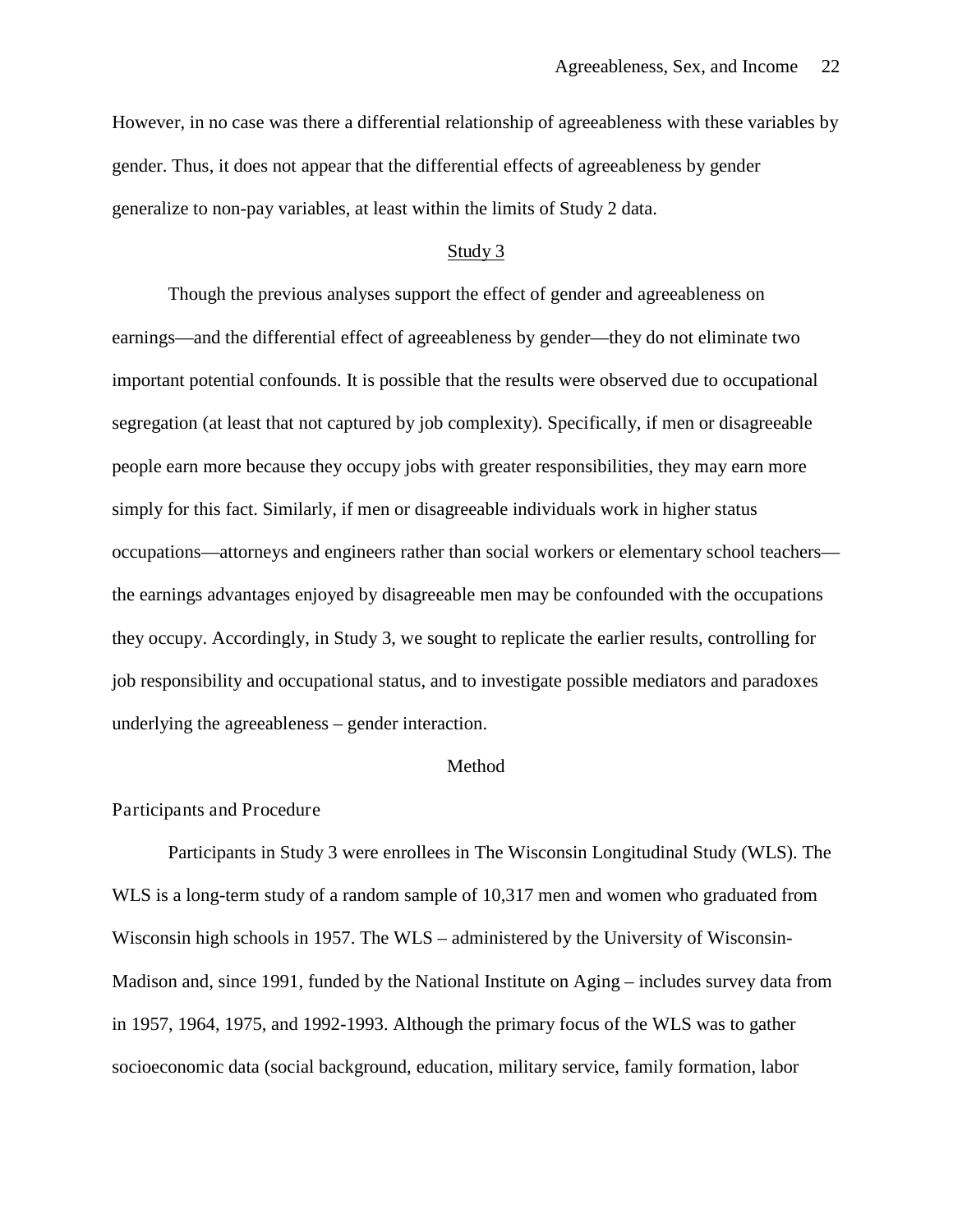market experiences), in 1992 participants were surveyed about their personality. Accordingly, for this study, all variables except gender were assessed in the 1992-1993 interview.

As before, we limited the sample based on several conditions: (1) individuals were employed full-time (not retired or semi-retired); and (2) individuals who reported positive income for the year (the few individuals with negative income values were excluded). This reduced the sample to 1,691 individuals, of which 1,157 were men and 534 were women. Measures

Agreeableness. Agreeableness was measured in the 1992-1993 survey with a series of questions which included other Big Five traits. In this section, participants were instructed: "This section lists a number of characteristics that may or may not apply to you. Please read the statements below and decide the extent to which each statement describes you. I see myself as someone who...". For each item, participants were presented with six numbers: 1=agree strongly, 2=agree moderately, 3=agree slightly, 4=disagree slightly, 5=disagree moderately, and 6=disagree strongly. The seven agreeableness items were: (1) has a forgiving nature; (2) tends to find fault with others; (3) is sometimes rude to others; (4) is generally trusting; (5) can be cold and aloof; (6) is considerate to almost everyone; and (7) likes to cooperate with others. The response scale was reversed so that high scores represented high levels of agreeableness, the second, third, and fifth items were reverse-scored, and then the items were averaged. The reliability of this seven-item scale was  $\alpha = .74$ .

Other Big Five traits. The other four Big Five traits were measured with a series of questions; as with agreeableness, the stem preceding each question was: "To what extent do you agree that you see yourself as someone who…" The responses were anchored on the same 1=agree strongly to 6=disagree strongly scale. Extraversion was measured with eight items (e.g.,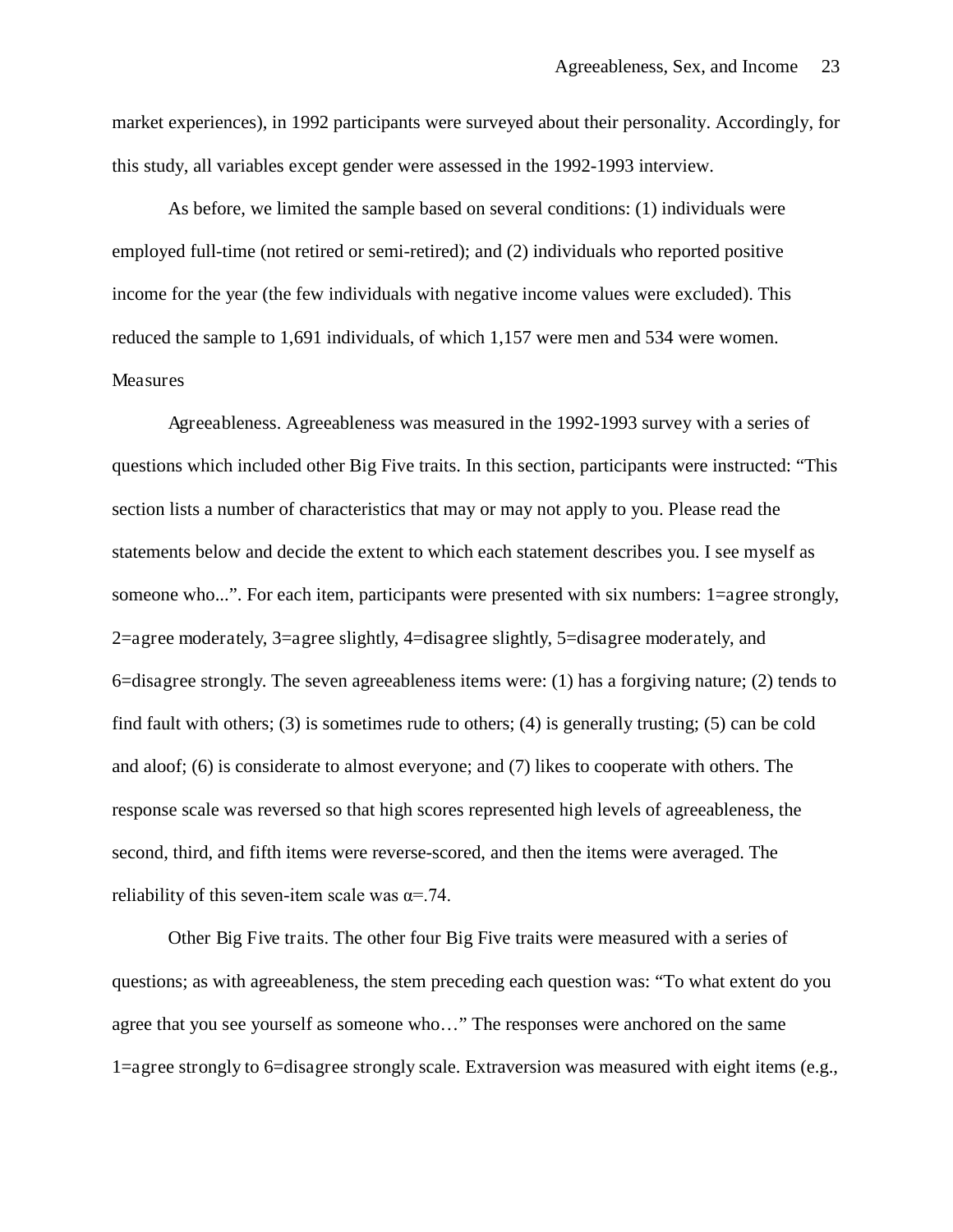"is outgoing and sociable" and "is reserved" [reverse-scored]); the reliability of this scale was  $\alpha$ =.82. Conscientiousness also was measured with an eight-item scale (e.g., "can be somewhat careless" [reverse-scored] and "does a thorough job"); the reliability of this scale was  $\alpha = 71$ . Neuroticism was measured with seven items (e.g., "is relaxed and handles stress well" [reversescored] and "is emotionally stable, not easily upset" [reverse-scored]); the reliability of the scale was  $\alpha$ =.83. Finally, openness was measured with eight items (e.g., "values artistic, aesthetic experiences" and "is inventive"); the reliability of the scale was  $\alpha = .69$ .

Sex. In the initial 1957 interview, interviewers recorded participants' sex and coded it as 1=male, 2=female.

Education, marital status, hours worked, and work history. Education was measured with a variable reflecting the highest level of education attained by participants, which was coded 0=high school diploma, 1=associate's degree, 2=baccalaureate degree, 3=master's degree, 4=doctoral degree. Marital status was measured with a question on the 1992-1993 survey asking about the current marital status of the participant; this variable was subsequently recoded as 1=married, 0=otherwise. As for hours worked per week, individuals were asked to report total hours worked per week on all jobs. Finally, continuous work history was assessed by a variable scored as 1 if the individual was employed throughout the frame of the study and 0 otherwise, and unemployment experience was measured with a variable scored as 1 if the individual had collected unemployment compensation for any time during the study frame and 0 otherwise.

Job responsibility. Job responsibility was measured by participants' responses to four questions about the authority and responsibilities in their current job (in 1992-1993). Example items are: "Do you have authority to hire or fire others?" and "Can you influence or set the rate of pay received by others?" Participants responded to the questions by answering either yes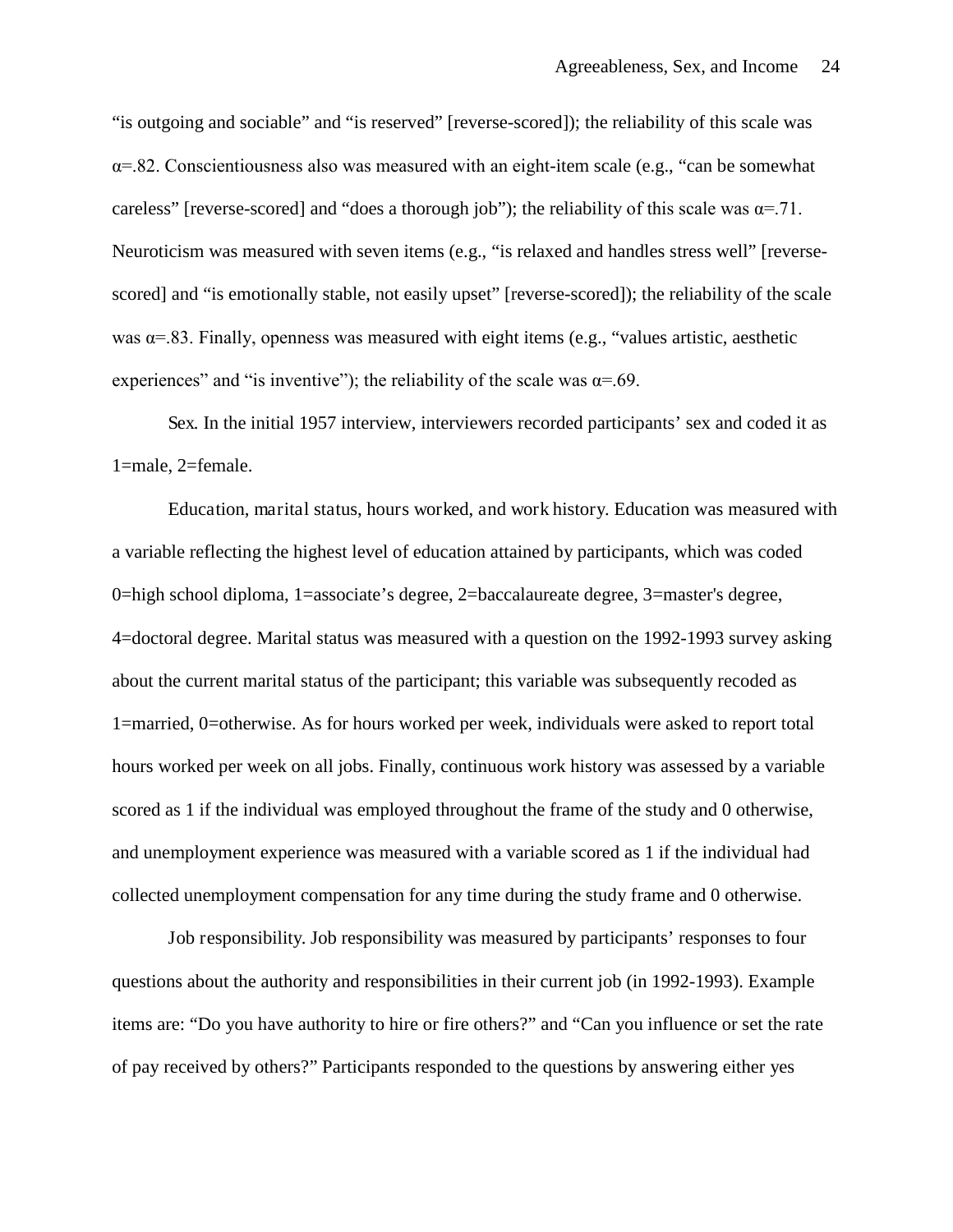(coded 1) or no (coded 0). An overall job responsibility scale was computed by averaging responses to the four questions. The reliability of this four-item scale was  $\alpha = 76$ .

Occupational status. Occupational status was measured with Nakao and Treas' (1992) rating of the prestige of occupations listed in the National Opinion Research Center's General Social Survey. To reflect occupational changes over time, Nakao and Treas (1992) updated previous measures of occupational status. Theoretically, status scores range from 0, reflecting low status, to 100 reflecting high status, though the actual range of scores is somewhat narrower. Example occupational status ratings are: dishwasher=16.78; bartender=24.53; cosmetologist=36.08; insurance agent=44.85; dietician=55.61; airline pilot=61.02, architect=73.05, physician=86.05. These ratings were then applied to the occupations provided by Study 3 participants.

Income. In the 1992-1993 interview, respondents were asked to report their total income in the past 12 months.

## Results

Table 5 contains the descriptive statistics and intercorrelations among Study 3 variables. The regression results for Study 3 are provided in Table 6. As before, the results of three regressions are reported—a pooled regression and separate regressions for men and women. However, in this study, two new variables are added as controls: job responsibilities and occupational status. As in Studies 1 and 2, in the overall regression, both sex and agreeableness negatively predicted earnings, meaning that women and more agreeable individuals earned less than men and more agreeable people even when controlling for job responsibility and occupational status (both of which positively predicted income).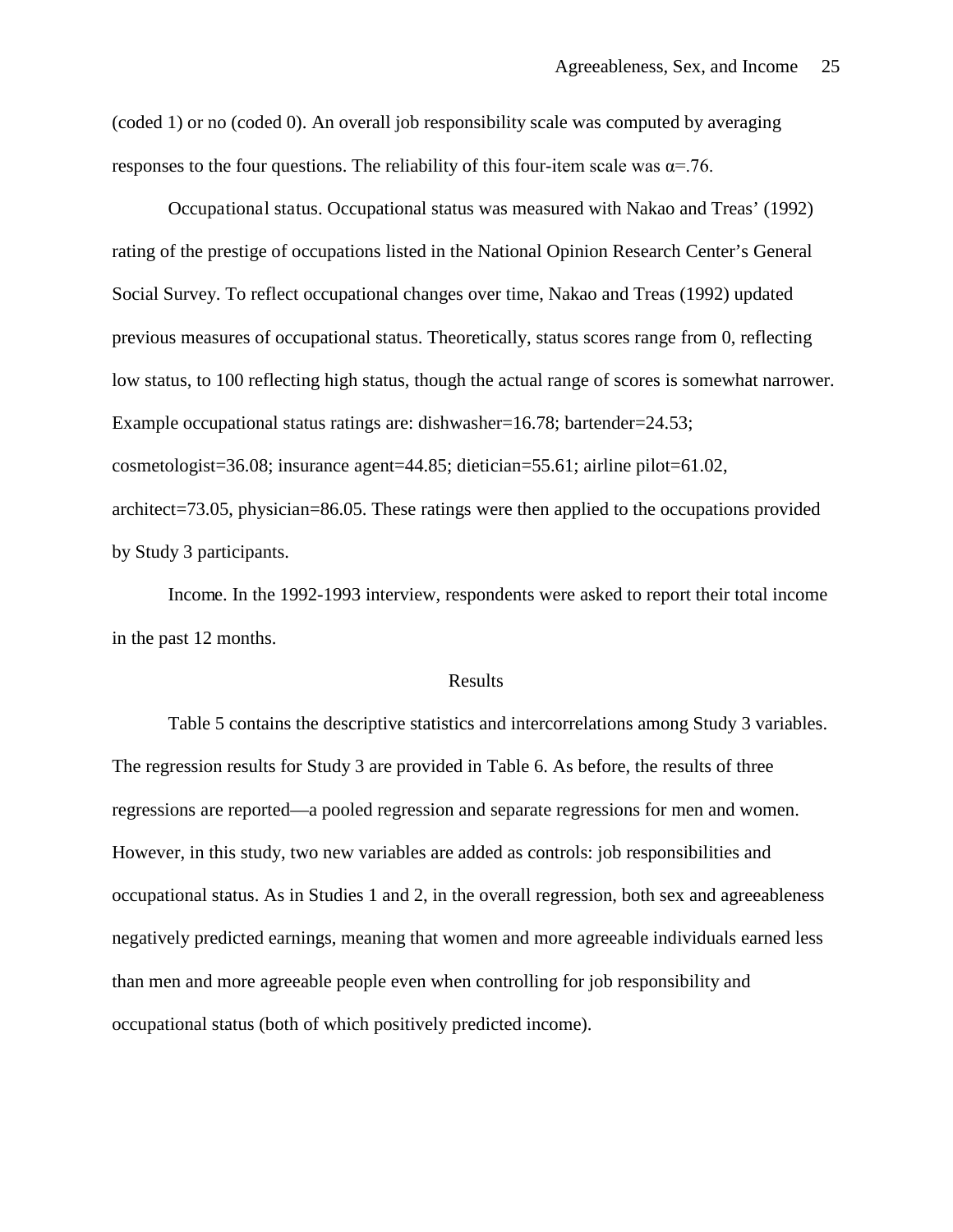The separate regression results for men and women in Table 6 show that the effect of agreeableness on income was considerably stronger for men  $(B=-\$12,032, p < .01)$  than for women (B=−\$1,174, ns). Using the same test statistic as before, the coefficients for agreeableness in Table 8 were significantly different for men and women ( $t = -4.48$ ,  $p < .01$ ). Figure 2 provides the regression results for men and women. As the figure shows, even controlling for job responsibility and occupational status, agreeableness has a much stronger negative effect on earnings for men than for women, meaning that low agreeableness exacerbates the gender wage gap; although agreeable men earn more than agreeable women, this gap almost doubles for disagreeable men and women.<sup>4</sup>

As in Study 2, we included the other four Big Five traits. In Study 3, the effects of neuroticism replicated those in Study 1, such that it was a significant predictor of income for men (B= -\$6,041,  $p < .05$ ) but not for women (B= -\$1,966,  $p > .05$ ). Extraversion and openness were both not significantly related to income for men (extraversion:  $B = $1,424, p > .05$ ; openness: B=-\$2,086, p > .05) or for women (extraversion: B=-\$2,454, p > .05; openness: B=-\$2,808,  $p > .05$ ). Finally, in contrast to Study 2, Conscientiousness was not significantly related to income for men  $(B=1,504, p > .05)$  or for women  $(B=1,646, p > .05)$ .

## Possible Explanations for Differential Agreeableness – Income Relationship by Sex

While the results thus far suggest that agreeableness is negatively associated with earnings, especially for men, they do not explain why. Some of the control variables argue against some possible explanations (i.e., it does not appear that disagreeable individuals earn more because they occupy more complex or higher status jobs), but do not suggest where the explanation may lie. Accordingly, on an exploratory basis, we investigated two possible explanations. First, disagreeable individuals may earn more because they value money more than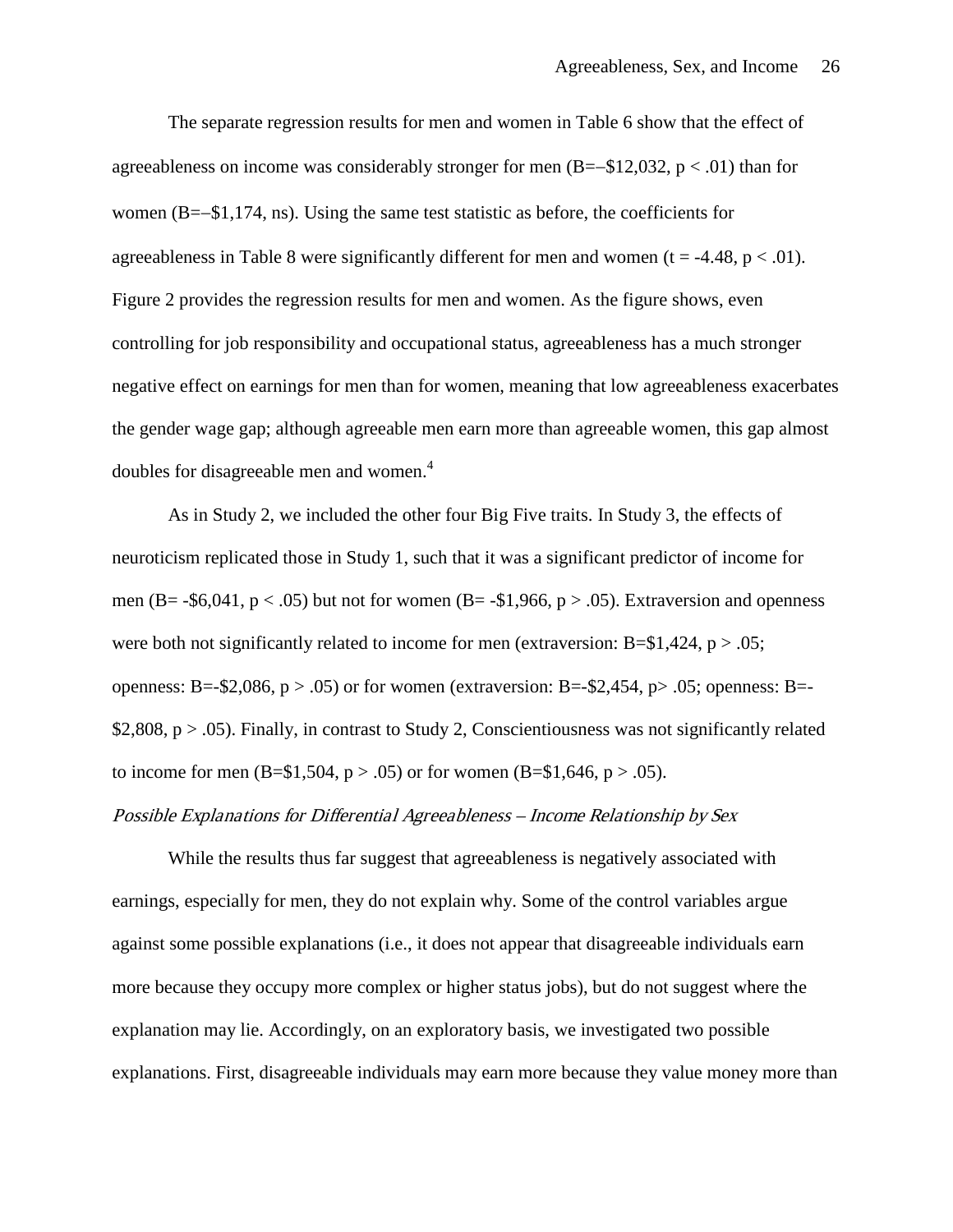their more agreeable counterparts. Money motives have been linked to lower subjective wellbeing (Kasser & Ryan, 1993; Srivastava, Locke, & Bartol, 2001), but that, of course, does not address the question of whether such motives may mediate the relationship between agreeableness and earnings. Second, agreeable individuals may earn less because they emphasize friendships (communion) over economic success (agency) (Graziano & Eisenberg, 1997). To be sure, communal relationships may produce tangible benefits (Grant & Gino, 2010), but there are only so many hours in a day.It is not always easy to balance communal activities with agentic ones, and emphasizing communion may come at some cost to agency (Abele, Uchronski, Suitner, & Wojciszke, 2008).

Accordingly, we measured pay importance with a six-item scale ( $\alpha$ =.71) assessing the degree to which the individual valued high pay over other job attributes such as job security, benefits, on-the-job training, etc. ("Which do you think is more important in a job: \_\_\_\_\_\_\_\_\_ or getting high pay?"). We measured communal relationships (Crocker & Canevello, 2008) with a four-item scale ( $\alpha$ =.75) assessing the degree to which the individual was motivated by and found rewarding their social relationships ("To what extent do you agree that you enjoy personal and mutual conversations with family members and friends?"). The pay importance measure was correlated with gender  $(r = -.20, p < .01)$ , agreeableness  $(r = -.10, p < .01)$ , and income  $(r = .27, p$ < .01), such that those who valued pay were more likely to be male, to be disagreeable, and to earn more. The communal relationships variable also was correlated with gender ( $r = .34$ ,  $p <$ .01), agreeableness ( $r = .46$ ,  $p < .01$ ), and income ( $r = .16$ ,  $p < .01$ ), such that women, agreeable individuals, and those who earned less were more oriented toward communal relationships. Moreover, entering these two variables in the regressions specified in Table 6 substantially weakened the effect of agreeableness on earnings for men. For men, entering the two variables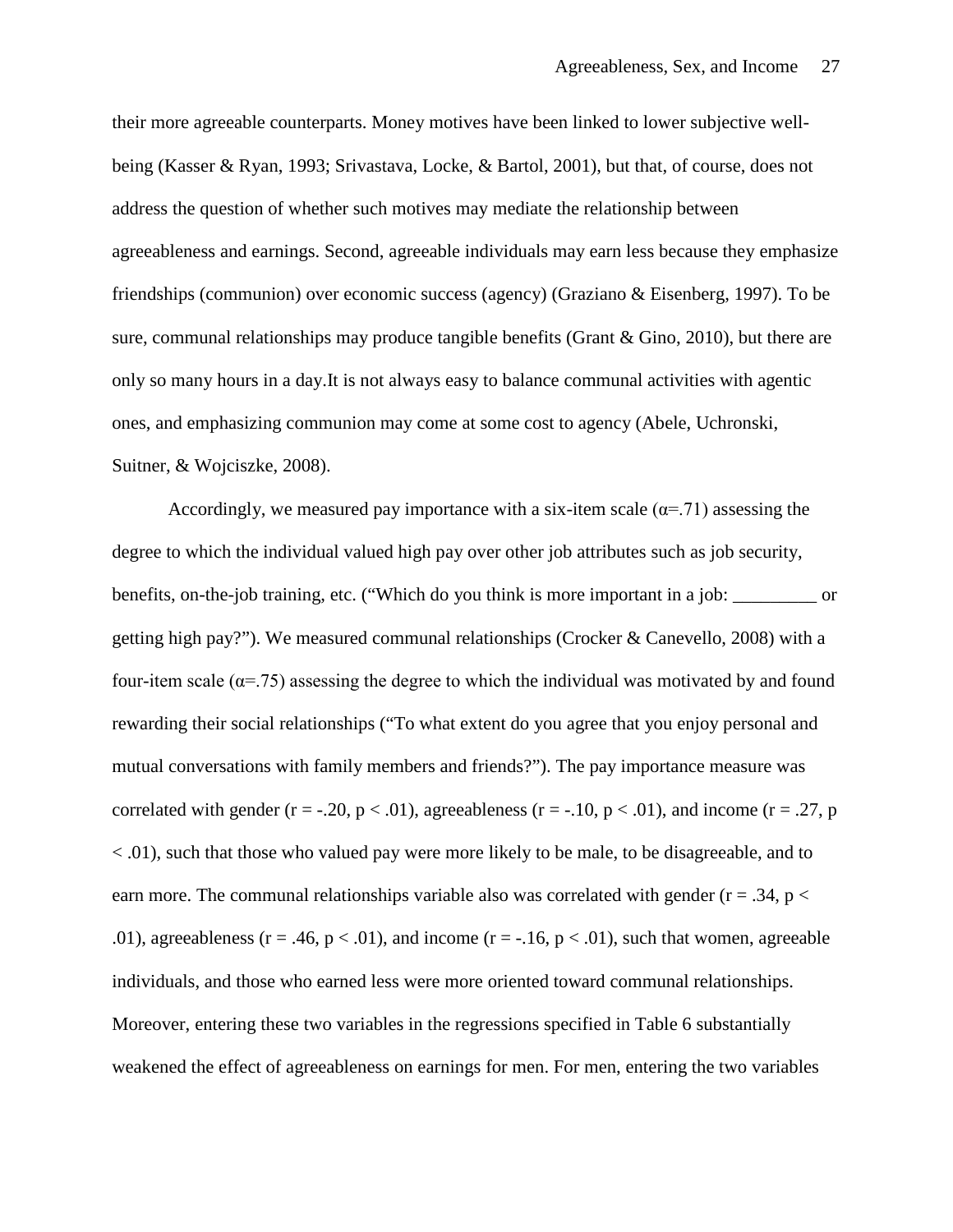reduced the agreeableness coefficient from  $\beta = -.15$  ( $p < .01$ ) to  $\beta = -.08$  ( $p < .05$ ). For women, entering the two variables had little effect on the agreeableness coefficient, changing it from  $\beta$ = .02 (*ns*) to  $\beta$ =--.03 (*ns*). Thus, it appears that the stronger negative effect of agreeableness on earnings for men can be partly explained by the value disagreeable men place on earning money over communal relationships.

### Paradoxes of Agreeableness and Gender

A limitation of this investigation is the focus on a single criterion—income. Though income is a central concern in social science research, it certainly does not exhaust the list of important outcomes to which agreeableness may be linked (Cuperman & Ickes, 2009; Jensen-Campbell, Knack, & Gomez, 2010). Accordingly, in this study, we link gender and agreeableness to four other outcomes: (1) life satisfaction, measured with an 14-item scale ("To what extent do you agree that when you look at the story of your life, you are pleased with how things have turned out?";  $\alpha = .84$ ); (2) stress, measured with a nine-item scale ("To what extent do you agree that you often feel overwhelmed by your responsibilities?";  $\alpha = .73$ ); (3) social/community involvement, measured with a checklist of whether the individual participated in 10 community/social activities (e.g., involvement with youth groups, church, business/civic groups, parent-teacher associations, etc.); and (4) breadth/depth of friendship networks, measured with a six-item scale assessing the degree to which perceived that they had numerous friendships ("To what extent do you agree that you often feel lonely because you have few close friends with whom to share your concerns?" [reverse-scored];  $\alpha$ =.79). Results indicated that agreeableness was significantly positively correlated with life satisfaction ( $r=.30$ ,  $p < .01$ ), significantly negatively correlated with stress ( $r=-1, p < 0.01$ ), and significantly positively correlated with community involvement  $(r=13, p < .01)$  and friendship networks  $(r=.32, p < .01)$ .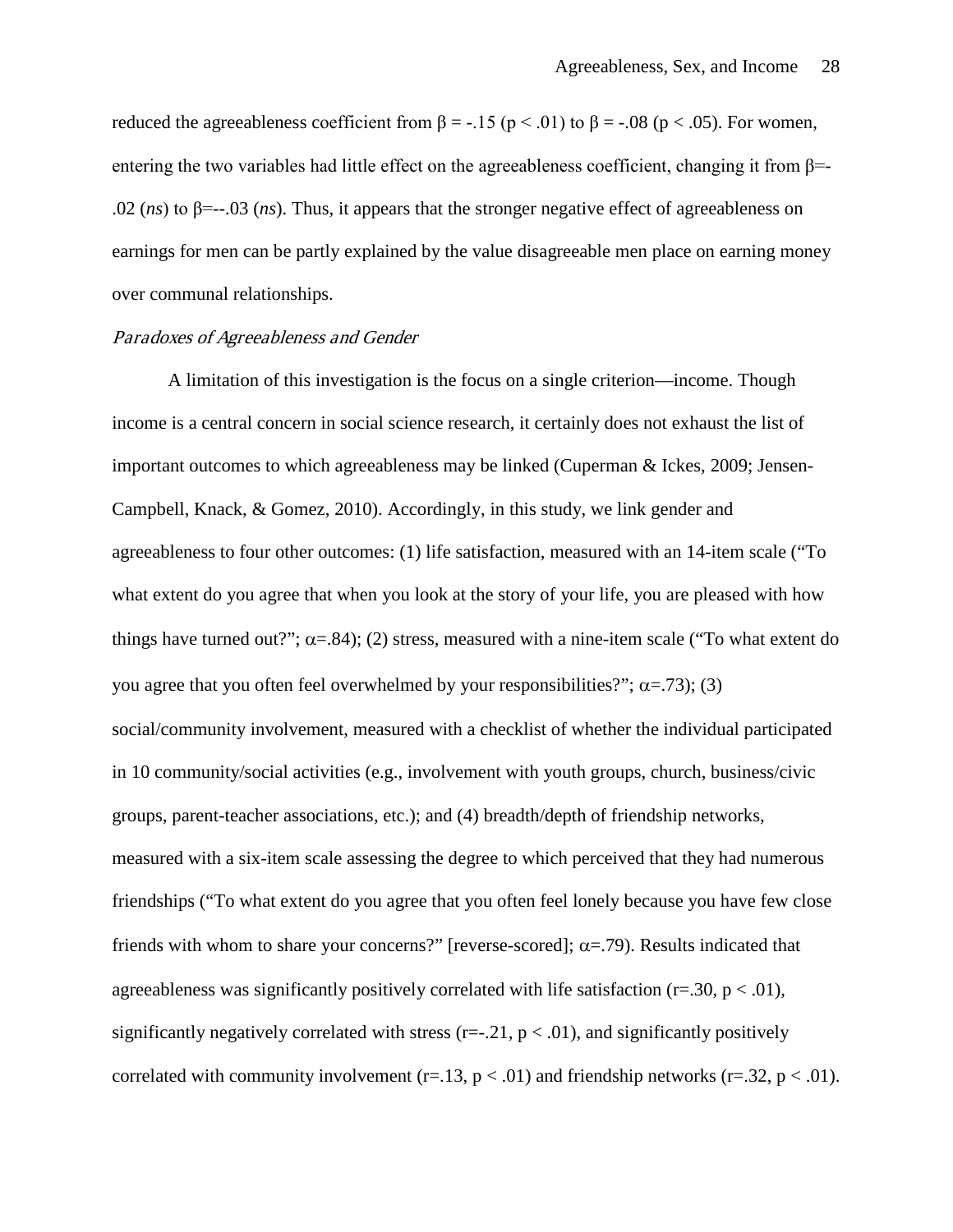Though less strongly, gender also was correlated with these variables, such that women had slightly higher life satisfaction (r=.05, p < .05), lower stress (r=-.07, p < .01), were more involved in their communities ( $r=13$ ,  $p < .01$ ), and possessed more extensive friendship networks ( $r=12$ ,  $p < 0.01$ ). These results suggest that if disagreeable men win the earnings war, it is a victory that may come at some cost.

#### *Curvilinearity: Is the Agreeableness – Income Relationship Linear for Men and for Women?*

As has been shown with respect to other Big Five traits predicting other outcomes (Ames & Flynn, 2007; Le, Oh, Robbins, Ilies, Holland, & Westrick, 2011), it is possible that the agreeableness – income relationship is not linear. If there is a curvilinear relationship, we would expect the negative effects of being agreeable would operate mostly at the high end of the agreeableness distribution, such that the agreeableness – income relationship is steeper (more strongly negative) at high levels than at low levels of agreeableness. Put another way, there is a greater earnings penalty in moving from moderately agreeable to strongly agreeable than in moving from strongly disagreeable to moderately disagreeable. In such a case, one would expect both the linear and the quadratic terms to be negative. Accordingly, in each study, we computed a quadratic term that was the square of agreeableness and entered it into the equations (for men and for women) for Studies 1-3.

In Study 1, for men, both the linear ( $\beta = -18$ ,  $p < .01$ ) and the quadratic ( $\beta = .15$ ,  $p < .01$ ) terms were significant (for women, the quadratic term was not significant). This means that for men, the agreeableness – income relationship was steeper (more negative) at low levels of agreeableness than at high levels. In Study 2 and in Study 3, the quadratic term was significant for neither men nor women. Thus, the Study 1 results for men notwithstanding, in general the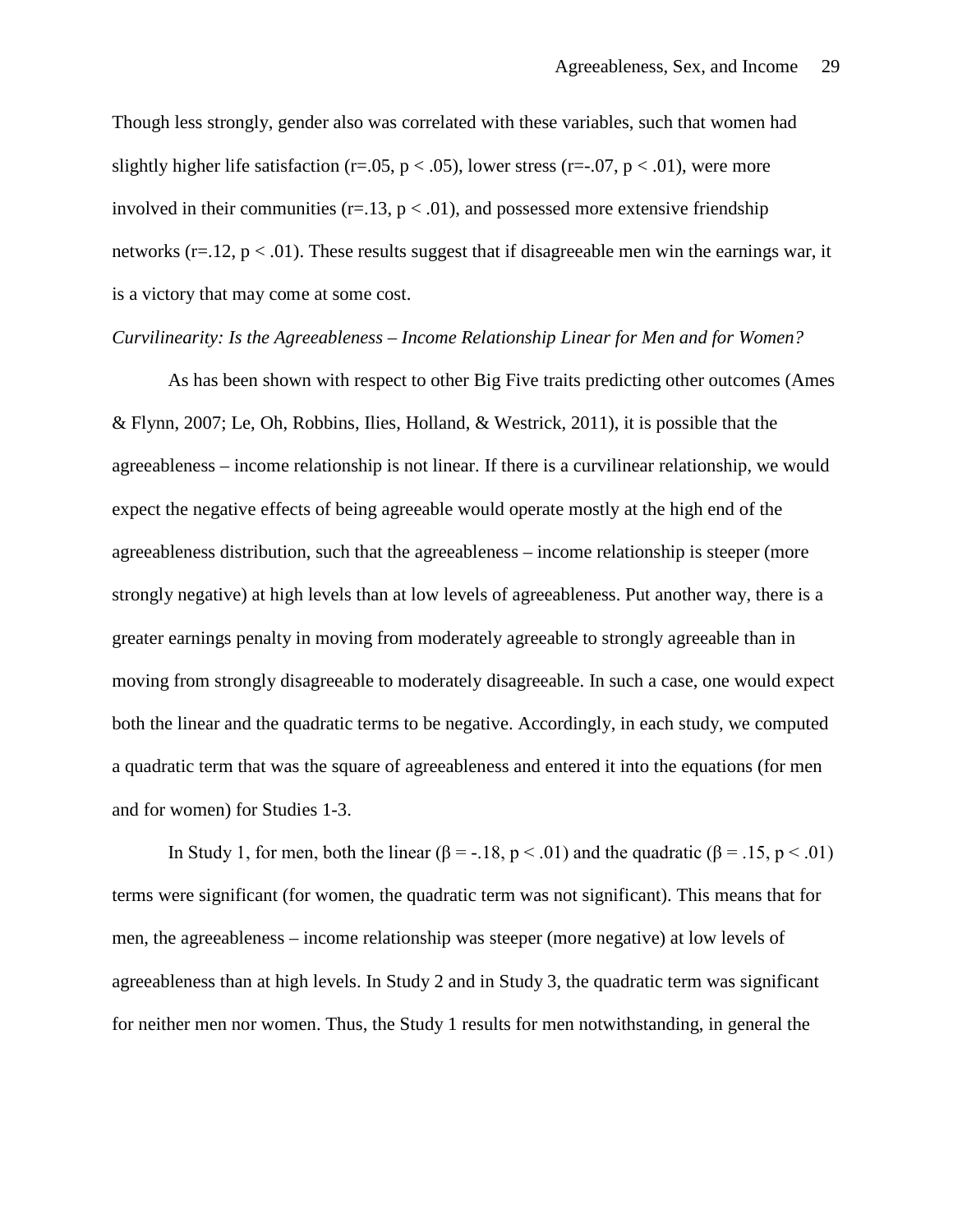results did not support a non-linear association between agreeableness and earnings for men or for women.

#### Study 4

In the previous three studies we have established that the effect of agreeableness on earnings is more negative for men than for women. Though we have posited that this is due to a stereotype backlash effect (Rudman, 1998), we have not investigated this process specifically. Thus, Study 4 was designed to provide evidence for the existence of a "demand-side" effect of stereotype-related backlash, such that women who do not act sufficiently "warm" (i.e., feminine) or men who act in stereotypically feminine ways (i.e., warmly) encounter evaluative backlash at work, which serves as one precursor to the earning differentials observed in Studies 1-3.

In the sections above, we noted that disagreeableness may help an individual translate human capital into an earnings advantage, but we also noted that when individuals violate prescriptive gender norms they can encounter backlash via evaluations of competence and potential (Heilman & Wallen, 2010; Rudman, 1998). These evaluations can be very important for the future financial success of individual employees. When employees are expected by their colleagues and managers to be promoted into management, they tend to fulfill such expectations (Pygmalion effect; Eden, 1984), reaping the associated financial rewards of such upward mobility. Thus, we expect that when men enact more stereotypically feminine behaviors (i.e., agreeable, warm behaviors), they will be rated as less likely to be "management" material. As was the case with earnings, we expect that this backlash effect will be more severe for men because they will simultaneously be enacting behaviors that are violations of prescriptive gender roles (e.g., Eagly & Karau, 2002) and are associated with a lack of competence (Tieden, 2001).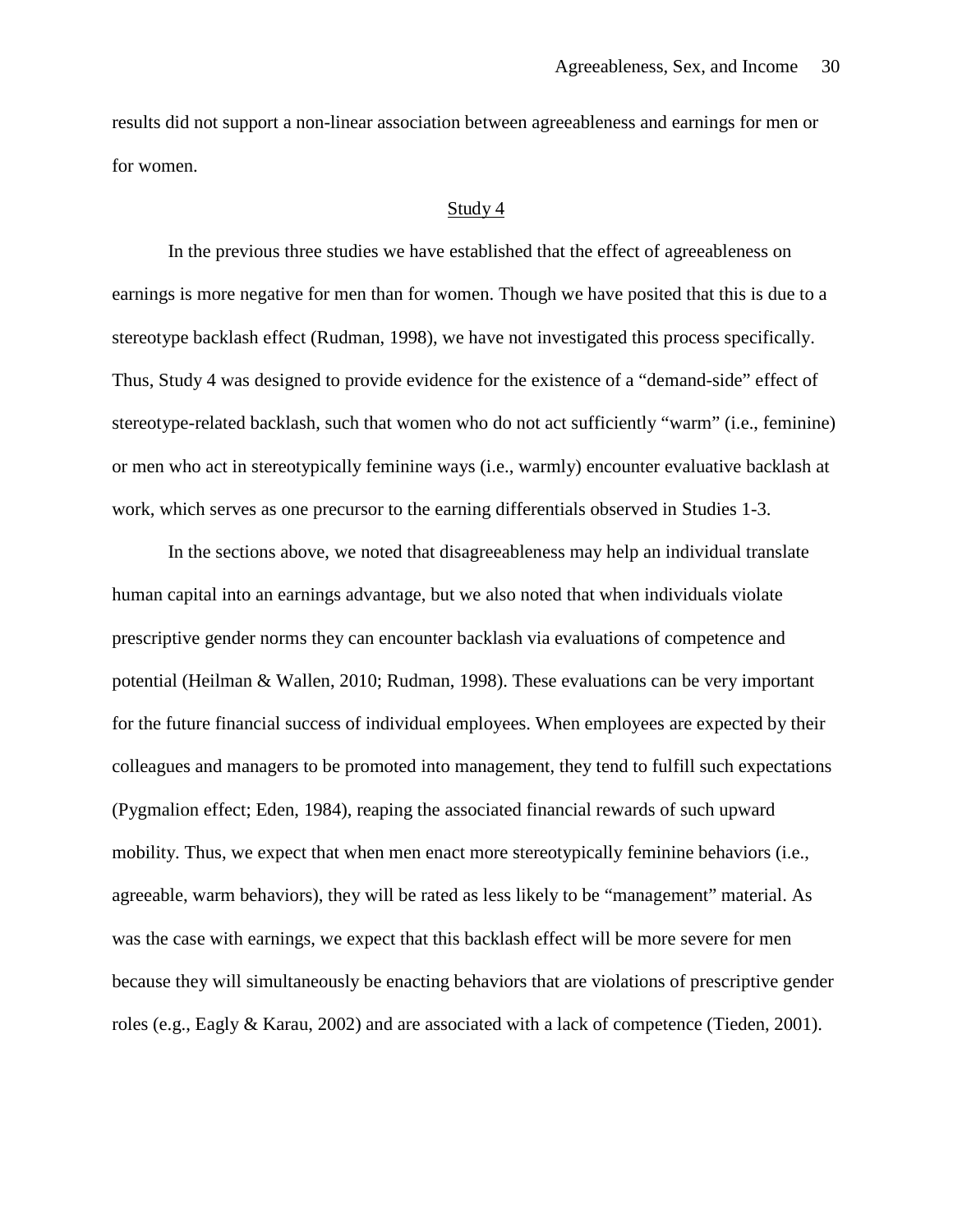#### Method

## Participants and Procedure

Four hundred and sixty undergraduate students in a large business management class at a Southeastern university participated in this study for extra credit. About half of the participants were female (48%) and the average age was 21.74 years. The majority of the sample was white (65%). Sixteen percent self-reported as Hispanic, 4.3% as Black, and 11.1% as Asian/Pacific Islander.

Students completed the study online, where they were presented with a scenario in which they were to act as human resource managers for a fictional company. Eight entry-level candidates for a consultant position were described in brief paragraphs summarizing the candidate's qualifications and his/her behavior in interactions with others. Participants then determined whether each of the eight candidates should be placed on a fast-track to management. Participants were randomly assigned to eight female or eight male candidates (to disguise the gender component of the study) and, within each group of candidates, four were described as being agreeable and four as disagreeable. A sample candidate description is presented below:

Carl Q.: Was well organized. Nonverbal behaviors were appropriate. Demonstrated great intelligence via college transcripts. Has good insights on topics. Observation: He seems to be candid and trusting.

The sentence after "Observation" was varied for each candidate based on agreeableness, but was otherwise kept consistent across applicants (each was described, in some way, as conscientious, smart and insightful). Descriptions of agreeableness were derived from Costa and McCrae (1992) and encompassed trust, straightforwardness, modesty and compliance (disagreeable candidates were described as the opposite). This minimal comparison design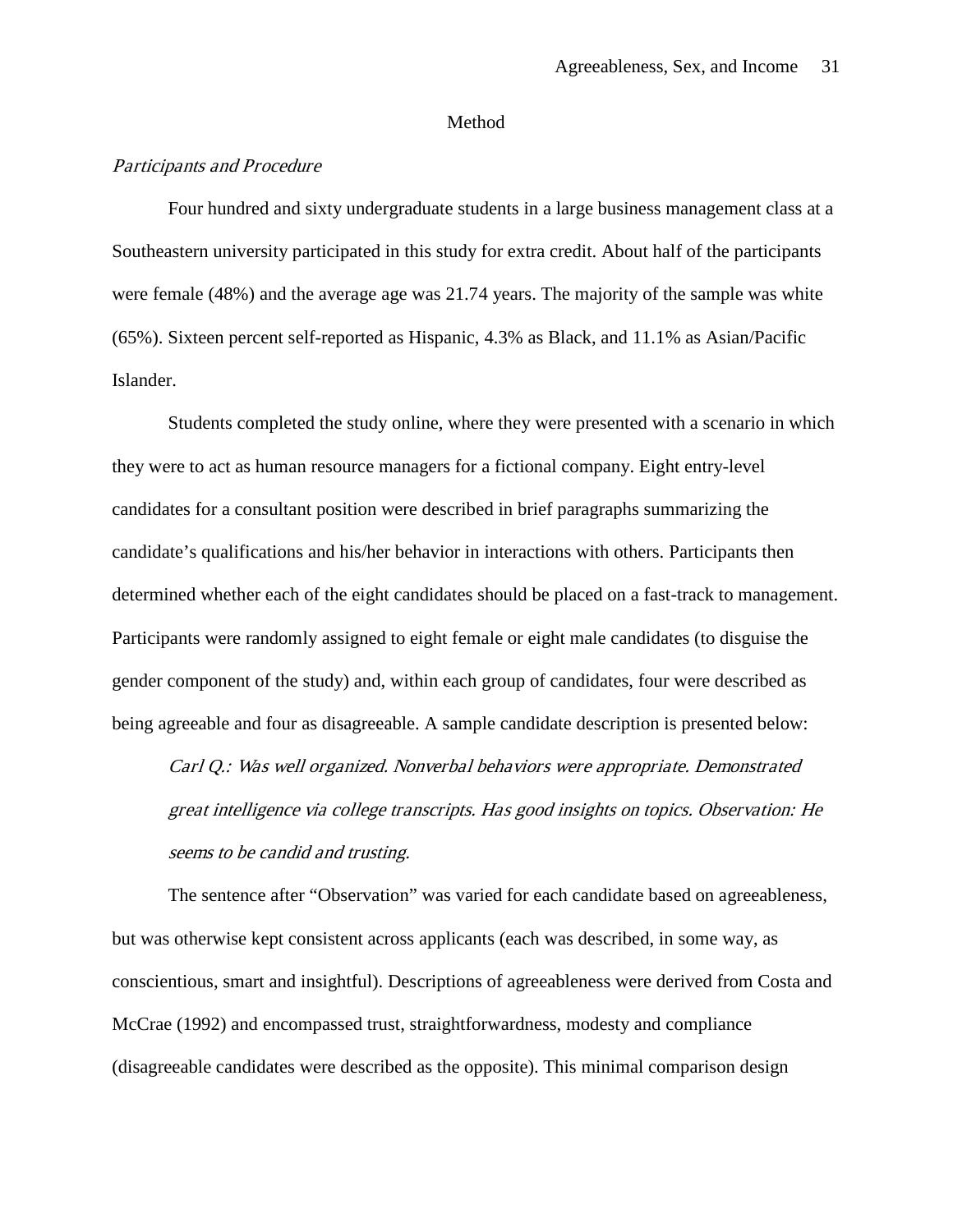(gender manipulated only by name of candidate and agreeableness by a simple sentence) presents a conservative test of our hypothesis.

### Measures

Management potential. Participants recommended whether each candidate should be placed on a fast-track to management by answering a dichotomous "yes" or "no" question.

Agreeableness of rater. Participants rated their own agreeableness at the end f the experimental task using John's (1980) Big Five Inventory. The nine-item scale included items such as "I am kind to almost everyone," and "I like to cooperate with others," and participants responded to each item using a five-point Likert-type scale ranging from strongly disagree to strongly agree. The agreeableness scale had a reliability of  $\rho = .80$ .

#### Analyses

Because each participant rated multiple candidates, data were analyzed using HLM 6 (Raudenbush, Bryk, Cheong, & Congdon, 2004). Variables entered at level 2 (the participant level) included rater gender (male or female), gender of candidate slate (male candidates or female candidates), and the agreeableness of the rater. Variables entered at level 1 (candidaterating level) included candidate agreeableness (nice or not nice), candidate warmth, and candidate competence. The dependent variable (recommendation for management track) was a dichotomous (yes or no). To test the agreeableness-gender interaction, we analyzed cross-level interactions (between the candidate agreeableness at level 1 and candidate-slate gender at level 2). 5

#### Results

Table 7 provides the results of the HLM analysis predicting participants' advancement recommendations for the hypothetical candidates. As is shown in the table, agreeable candidates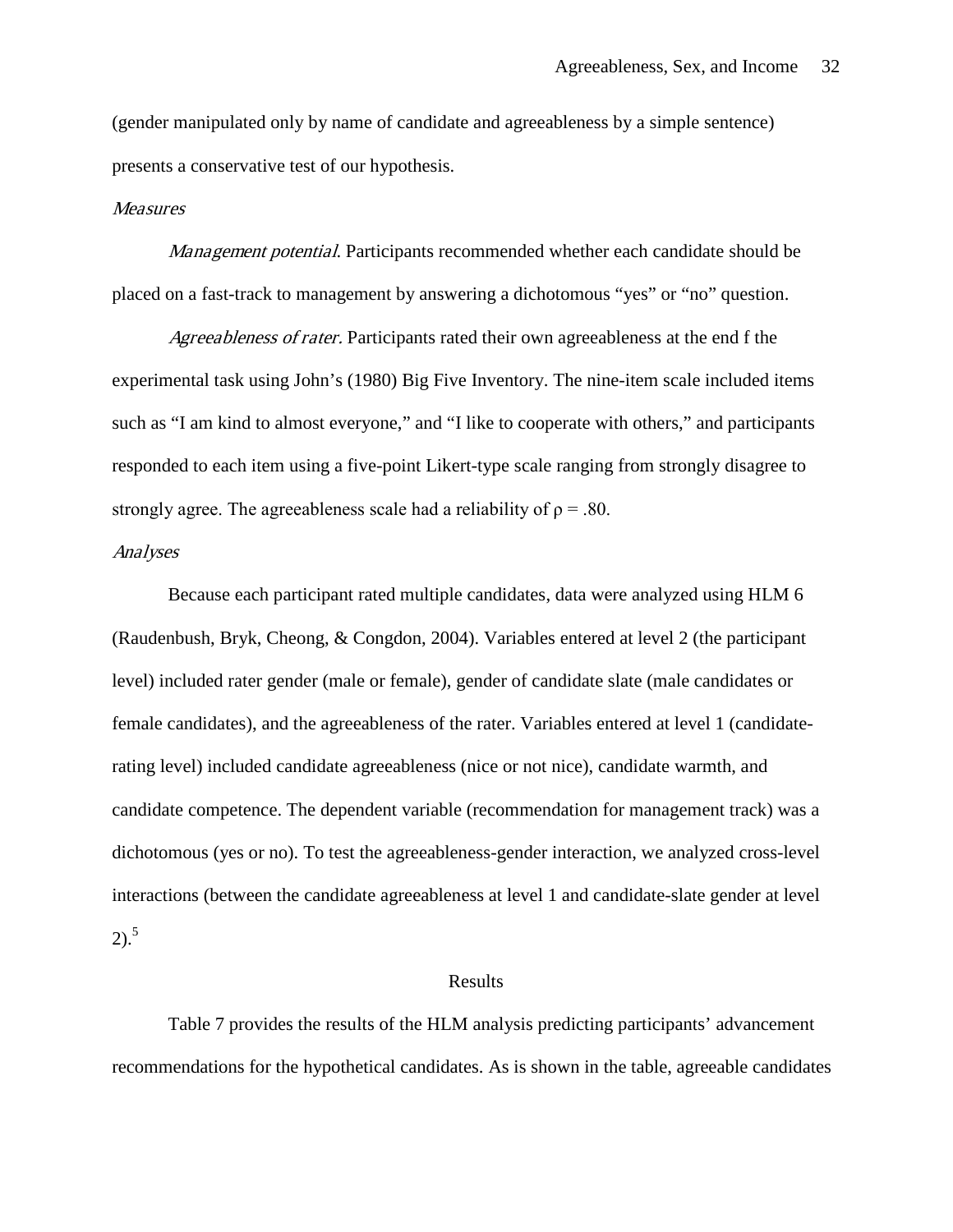$(B = -0.47, p < 0.05)$  were less likely to be recommended for advancement. Results approached significance for candidate gender, such that female candidates  $(B = -0.09, p < 0.10)$  were less likely to be recommended. This is consistent with the field study results presented earlier. Moreover, as in the previous studies, there was an agreeableness-gender interaction (B = .25, p < .01).<sup>6</sup>

The agreeableness-gender interaction is displayed in Figure 3. As the figure shows, candidate agreeableness was rather strongly negatively related to advancement recommendations. Gender was as well—albeit less strongly so—in that women were less likely to be recommended for advancement. Consistent with hypotheses and the earlier field study results with respect to pay, the negative effect of agreeableness on advancement recommendation was significantly stronger (more negative) for men than for women. Overall, these experimental results support the field study results, and suggest the importance of "demand-side" (decisionmaker) explanations for the joint influences of agreeableness and gender on earnings.<sup>7</sup>

## Discussion

For men, it literally pays to be a contrarian. In the first three studies, the slopes of the negative relationship between agreeableness and income were steeper for men than for women. Indeed, with the exception of Study 2, the effect of agreeableness on income was non-significant for women. Thus, the evidence for any positive effect of low agreeableness on women's income is weak. Also, while men might benefit more than women from being disagreeable, they are also penalized when they are highly agreeable. Study 3 demonstrated that this is the case even when the possibility that men and women sort themselves into different types of occupations is taken into account. The results from the first three studies receive added credibility from those of study four in which the joint effects of agreeableness and gender on recommendations for higherstatus, implicitly better-paid positions closely paralleled their relationship with income.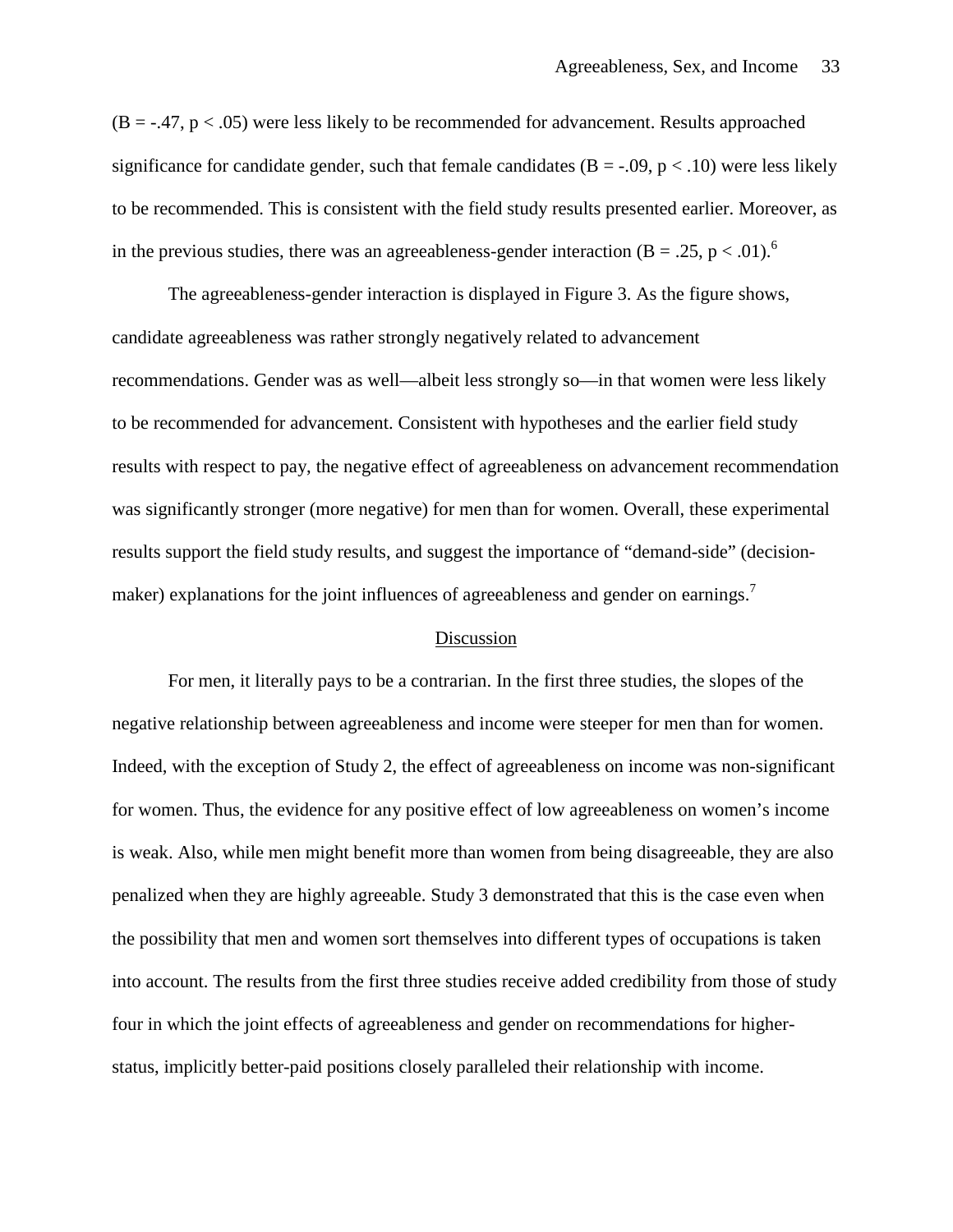Overall, across the first three studies, men who are one standard deviation below the mean on agreeableness earn an average of 18.31% (\$9,772) more than men one standard deviation above the mean on agreeableness. Meanwhile, the "disagreeableness premium" for women was only 5.47% (\$1,828). Thus, the income premium for disagreeableness is more than three times stronger for men than for women. There was also an apparent lack of cohort (age) or temporal (year) effects on the gender differences observed. If the gender "double standard" were improving with time, one would expect smaller gender differences in the agreeableness–earnings relationship among younger workers or in more recently conducted studies. In terms of age effects, the largest "gender gap" in absolute terms (i.e., the biggest difference in agreeableness– earnings relationships between men and women) was for the oldest sample (Study 3), but the largest gap in relative terms was for the youngest sample with the most recent data (Study 1). Because our sample size for this analysis is at the study level, one cannot place too much weight on these results. Nevertheless, these cumulative results tend to suggest that the agreeableness– earnings relationship differs by gender similarly for younger and older employees, and for older as well as newer studies.

The exploratory analysis of non-pay variables in Study 2 suggests that disagreeable men earn more despite their not being more likely to supervise others or to receive promotions that they are eligible for. On the down side, this finding bolsters the notion that disagreeable men are more successful at negotiating pay. It is interesting that the adjunct analysis in Study 2 found that agreeable people were less likely to ever have been fired from a job, which is generally a negative event in terms of pay. It may be that disagreeable people are better able to turn job loss into an advantage by using it as an opportunity to find a job with more advancement opportunities or to negotiate for better pay their next position. The fact that unemployment spells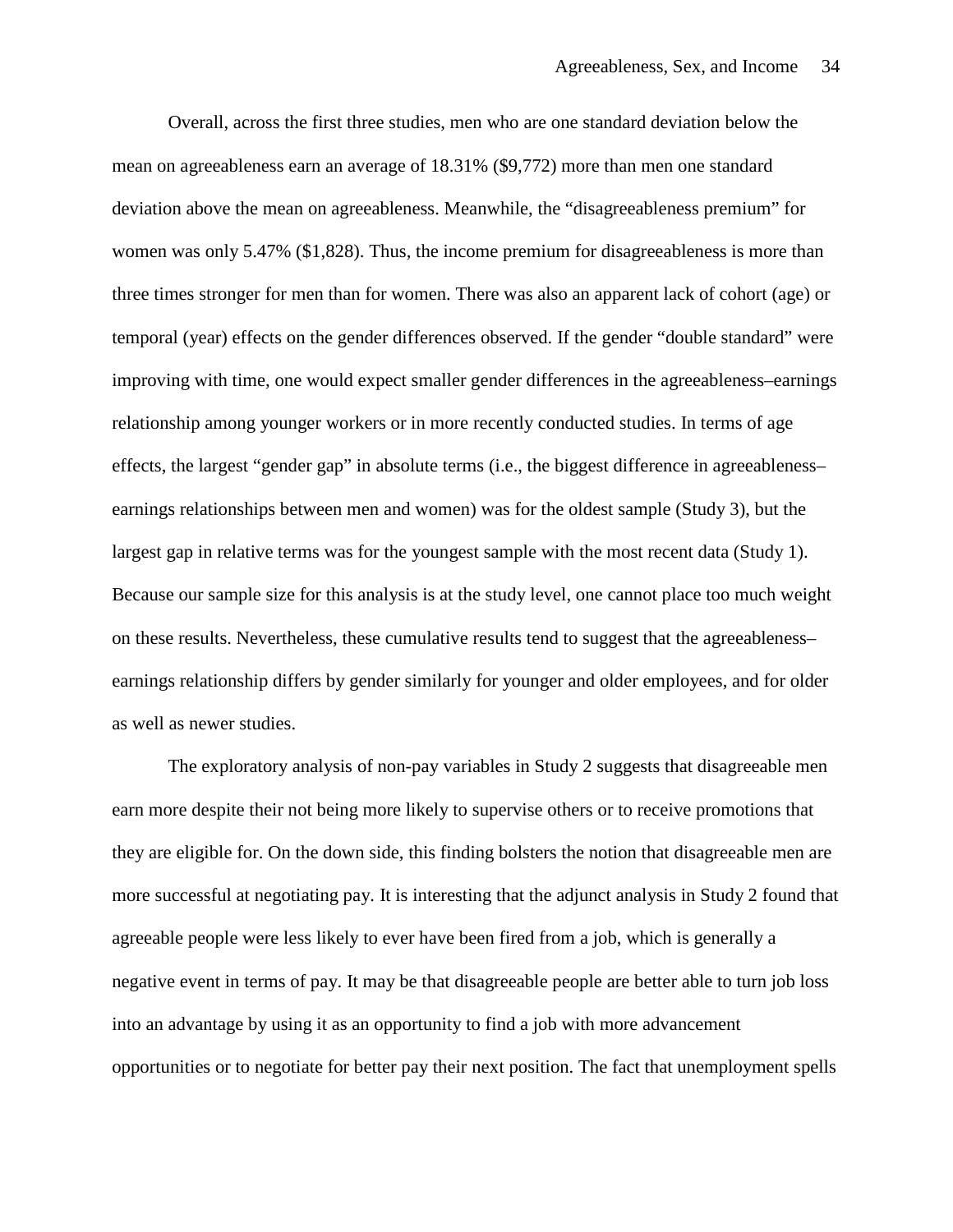did not differ by agreeableness also suggests that disagreeable people somehow compensate for being fired more often.

A more heartening conclusion from the supplementary findings in Study 2 is that although agreeable men and women (and disagreeable men) earn less, they do not receive fewer benefits in other aspects of their careers (nor, based on Study 3, in the psychosocial aspects of their lives). There is, however, a strong caveat to findings in Study 2 due to the type of measures available. We were only able to assess the effects of agreeableness on how many times participants had not received promotions for which they were eligible. It is quite possible that women and highly agreeable men did not report being passed over for promotion any more than disagreeable men because they are less often in the position of being considered or expecting to be considered for promotion, a possibility that seems even more likely in light of the findings in Study 3.

## Future Research

Very little of the research on the influence of personality on income investigates the source of those effects. In the case of disagreeableness, it is important to further explicate the mechanisms behind the advantages it seems to confer on men in terms of income. The easiest and, we think, most unlikely interpretation of our results is that persistent rudeness increases men's salaries. Some may wish the path to career success was so formulaic; however, as noted earlier, disagreeable people behave disagreeably only slightly more often than agreeable people (Fleeson & Gallagher, 2009). And, since agreeableness is a multi-faceted construct, it is not clear that being rude is the mechanism by which low levels of the trait effect higher income. One might predict stronger effects for assertiveness (Costa, Terracciano, & McCrae, 2001) than for other facets of agreeableness such as politeness (DeYoung, Quilty, & Peterson, 2007). Also, as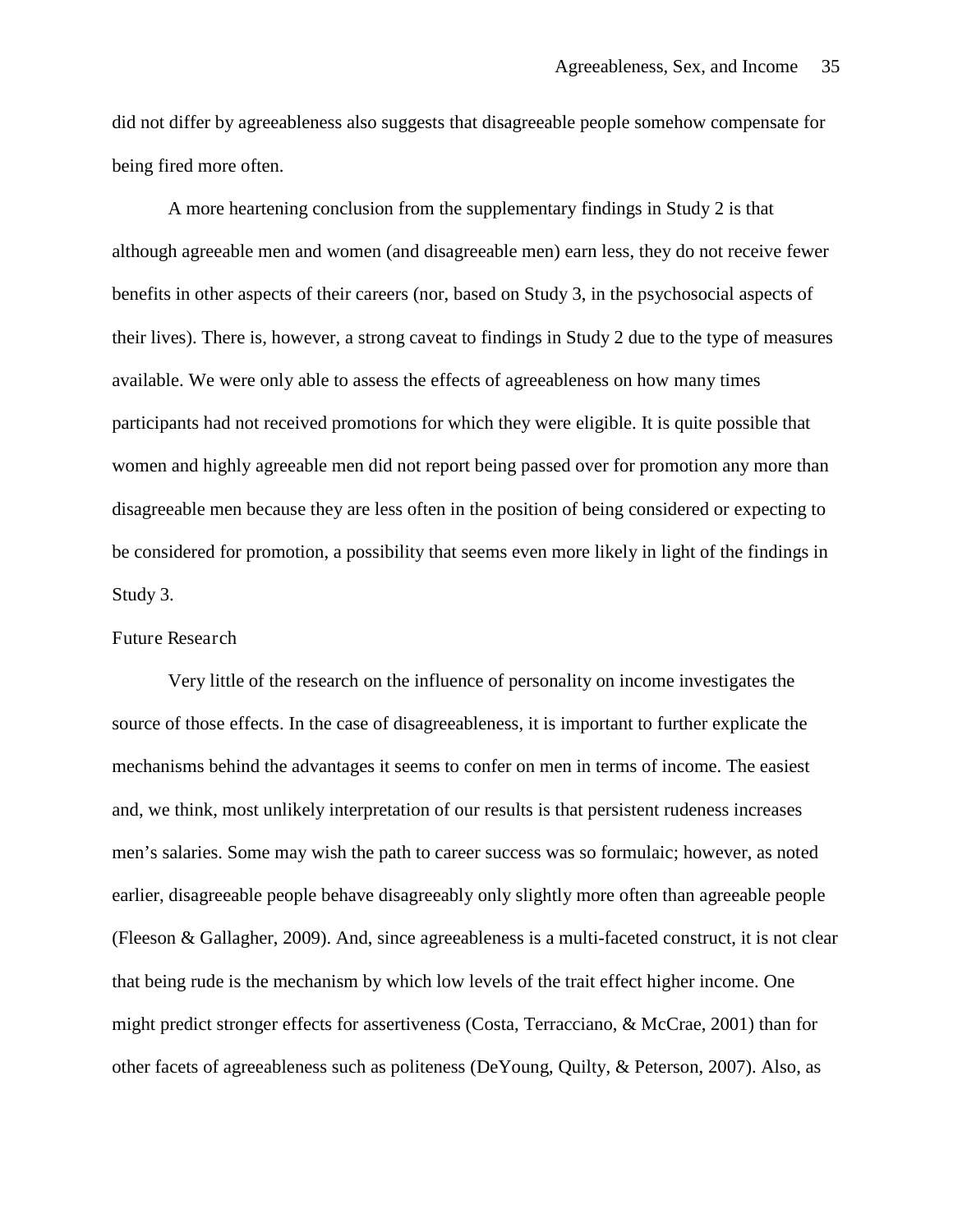suggested in Study 3, disagreeable people may value money more highly and, thus, make higher investments in their extrinsic success. For instance, a disagreeable individual might choose to move for a promising promotion that will put him at a distance from extended family while an agreeable man might choose to stay put, concerned with balancing the desire for career advancement with the motivation to maintain strong familial ties. Rudeness plays no part in that equation for either the agreeable or the disagreeable person.

In general, there is little research on gender differences in the influence of personality on career and life outcomes. Given the magnitude of the discrepancies revealed here, further examination in this area is warranted. Similar patterns of differences may emerge for other personality traits that overlap with cultural expectations regarding masculine and feminine behavior and successful navigation in the workplace. In fact, while extraversion has a generally positive relationship with salary (Ng et al., 2005), one study found that this was only the case for men (Gelissen & Graaf, 2006). Another study found that, in mixed-sex contexts, self-monitoring more positively influenced group status and negotiation outcomes for women than for men (Flynn & Ames, 2006). In the case of agreeableness, and perhaps other traits as well, we think it possible that women are more constrained in their career choices such that personality has less influence. Take the example of moving for a promotion, offered in the preceding paragraph. An agreeable man may *choose* to remain close to family. On the other hand, agreeable or not, women's career decisions related to relocation and other forms of investment are more sensitive to parenting constraints and to their spouse's job demands than are men's decisions (Baldridge, Eddleston, & Veiga, 2006; Maume, 2006).It is also important to examine the micro-processes underlying the differential agreeableness effects by gender. For instance, our earlier arguments rested on ample research suggesting that both men and women are likely to be penalized for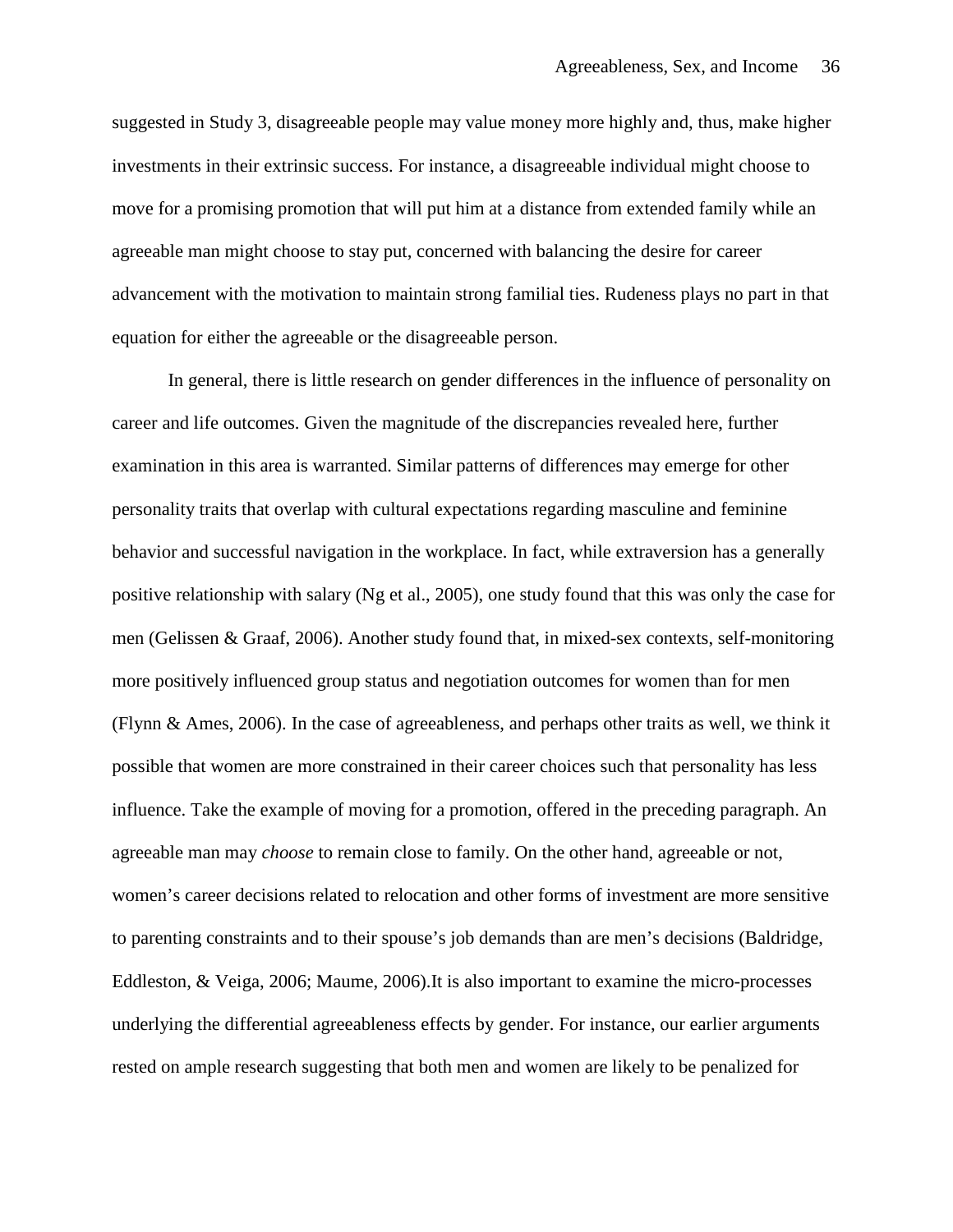counterstereotypic behavior (Heilman & Okimoto, 2007; Heilman et al., 2004; Heilman & Wallen, 2010; Parks-Stamm et al., 2008; Phelan et al., 2008; Rudman, 1998; Rudman & Glick, 1999, 2001). But there is also evidence that men are actually rewarded for altruism (Heilman  $\&$ Chen, 2005), which is a facet of agreeableness. Based on scenario ratings, Heilman and Chen found that men who helped a coworker experiencing a serious, work-related problem actually benefited from enhanced evaluations and rewards whereas women did not, apparently because such behavior was simply expected from women. On one hand, these findings provide one explanation why, in our studies, men high in agreeableness earn considerably more than highly agreeable women. On the other hand, extending the logic from Heilman and Chen's study to ours, rewards for disagreeableness should accrue to women, but not to men; however, disagreeable behavior is probably more risky, more fraught with ambivalence. Helping others seems almost universally-prescribed, but it is rarely clear that a situation would be best handled by behaving in an angry, demanding, or uncooperative fashion. Evaluations of the appropriateness of such behavior may rest more heavily on the extent to which it is consistent with gender norms.

Moreover, altruistic behavior may not be as strictly associated with femininity as other aspects of agreeableness. Examples of male superheroes and "strong, silent" saviors abound in popular culture. One can "save the day" in a manly way. There are no such equally and unequivocally-favored prototypes of women behaving disagreeably. In addition, men who engage in altruistic behavior in certain instances where that seems especially appropriate might benefit from being seen to be willing to "go above and beyond," particularly if the behavior can be readily attributed to external causes (Brescoll & Uhlmann, 2008), as in the Heilman and Chen study. On the other hand, men who habitually violate gender norms by engaging in affiliative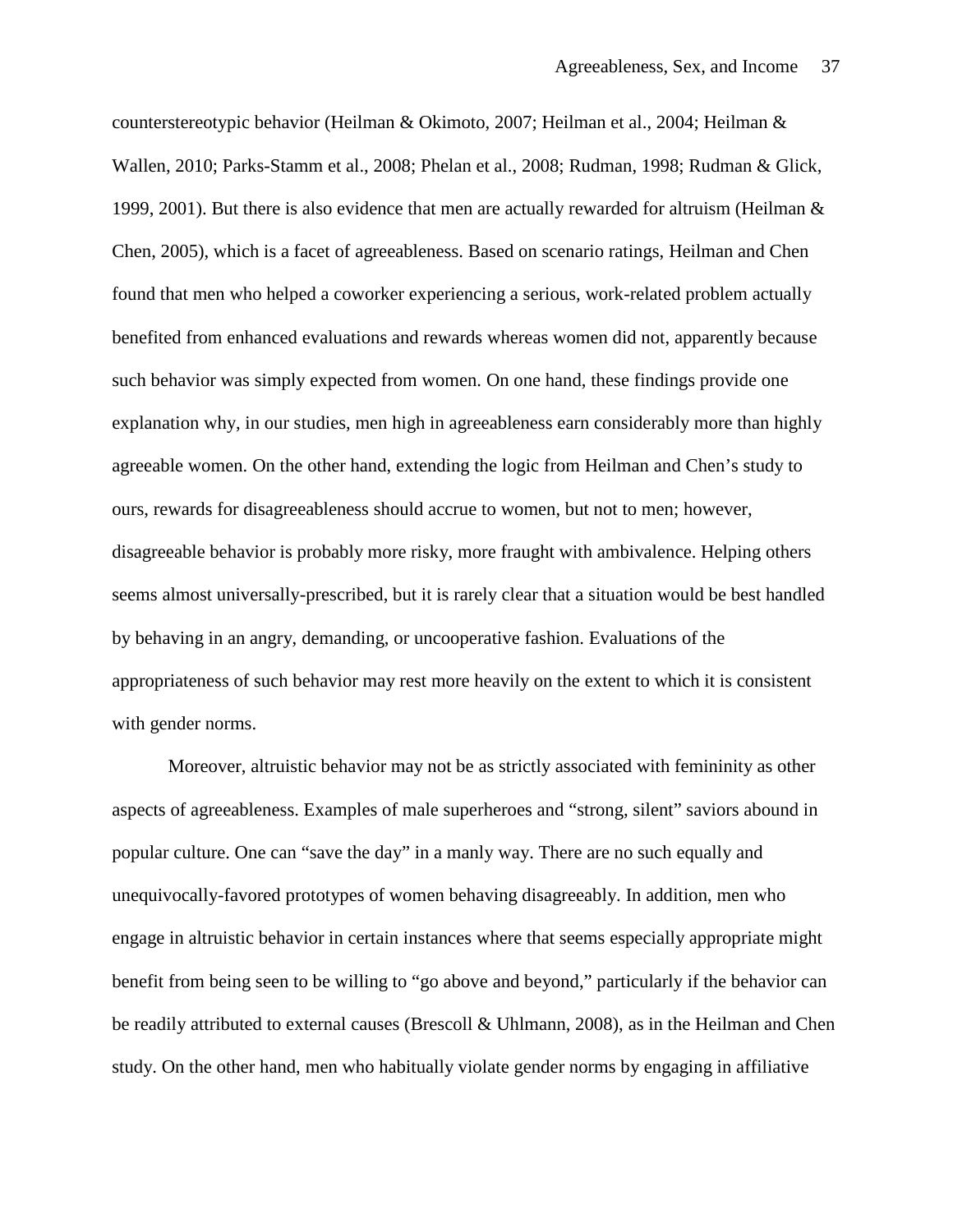behavior may be appreciated less for their citizenship and, rather, penalized for being overly "feminine" (Heilman & Wallen, 2010). This is akin to evidence that men are often praised for "helping" with child care (Coltrane, 1989, Deutsch & Saxon, 1998), but are derogated when child care is their full-time pursuit (Brescoll & Louis-Uhlmann, 2005). Indeed, in contrast with Heilman and Chen's (2005) study, which investigated ratings of individuals based on a discreet incident, the scenarios we presented to participants in Study 4 suggested habitual differences in agreeableness. People might differ in their evaluations of others when asked to consider global assessments versus behavior in particular situations. Only future research can shed light on whether this is, indeed, the case. $8<sup>8</sup>$ 

It is also possible that low scores on agreeableness scales may not translate into correspondingly disagreeable behavior for women. There is evidence that women who fear backlash for behaving counter to gender norms will behave in a more normative fashion (Rudman & Fairchild, 2004; Moss-Rascusin & Rudman, 2010). It is likely that most women who are low in agreeableness have learned through experience that competitive behavior is not considered feminine. They may even have received negative feedback about such behavior at work. As a result, they may "tone down" their behavior, thinking it a better strategy for achieving their goals. If women who rate themselves low in agreeableness make more of an effort to get along with others than disagreeable men, this could help explain why they reap little benefit. Disagreeable women, for example, may make fewer demands in salary negotiations or may not take the risk of voicing opinions that might draw disapproval than they would if they were not concerned about backlash. Future research could, therefore, examine to what extent women high in agreeableness are aware of the potential for backlash and the strategies they adopt to minimize it.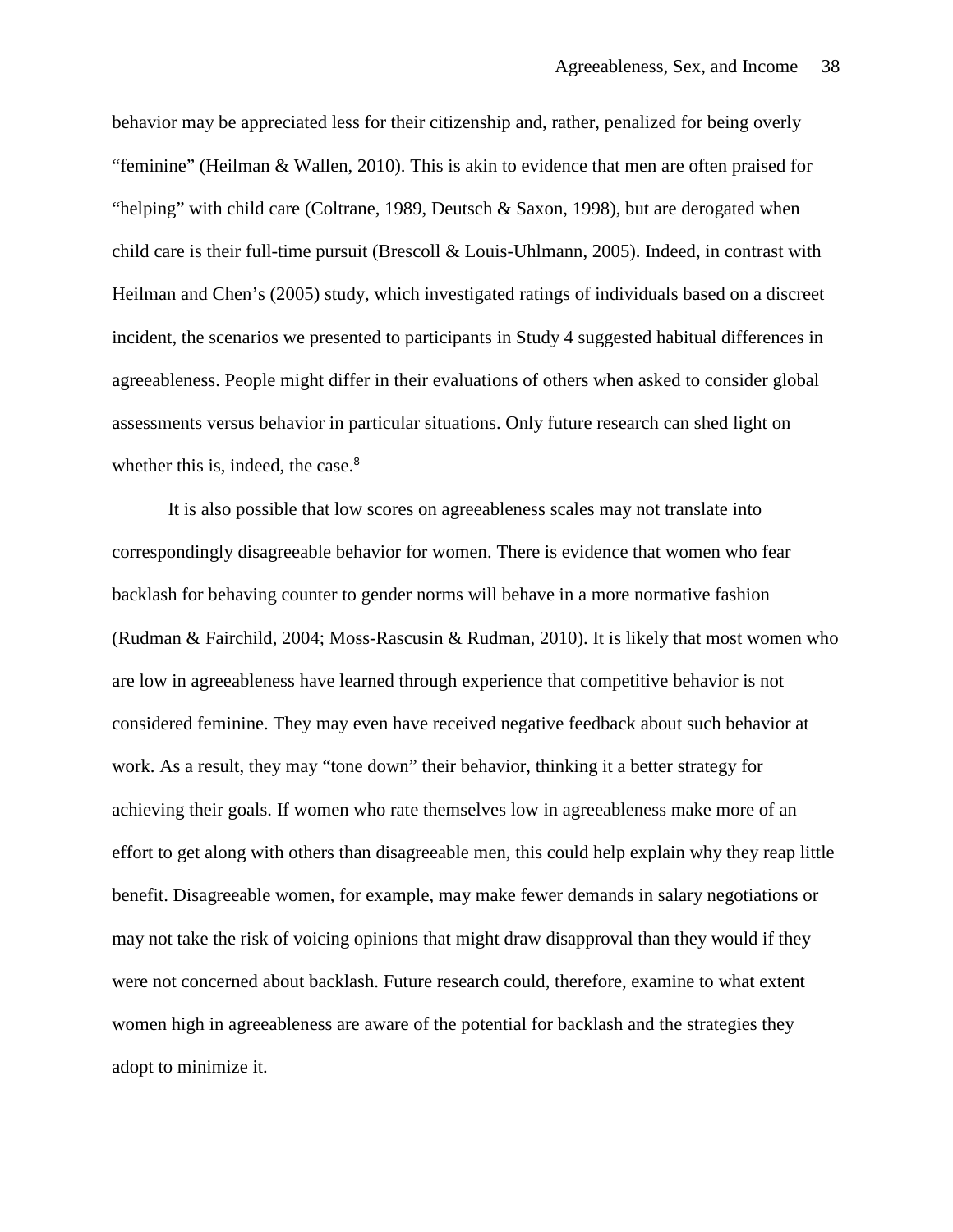Implications for Work and Society

Nice guys do not necessarily finish last, but they do finish a distant second in terms of earnings. From a humanistic perspective, it seems remarkably unfair that men who are amiable would be so heavily penalized for not conforming to gender norms. Yet, seen from the perspective of gender equity, even the nice guys seem to be making out quite well relative to either agreeable or disagreeable women. Thus, exhortations for women not to be nice (Pfeffer, 2010) might be overblown. Nice girls might not get rich, but "mean" girls do not do much better. Even controlling for human capital, marital status, and occupation, highly disagreeable women do not earn as much as highly agreeable men. The gaps between the two (between agreeable men and disagreeable women), in fact, are about as large as the within-gender gaps for men.

In spite of the limited instrumentality for women of behaving less agreeably, their behaviors may be changing. Twenge (2001) found that 14% of the variance in assertiveness among women was explained by changes among birth cohorts from 1931 to 1993. Assertiveness rose steadily among women from 1968 to 1993 while there was no significant change for men; some of the more recent measures showed no sex differences. Changes in women's assertiveness over time were related to changes in their sociocultural position, indicating that the assumption of higher-status roles and entry into traditionally male occupations have shaped women's personality development. If women are becoming less nice simply by virtue of their rising social status, it could be damaging to organizational effectiveness if large numbers of women are stymied in their efforts to get ahead using the same tactics that work for their male colleagues.

Rather than a wholesale shift to less agreeable behavior, more appropriate advice for both men and women who are agreeable might be to adopt a flexible repertoire of behaviors appropriate to the context. For instance, agreeable people tend not to do as well at distributive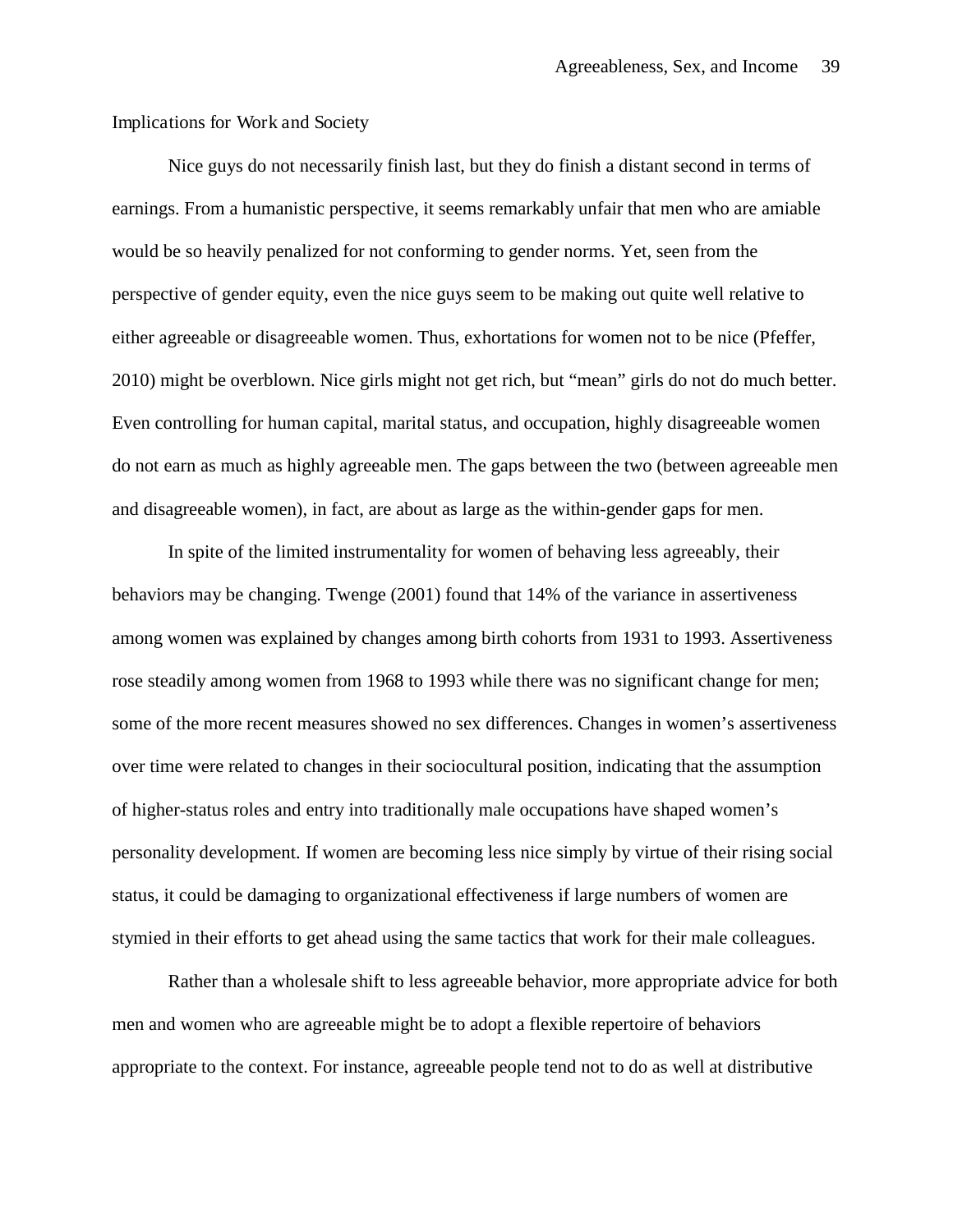bargaining—as in the case of negotiating for pay—presumably because the value they place on interpersonal relationships prevents them from making as many demands as they need to in order to get the best outcomes for themselves (Barry & Friedman, 1998). Flynn and Ames (2006) found that high self-monitoring women achieved better distributive outcomes, without sacrificing integrative outcomes, partly by adjusting their level of assertiveness to that of their interaction partner. The more assertive the partner, the more assertively the high self-monitoring women behaved. This suggests that, rather than adopting a prescription to be aggressive in all pay negotiations, agreeable people could take stock of the person they are negotiating with and adapt their assertiveness level on an as-needed basis. Meanwhile, they do not have to assume that all such situations require them to forgo the prosocial behavior that results in other valuable outcomes positively associated with agreeableness, such as job satisfaction (Judge et al., 2002) and workplace friendships (Klein, Lim, Saltz, & Mayer, 2004).

# Limitations

A primary limitation of this research is our focus on monetary success. In order to achieve a more balanced perspective on the significance of agreeableness in the careers context, future research should investigate whether agreeableness affects career outcomes other than earnings. Solely gauging the relationship of agreeableness with earnings undermines other ways in which people (and society) may benefit from their careers such as the accumulation of social and human capital, impact in one's chosen field, or degree of fulfillment.

While each study has its own methodological, empirical, and conceptual advantages, no study is free of limitations. For example, an advantage of Study 1 was that prior income was controlled, so that agreeableness predicted changes in income only after the trait measurement. Studies 2 and 3 did not have this advantage, but Study 2 did control for job complexity while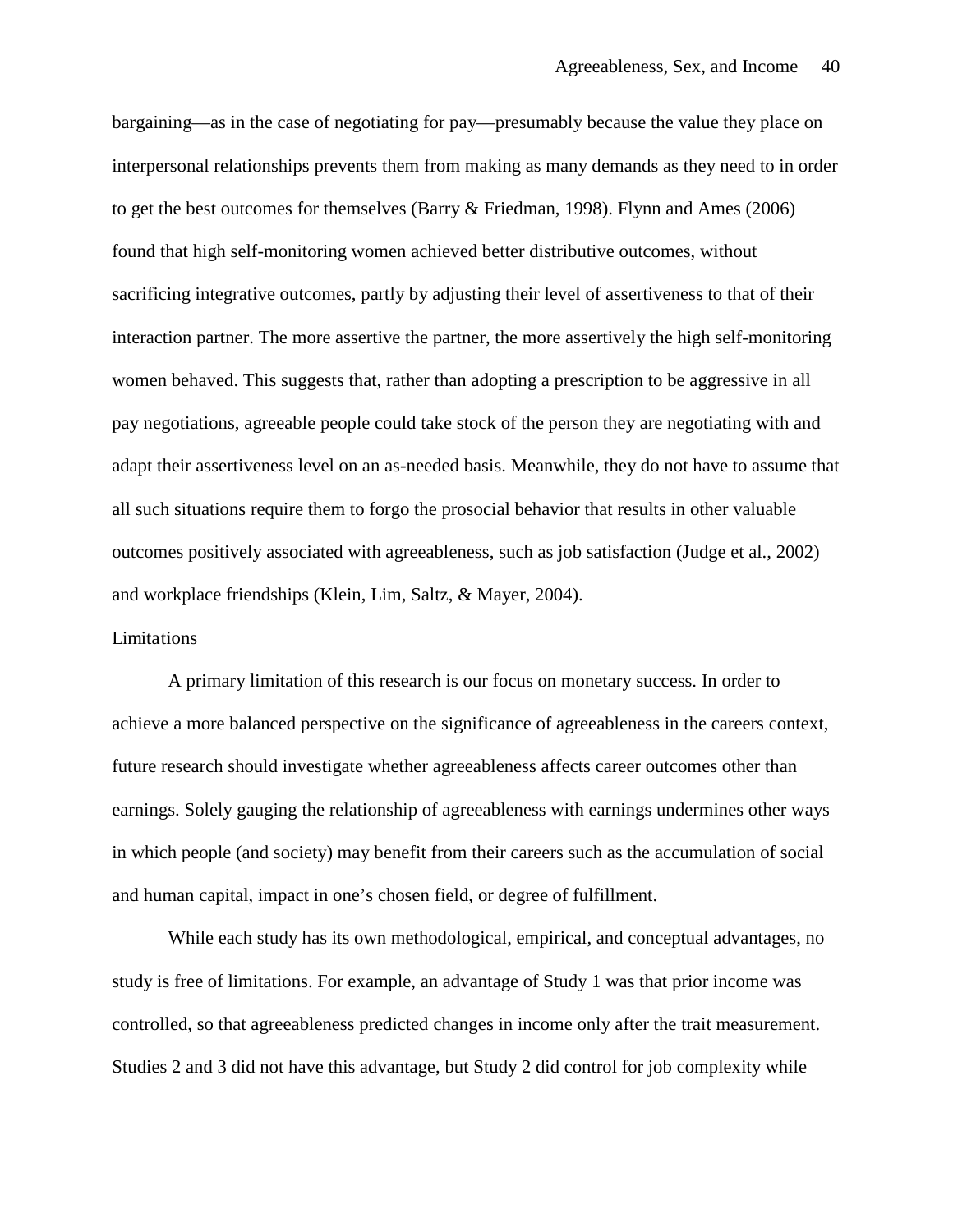Study 3 controlled for all of the Big Five traits and provided some insights into possible paradoxes and explanatory mechanisms. Study 4 provided the rigor and control of experimental manipulations, but only allowed consideration of a hypothetical recommendation by college students with presumably little work experience. Thus, more confidence can be placed in the results given the diversity of the studies; however, this very diversity means that no limitation of one study can be fully answered by the other.

Third, a reviewer on a previous version of the manuscript suggested that since disagreeable individuals promote their own interests to a greater degree than their more agreeable counterparts, this may mean that disagreeable individuals are likely to over-report (inflate) their income. While this is possible, most evidence suggests that agreeable, not disagreeable, individuals are more prone to manage impressions (Holden & Passey, 2010). Moreover, Graziano and Tobin (2002) conclude, "If agreeableness is contaminated by selffavoring biases, the contamination is limited in scope" (p. 723). Thus, it does not appear likely that the agreeableness – income results were observed primarily because disagreeable individuals over-report their incomes. Nonetheless, in all three field studies, income was self-reported (either on a questionnaire or to an interviewer).

Finally, we are mindful that much of our data are correlational, making it difficult to corroborate our presumed causal ordering. Indeed, some evidence suggests that work situations can affect personality (Caspi, Roberts, & Shiner, 2005; Roberts, Caspi, & Moffitt, 2003) in general, andreminding individuals about money may cause them to behave less cooperatively (Vohs, Mead, & Goode, 2008). While the possibility of this reciprocality between agreeableness and income must be acknowledged as a limitation, we undertook two steps to bolster our presumed causal order. First, in Study 1, we controlled for income at the time that agreeableness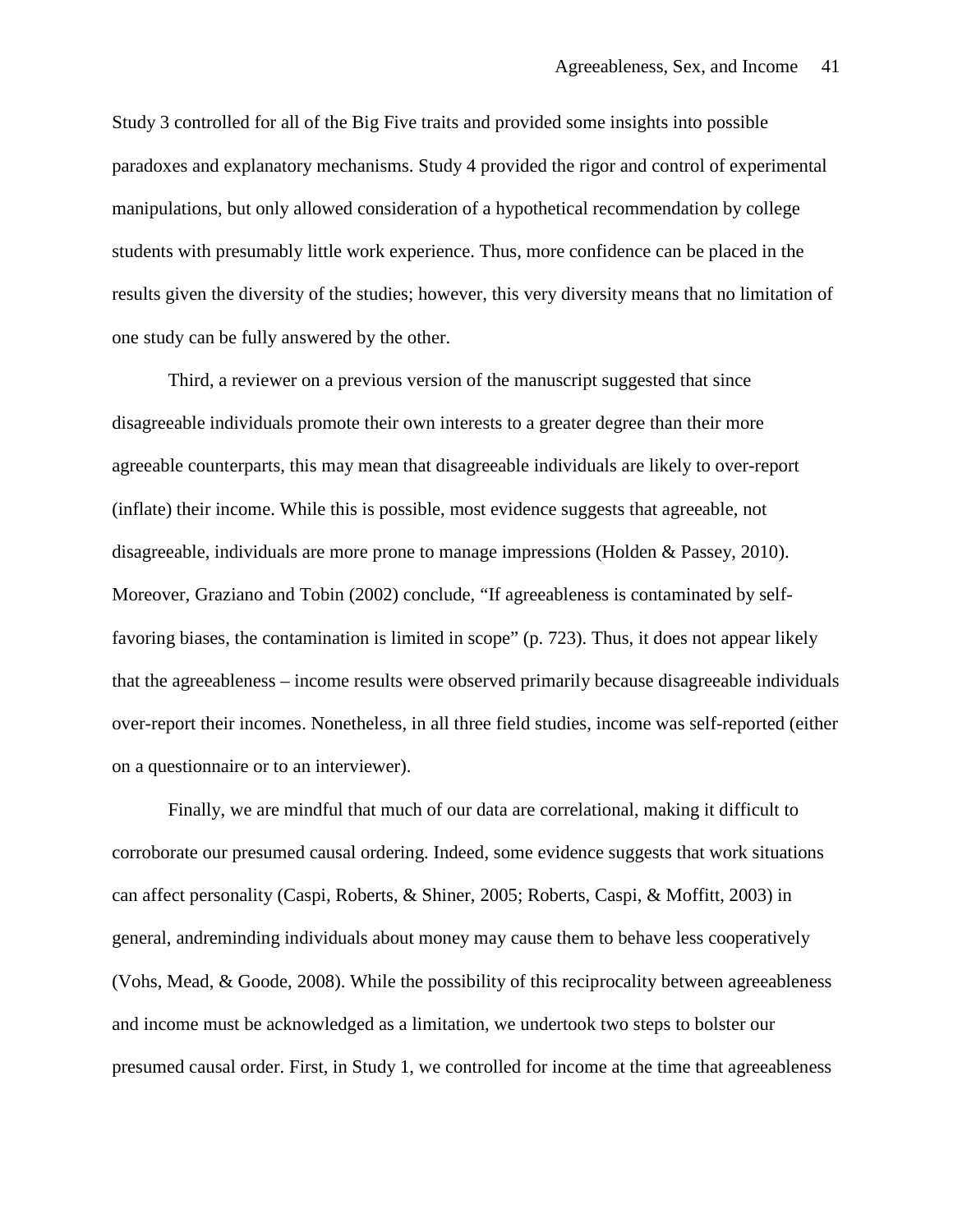was assessed.. Second, in Study 4, we manipulated agreeableness and gender as influences on hiring recommendations so as to strengthen our inferences with an experimental design. Nonetheless, we acknowledge that our study does not demonstrate causal order.

# Conclusion

Overall, our research provides strong evidence that men earn a substantial premium for being disagreeable while the same behavior has little effect on women's income. In general, whether agreeable or not, men still earn more than women. These tendencies hold across cohorts and across occupations. Given the positive contributions made by agreeable people, demonstrated in prior research, it seems that the income penalty for agreeableness is out of proportion with its performance effects. Rather, for men and for women, the effects may be due more to expectations for behavior appropriate to one's gender. This research raises important questions about the standards according to which people are evaluated and sheds further light on the issue of wage inequalities. In particular, it serves as a caveat to popular sources of career advice that either exhort people to be nice—or not. Closing the gender gap seems to hinge less on changing women's behavior than it does on changing the minds of decision makers.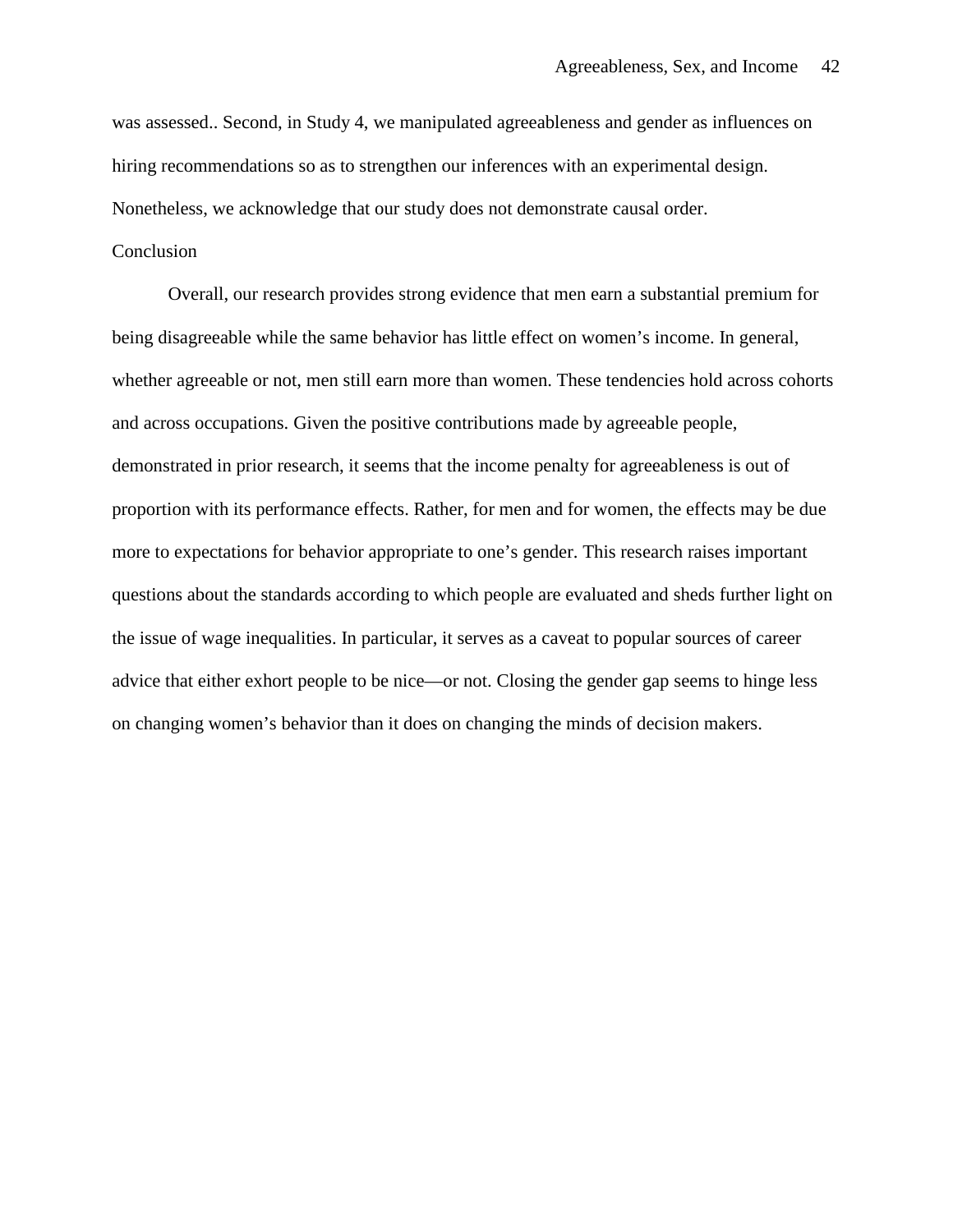#### References

- Abele, A. E., Uchronski, M., Suitner, C., & Wojciszke, B. (2008). Towards and operationalization of fundamental dimensions of agency and communion: Trait content ratings in five countries considering valence and frequency of word occurrence. *European Journal of Social Psychology, 38*, 1202-1217.
- Amabile, T. M., & Glazebrook, A. H. (1982). A negativity bias in interpersonal evaluation. Journal of Experimental Social Psychology, 18(1), 1-22. doi:10.1016/0022- 1031(82)90078-6
- Ames, D. R., & Flynn, F. J. (2007). What breaks a leader: The curvilinear relation between assertiveness and leadership. *Journal of Personality and Social Psychology, 92*, 307-324.
- Azen, R., & Budescu, D. V. (2003). The dominance analysis approach for comparing predictors in multiple regression. Psychological Methods, 8, 129-148.
- Bakan, D. (1966). The duality of human existence. Chicago: Rand McNally.
- Balch, D. R., & Armstrong, R. W. (2010). Ethical marginality: The Icarus syndrome and banality of wrongdoing. *Journal of Business Ethics, 92*, 291-303.
- Baldridge, D.C., Eddleston, K.A., Veiga, J.F. (2006). Saying no to being uprooted: The impact of family and gender on willingness to relocate. *Journal of Occupational and Organizational Psychology, 79,* 131-149.
- Barrick, M. R., Stewart, G. L., & Piotrowski, M. (2002). Personality and job performance: Test of the mediating effects of motivation among sales representatives. Journal of Applied Psychology, 87, 43-51.
- Barry, B., & Friedman, R. (1998). Bargainer characteristics in distributive and integrative negotiation. Journal of Personality and Social Psychology, 74, 345-359.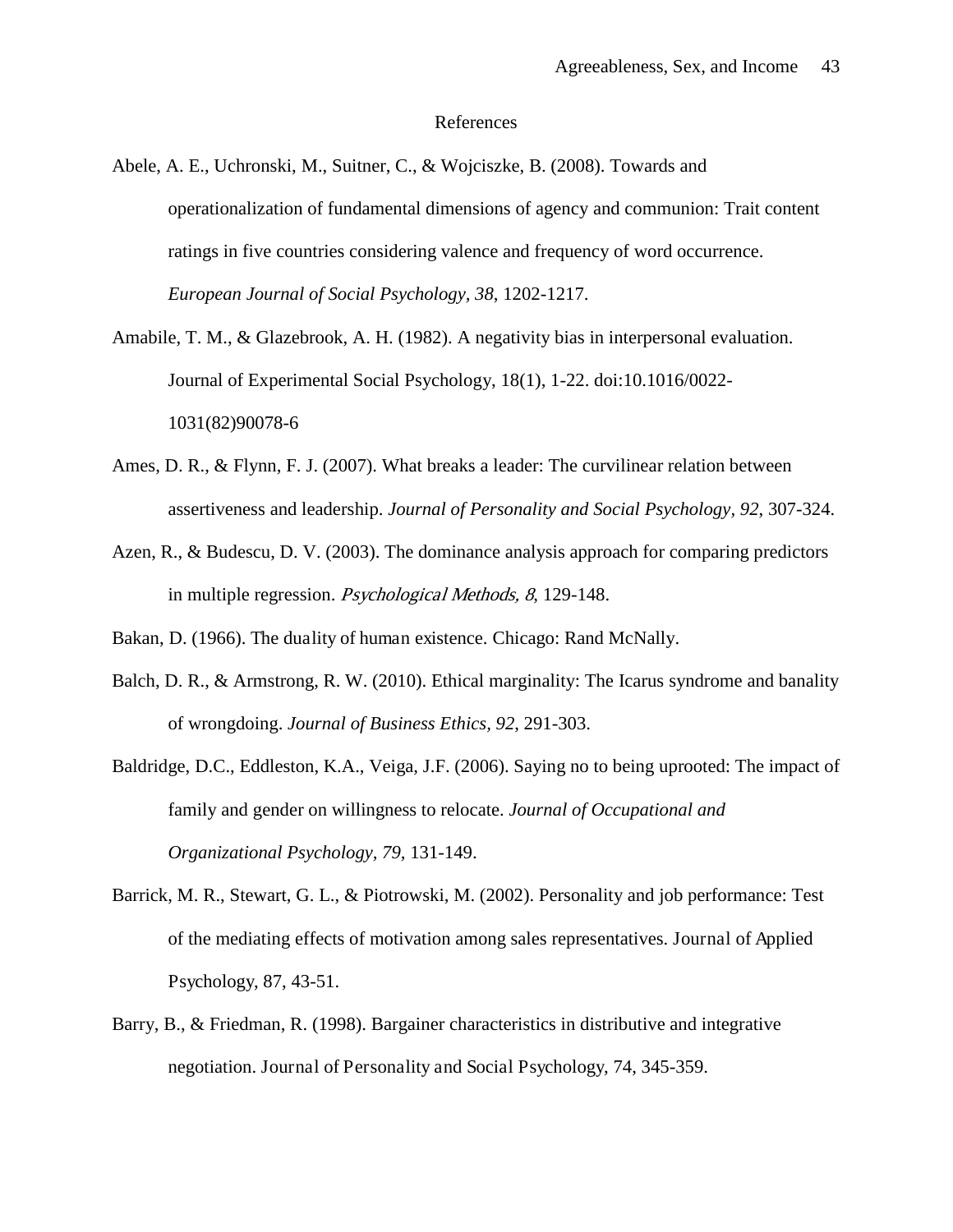- Benyus, J. M., Bremmer, I., Pujadas, J., Christakis, N. A., Collier, P., Warnholz, J., et al. (2009). Breakthrough ideas for 2009. Harvard Business Review, 87(2), 19-40. Retrieved from http://search.ebscohost.com/login.aspx?direct=true&db=bth&AN=36193663&site=ehostlive
- Biddle, B. J. (1979). Role theory: Expectations, identities, and behaviors. New York: Academic Press.
- Blau, F. D., & Ferber, M. A. (1992). The economics of women, men, and work (2nd ed.). Englewood Cliffs, NJ: Prentice-Hall.
- Blau, F. D., & Kahn, L. M. (1994). Rising wage inequality and the U.S. gender gap. American Economic Review, 84, 23.
- Blau, F. D., &. Kahn, L. M. (2006). The U.S. gender pay gap in the 1990s: Slowing convergence. Industrial and Labor Relations Review, 60, 45-66.
- Bouchard, T. J., & Loehlin, J. C. (2001). Genes, evolution, and personality. Behavior Genetics, 31, 243-273.
- Bozionelos, N. (2004). The relationship between disposition and career success: A British study. Journal of Occupational and Organizational Psychology, 77, 403-420.
- Brescoll, V. L. & Uhlmann, E. L. (2005). Attitudes toward traditional and nontraditional parents. Psychology of Women Quarterly, 29, 436-445.
- Brescoll, V. L. & Uhlmann, E. L. (2008). Can an angry woman get ahead? Status conferral, gender, and expression of emotion in the workplace. Psychological Science, 19, 268-275.
- Bureau of Labor Statistics (2006, January). Employment & Earnings. Washington, DC: U.S. Census Bureau.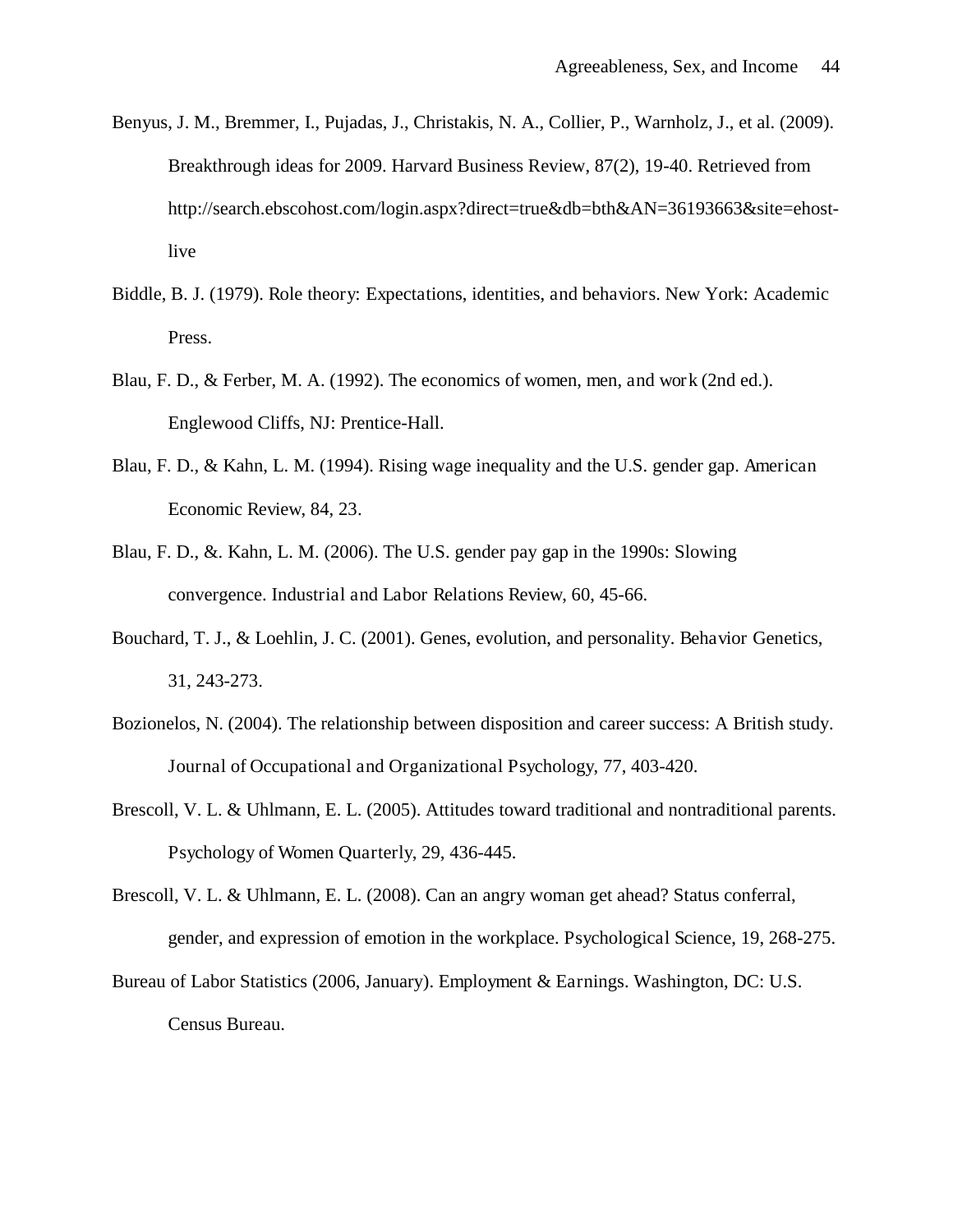- Campbell, W. K., Bonacci, A. M., Shelton, J., Exline, J. J., & Bushman, B. J. (2004). Psychological entitlement: Interpersonal consequences and validation of a self-report measure. Journal of Personality Assessment, 83, 29-45.
- Caspi, A., Roberts, B. W., & Shiner, R. L. (2005). Personality development: Stability and change. Annual Review of Psychology, 56, 453-484.
- Chow, G. C. (1960). Tests of equality between sets of coefficients in two linear regressions. Econometrica, 28, 591-605.
- Clogg, C. C., Petkova, E., & Haritou, A. (1995). Statistical methods for comparing regression coefficients between models. American Journal of Sociology, 100, 1261-1293.
- Coltrane, S. (1989). Household labor and the routine production of gender. *Social Problems, 36*, 473-490.
- Costa, P. T., Jr., & McCrae, R. R. (1992). The NEO PI-R professional manual. Odessa, FL: Psychological Assessment Resources.
- Costa, P., T., Jr., Terracciano, A., & McCrae, R. R. (2001). Gender differences in personality traits across cultures: Robust and surprising findings. Journal of Personality and Social Psychology, 81, 322-331.
- Crocker, J., & Canevello, A. (2008). Creating and undermining social support in communal relationships: The role of compassionate and self-image goals. *Journal of Personality and Social Psychology, 95*, 555-575.
- Cuperman, R., & Ickes, W. (2009). Big Five predictors of behavior and perceptions in initial dyadic interactions: Personality similarity helps extraverts and introverts, but hurts "disagreeables". Journal of Personality and Social Psychology, 97, 667-684.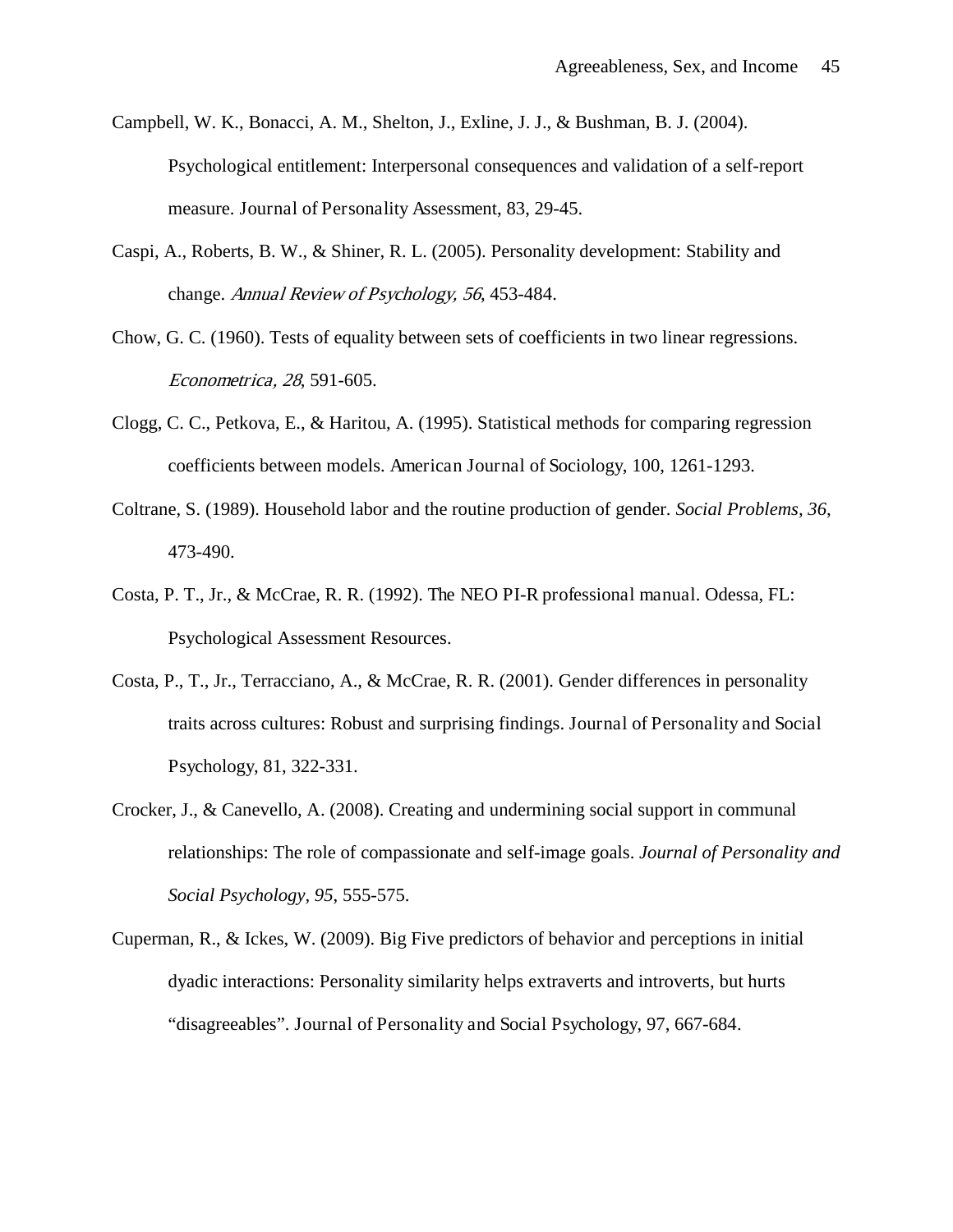- Decuyper, M., De Pauw, S., De Fruyt, F., De Bolle, M., De Clercq, B. J. (2009). A meta-analysis of psychopathy-, antisocial PD- and FFM associations. *European Journal of Personality, 23*, 531-565.
- Derefinko, K. J., & Lynam, D. R. (2006). Convergence and divergence among self-report psychopathy measures: a personality-based approach. *Journal of Personality Disorders, 20*, 261-280.
- DeYoung, C. G., Quilty, L. C., & Peterson, J. B. (2007). Between facets and domains: 10 aspects of the Big Five. Journal of Personality and Social Psychology, 93, 880-896.
- Digman, J. M. (1997). Higher-order factors of the big five. *Journal of Personality and Social Psychology, 73*, 1246-1256. doi:10.1037/0022-3514.73.6.1246
- Duncan, K. C., & Prus, M. J. (1992). Atrophy rates for intermittent employment for married and never-married women: a test of human capital theory of occupational sex segregation. Quarterly Review of Economics and Finance, 32, 27-37.
- Dunn, W. S., Mount, M. K., Barrick, M. R., & Ones, D. S. (1995). Relative importance of personality and general mental ability in managers' judgments of applicant qualifications. *Journal of Applied Psychology, 80*, 500-509.
- Eagly, A. (1987). Sex differences in social behavior: A social-role interpretation. Hillsdale, NJ: Erlbaum.
- Eagly, A. H., & Carli, L. L. (2003). The female leadership advantage: An evaluation of the evidence. Leadership Quarterly, 14, 807-834.
- Eagly, A. H., & Karau, S. J. (2002). Role congruity theory of prejudice toward female leaders. Psychological Review, 109, 573-598.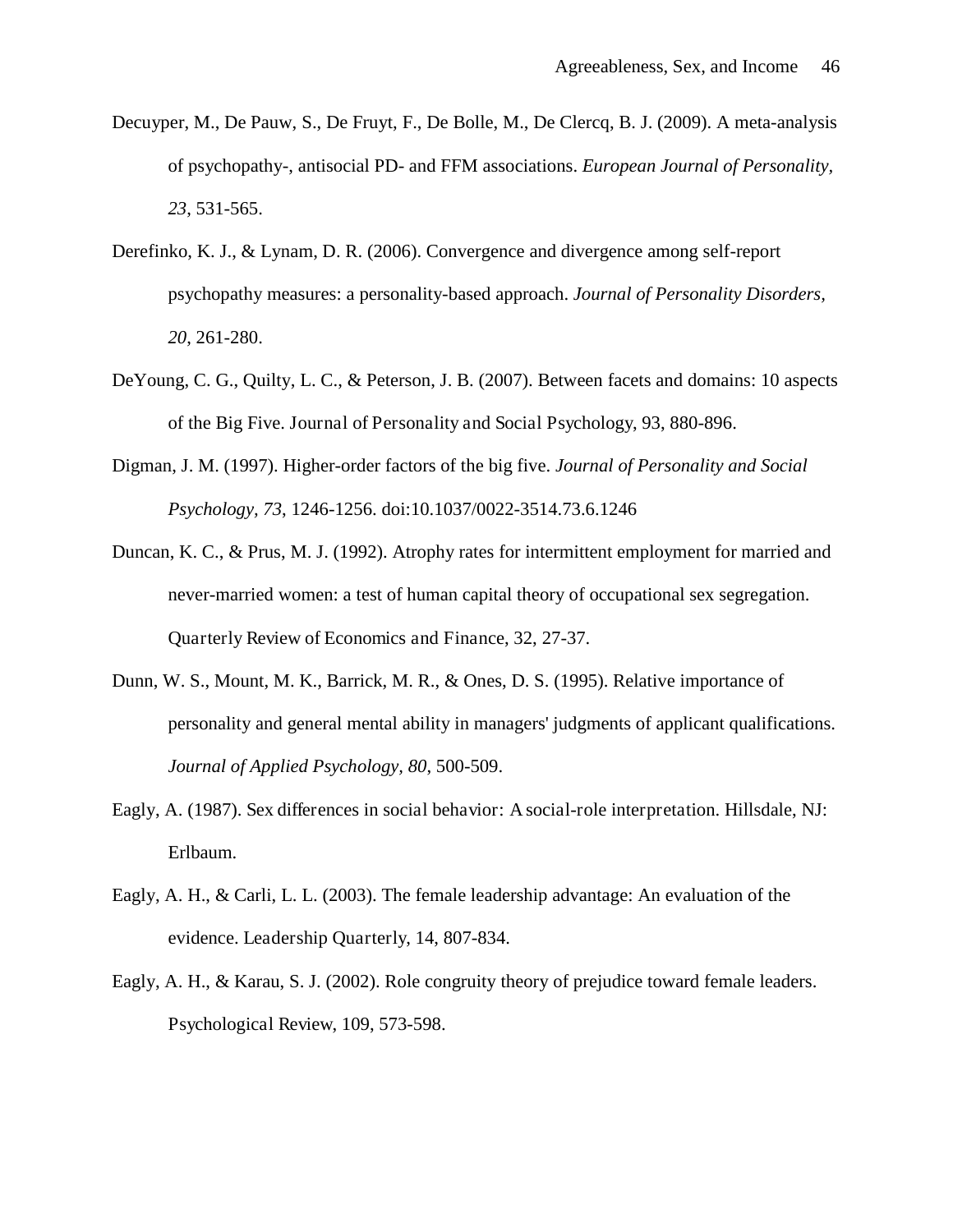- Eagly, A., Makhijani, M., & Klonsky, B. (1992). Gender and the evaluation of leaders: A metaanalysis. Psychological Bulletin, 111, 3-22.
- Eden, D. (1984) Self-fulfilling prophecy as a management tool: Harnessing Pygmalion. Academy of Management Review, 9, 64-73.
- Edwards, J. R. (1995). Alternatives to difference scores as dependent variables in the study of congruence in organizational research. *Organizational Behavior and Human Decision Processes, 64*, 307-324.
- Feingold, A. (1994). Gender differences in personality. Psychological Bulletin, 116, 429-456.
- Fleeson, W. & Gallagher, P. (2009). The implications of Big Five standing for trait manifestation in behavior: Fifteen experience-sampling studies and a meta-analysis. Journal of Personality & Social Psychology, 97, 1097-1114.
- Flynn, F. J., & Ames, D. (2006). What's good for the goose may not be good for the gander: The benefits of self-monitoring for men and women. Journal of Applied Psychology, 91, 272- 283.
- Gelissen, J. P. T., & de Graaf, P. M. (2006). Personality, social background, and occupational career success. Social Science Research, 35, 702-726.
- George, J. H., & Boller, P. F. (1989). They never said it: A book of fake quotes, misquotes, and misleading attributions. Oxford University Press.
- Grant, A. M., & Gino, F. (2010). A little thanks goes a long way: Explaining why gratitude expressions motivate prosocial behavior. *Journal of Personality and Social Psychology, 98*, 946-955.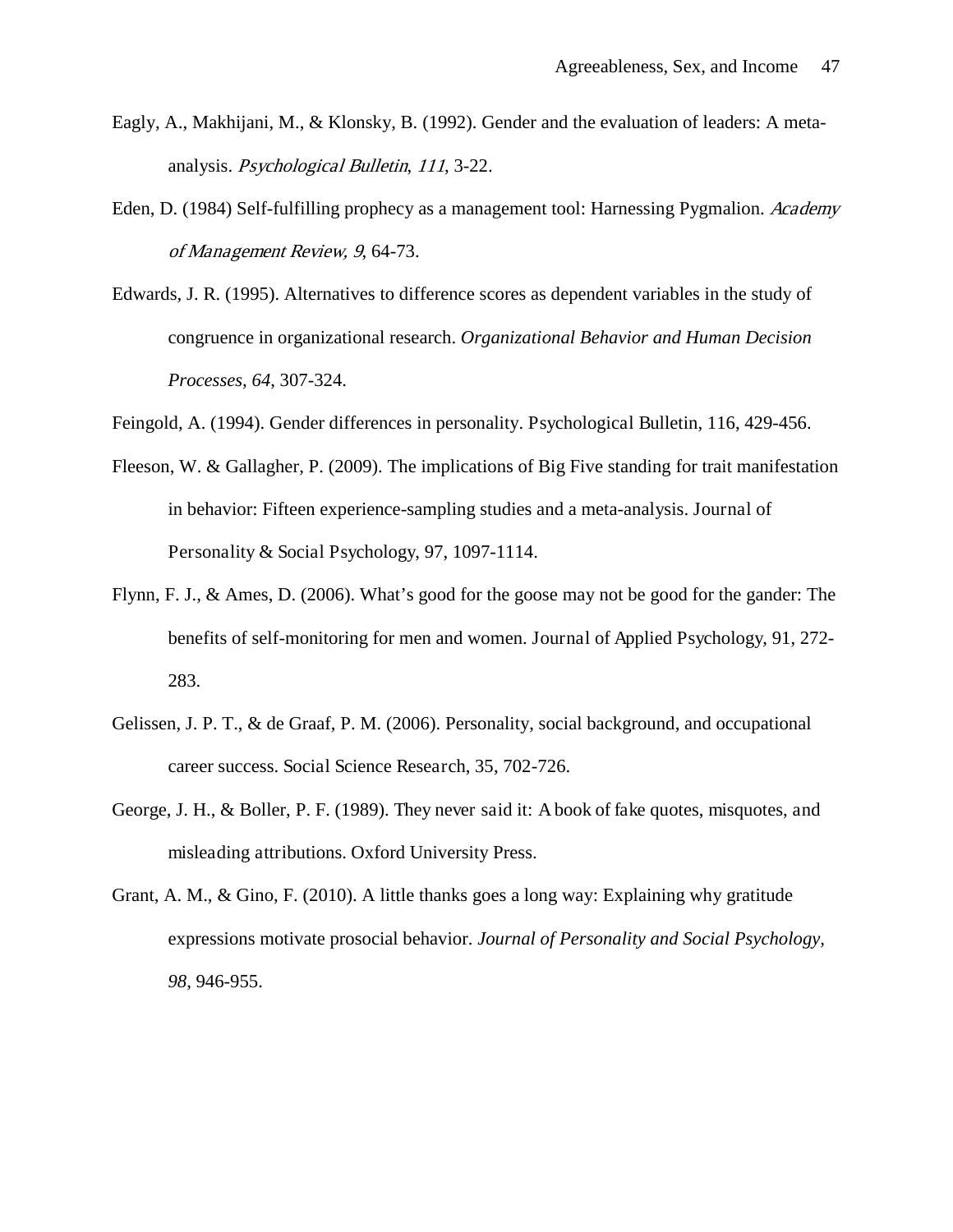- Graziano, W. G., & Eisenberg, N. (1997). Agreeableness: A dimension of personality. In R. Hogan, S. Briggs, & J. Johnson (Eds.), *Handbook of personality psychology* (pp. 795- 824). San Diego, CA: Academic Press.
- Graziano, W. G., Habashi, M. M., Sheese, B. E., & Tobin, R. M. (2007). Agreeableness, empathy, and helping: A person  $\times$  situation perspective. Journal of Personality and Social Psychology, 93, 583-599.
- Graziano, W. G., & Tobin, R. M. (2002). Agreeableness: Dimension of personality or social desirability artifact? *Journal of Personality*, 70, 695-727.
- Heckman, J., Stixrud, J., & Urzua, S. (2006). The effects of cognitive and noncognitive abilities on labor market outcomes and social behavior. Journal of Labor Economics, 24, 411-482.
- Heilman, M. E., & Chen, J. J. (2005). Same behavior, different consequences: Reactions to men's and women's altruistic citizenship behavior. Journal of Applied Psychology, 90, 431-441.
- Heilman, M., & Okimoto, T. (2007). Why are women penalized for success at male tasks?: The implied communality deficit. Journal of Applied Psychology, 92, 81-92.
- Heilman, M., & Wallen, A. (2010). Wimpy and undeserving of respect: Penalties for men's gender-inconsistent success. Journal of Experimental Social Psychology, 46, 664-667.
- Heilman, M., Wallen, A., Fuchs, D., & Tamkins, M. (2004). Penalties for success: reactions to women who succeed at male gender-typed tasks. *Journal of Applied Psychology, 89,* 416-427.
- Hirsh, J. B., & Dolderman, D. (2007). Personality predictors of consumerism and environmentalism: A preliminary study. Personality and Individual Differences, 43, 1583-1593.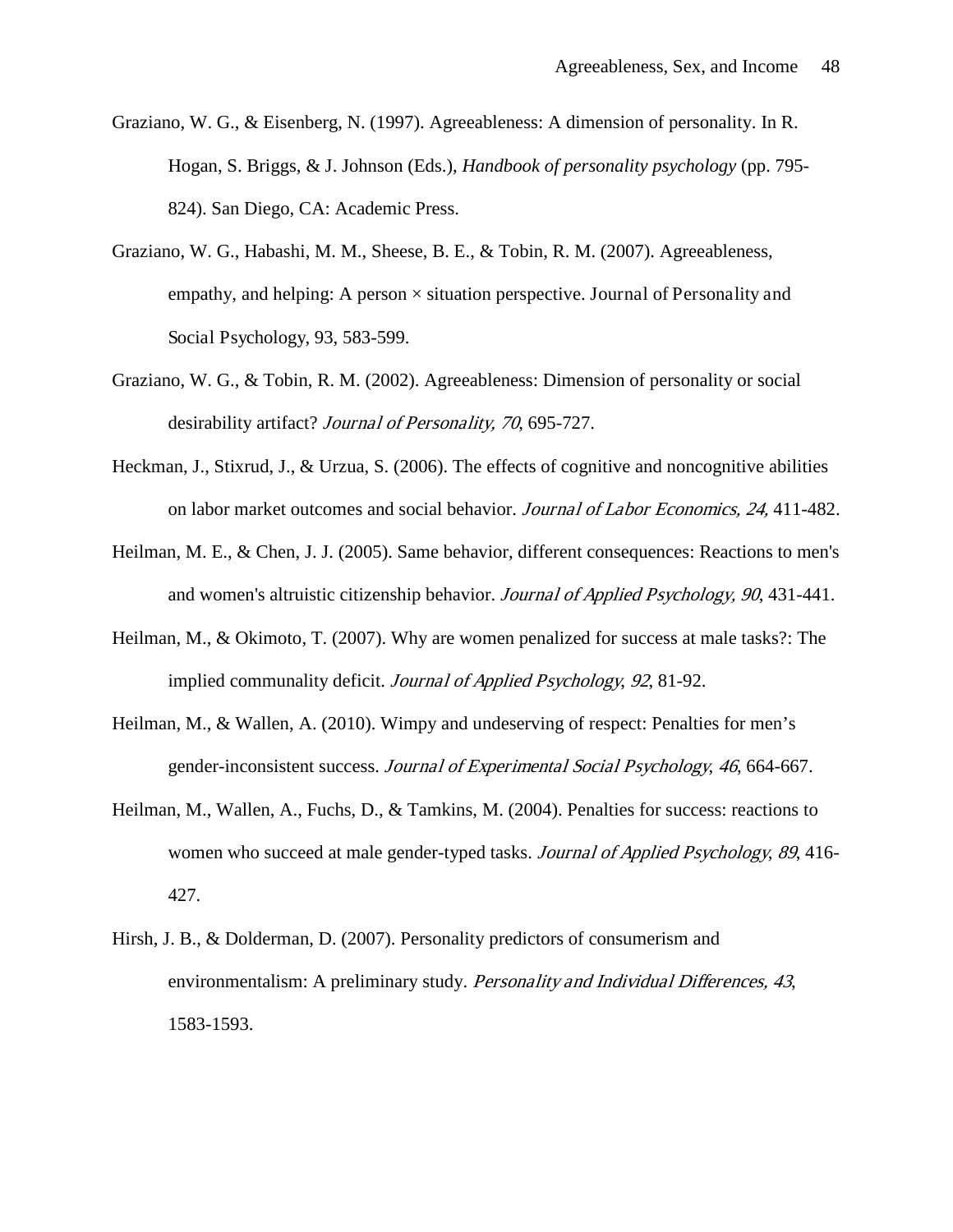- Hofstede, G. (1980). Culture's consequences: International differences in work-related values. Newbury Park, CA: Sage.
- Hogan, R. (1983). A socioanalytic theory of personality. In M. M. Page (Ed.), 1982 Nebraska symposium on motivation (pp. 55-89). Lincoln, NE: University of Nebraska Press.
- Hogan, J., & Holland, B. (2003). Using theory to evaluate personality and job-performance relations: A socioanalytic perspective. Journal of Applied Psychology, 88, 100-112.
- Holden, R. R., & Passey, J. (2010). Socially desirable responding in personality assessment: Not necessarily faking and not necessarily substance. *Personality and Individual Differences, 49*, 446-450.
- Horrell, E. (2006). The kindness revolution. New York: AMACOM.
- Hurtz, G. M., & Donovan, J. J. (2000). Personality and job performance: The big five revisited. *Journal of Applied Psychology, 85*, 869-879.
- Ilies, R., Scott, B. A., & Judge, T. A. (2006). The interactive effects of personal traits and experienced states on intraindividual patterns of citizenship behavior. Academy of Management Journal, 49, 561-575.
- Jensen-Campbell, L. A., Adams, R., Perry, D. G., Workman, K. A., Furdella, J. Q., & Egan, S. K. (2002). Agreeableness, extraversion, and peer relations in early adolescence: Winning friends and deflecting aggression. Journal of Research in Personality, 36, 224-251.
- Jensen-Campbell, L. A., Knack, J. M., & Gomez, H. L. (2010). The psychology of nice people. *Social and Personality Psychology Compass, 4*, 1042-1056.
- Jensen-Campbell, L. A., Knack, J. M., Waldrip, A. M., & Campbell, S. D. (2007). Do big five personality traits associated with self-control influence the regulation of anger and aggression? *Journal of Research in Personality, 41*, 403-424.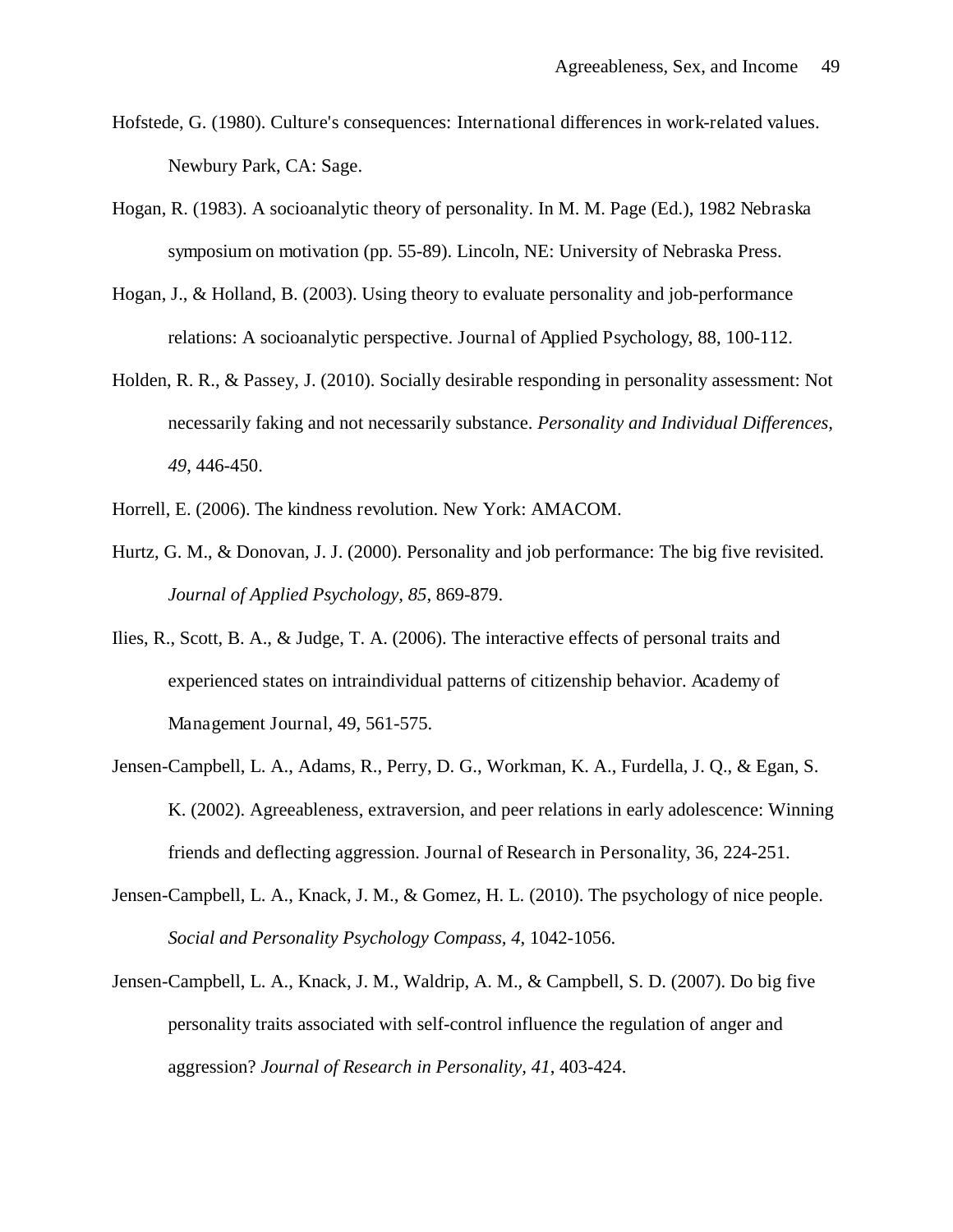John, O. P. (1990). The "Big Five" factor taxonomy: Dimensions of personality in the natural language and in questionnaires. In L. A. Pervin (Ed.), Handbook of personality: Theory and research (pp. 66-100). New York: Guilford.

Kennedy, P. (2003). A guide to econometrics (5th ed.). Cambridge, MA: MIT Press.

- Kasser, T., & Ryan, R. M. (1993). A dark side of the American dream: Correlates of financial success as a central life aspiration. *Journal of Personality and Social Psychology, 65*, 410-422.
- Klein, K. J., Lim, B. C., Saltz, J. L., & Mayer, D. M. (2004). How do they get there? An examination of the antecedents of network centrality in team networks. Academy of Management Journal, 47, 952-963.
- Laursen, B., Pulkkinen, L., & Adams, R. (2002). The antecedents and correlates of agreeableness in adulthood. Developmental Psychology, 38, 591-603.
- Le, H., Oh, I., Robbins, S. B., Ilies, R., Holland, E., & Westrick, P. (2011). Too much of a good thing: Curvilinear relationships between personality traits and job performance. *Journal of Applied Psychology, 96*, 113-133.
- LeBreton, J. M., Ployhart, R. E., & Ladd, R. T. (2004). A Monte Carlo comparison of relative importance methodologies. Organizational Research Methods, 7, 258-282.
- LePine, J. A., & Van Dyne, L. (1998). Predicting voice behavior in work groups. Journal of Applied Psychology, 83), 853-868.
- Liu, L. A., Friedman, R. A., & Chi, S. (2005). "Ren Qing" versus the "Big Five": The role of culturally sensitive measures of individual difference in distributive negotiations. Management and Organization Review, 1, 225-247.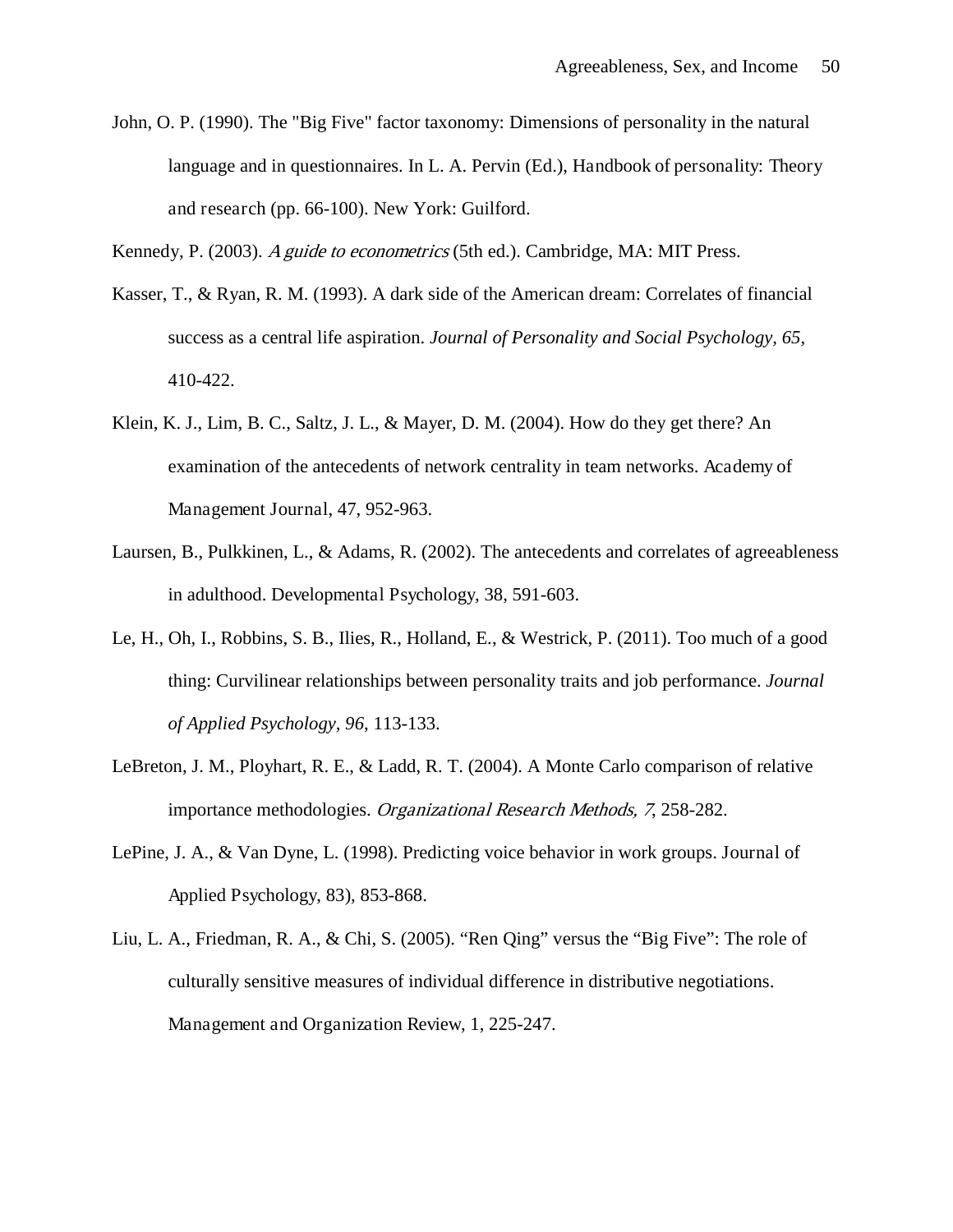- Maume, D.J. (2006). Gender differences in restricting work efforts because of family responsibilities. *Journal of Marriage and Family, 68,* 859-869.
- McCrae, R. R., & Costa, P. T., Jr. (1996). Toward a new generation of personality theories: Theoretical contexts for the Five-Factor Model. In J. S. Wiggins (Ed.), The Five Factor Model of personality: Theoretical perspectives (pp. 51-87). New York: Guilford.
- Meier, B. P., & Robinson, M. D. (2004). Does quick to blame mean quick to anger? The role of agreeableness in dissociating blame and anger. Personality and Social Psychology Bulletin, 30, 856-867.
- Moss-Racusin, C., & Rudman, L. (2010). Disruptions in women's self-promotion: The backlash avoidance model. Psychology of Women Quarterly, 34, 186-202.
- Mount, M. K., Barrick, M. R., & Stewart, G. L. (1998). Five-factor model of personality and performance in jobs involving interpersonal interactions. *Human Performance, 11*, 145- 165.
- Mueller, G., & Plug, E. (2006). Estimating the effect of personality on male and female earnings. Industrial & Labor Relations Review, 60, 3-22.
- Nakao, K., & Treas, J. (1992). The 1989 socioeconomic index of occupations: Construction from the 1989 occupational prestige scores. GSS Methodological Report (No. 74). Chicago: National Opinion Research Center.
- Ng, T. W. H., Eby, L. T., Sorensen, K. L., & Feldman, D. C. (2005) Predictors of objective and subjective career success: A meta-analysis. Personnel Psychology, 58, 367-408.
- Nyhus, E., & Pons, E. (2005). The effects of personality on earnings. Journal of Economic Psychology, 26, 363-384.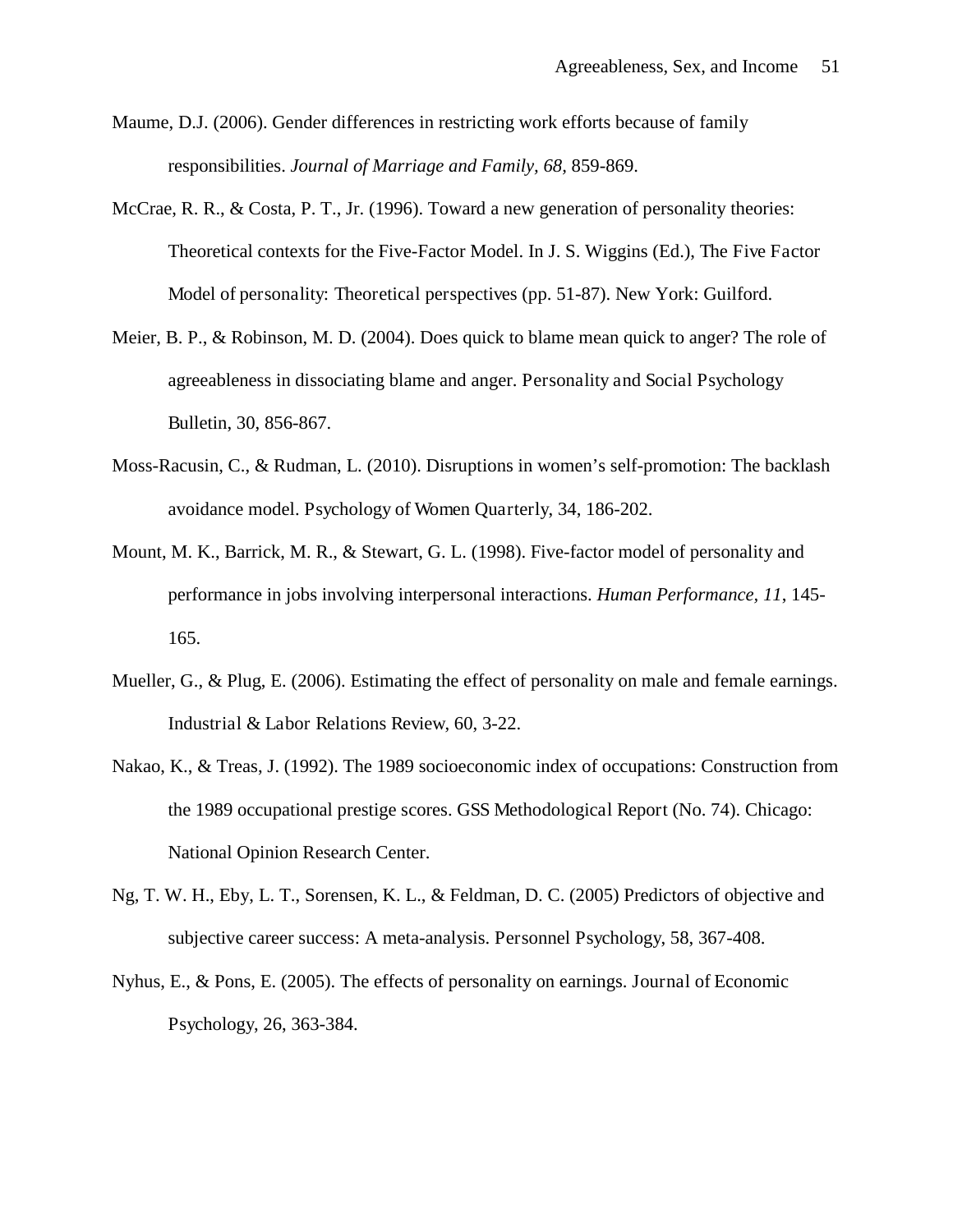- Parks-Stamm, E., Heilman, M., & Hearns, K. (2008). Motivated to penalize: Women's strategic rejection of successful women. *Personality and Social Psychology Bulletin*, 34, 237-247.
- Paternoster, R., Brame, R., Mazerolle, P., & Piquero, A. (1998). Using the correct statistical test for the equality of regression coefficients. Criminology, 36, 859-866.
- Paulhus, D. L., & Trapnell, P. D. (2008). Self-presentation of personality: An agencycommunion framework. In O. P. John, R. W. Robins & L. A. Pervin (Eds.), Handbook of personality psychology: Theory and research (3rd ed.) (pp. 492-517). New York: Guilford Press.
- Penner, I. A., Fritzsche, B. A., Caiger, J. P., & Freifeld, T. S. (1995). Measuring the prosocial personality. Advances in Personality Assessment, 10, 147-163.
- Penner, I. A., Dovidio, J. E., Piliavin, J. A., & Schroeder, D. A. (2005). Prosocial behaviour: Multilevel perspectives. Annual Review of Psychology, 56, 365-392.
- Pfeffer, J. (2010). *Power: Why some people have it and others don't*. New York: Harper Collins.
- Phelan, J., Moss-Racusin, C., & Rudman, L. (2008). Competent yet out in the cold: Shifting criteria for hiring reflect backlash toward agentic women. Psychology of Women Quarterly, 32, 406-413.
- Roberts, B. W., Caspi, A., & Moffitt, T. E. (2003). Work experiences and personality development in young adulthood. Journal of Personality and Social Psychology, 84, 582-593.
- Rode, J., Arthaud-Day, M., Mooney, C., Near, J., & Baldwin, T. (2008). Ability and personality predictors of salary, perceived job success, and perceived career success in the initial career stage. International Journal of Selection and Assessment, 16, 292-299.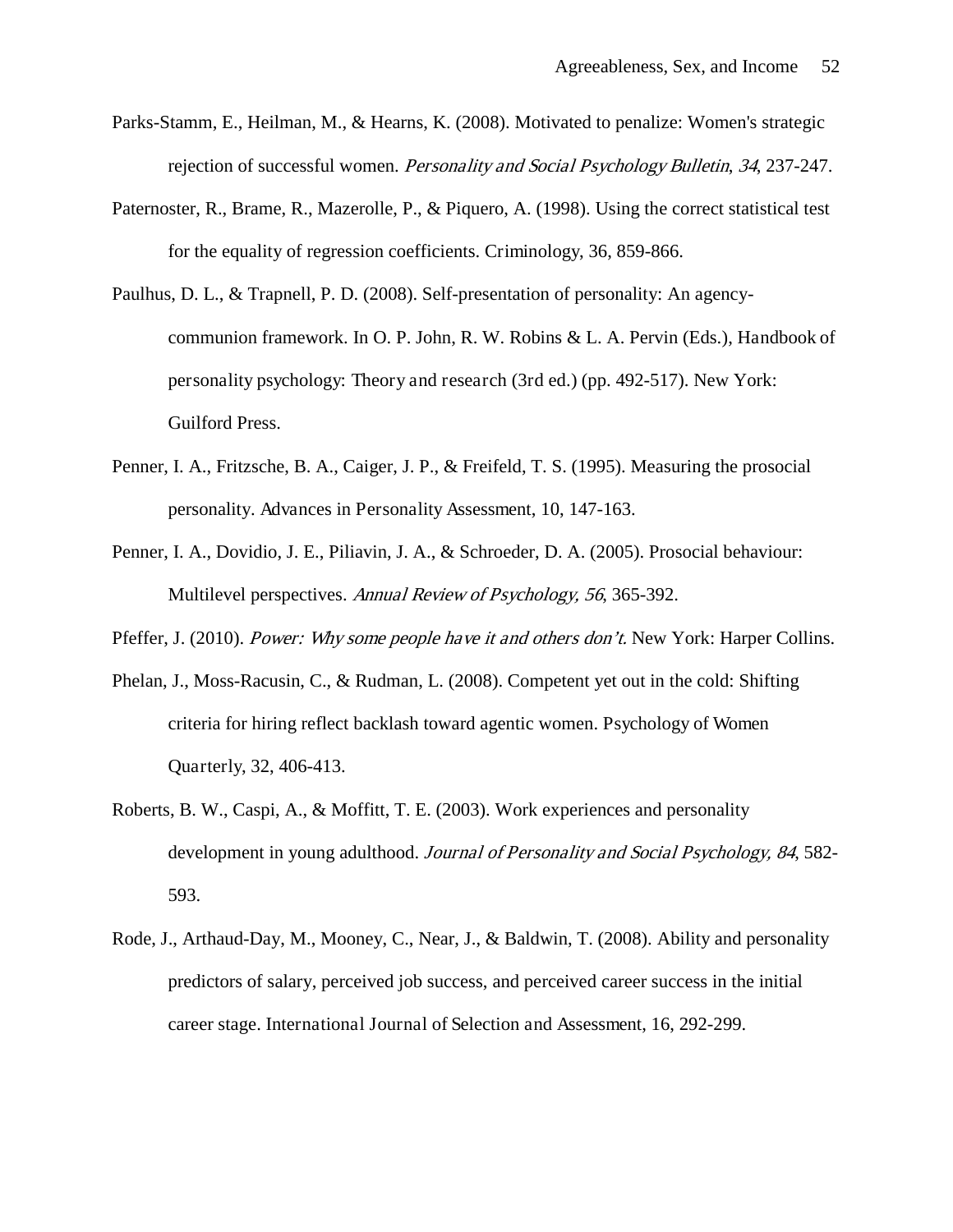- Rudman, L. A. (1998). Self-promotion as a risk factor for women: The costs and benefits of counterstereotypical impression management. Journal of Personality and Social Psychology, 74, 629-645.
- Rudman, L. A. & Fairchild, K. (2004). Reactions to counterstereotypic behavior: The role of backlash in cultural stereotype maintenance. Journal of Personality and Social Psychology, 87, 157-176.
- Rudman, L., & Glick, P. (1999). Feminized management and backlash toward agentic women: The hidden costs to women of a kinder, gentler image of middle managers. Journal of Personality and Social Psychology, 77, 1004-1010.
- Rudman, L. A., & Glick, P. (2001). Gender effects on social influence and hireability prescriptive gender stereotypes and backlash toward agentic women. Journal of Social Issues, 57, 743-762.
- Rudman, L. A., & Phelan, J. E. (2008). Backlash effects for disconfirming gender stereotypes in organizations. Research in Organizational Behavior, 28, 61-79.
- Spurk, D., & Abele, A. E. (2010). Who earns more and why? A multiple mediation model from personality to salary. Journal of Business and Psychology. Retrieved from [http://www.springerlink.com/content/l473277232127746/abstract/.](http://www.springerlink.com/content/l473277232127746/abstract/) doi: 10.1007/s10869- 010-9184-3
- Srivastava, A., Locke, E. A., & Bartol, K. M. (2001). Money and subjective well-being: It's not the money, it's the motives. *Journal of Personality and Social Psychology, 80*, 959-971.
- Thaler, L. K., & Koval, R. (2006). The power of nice: How to conquer the business world with kindness. New York: Doubleday/Currency.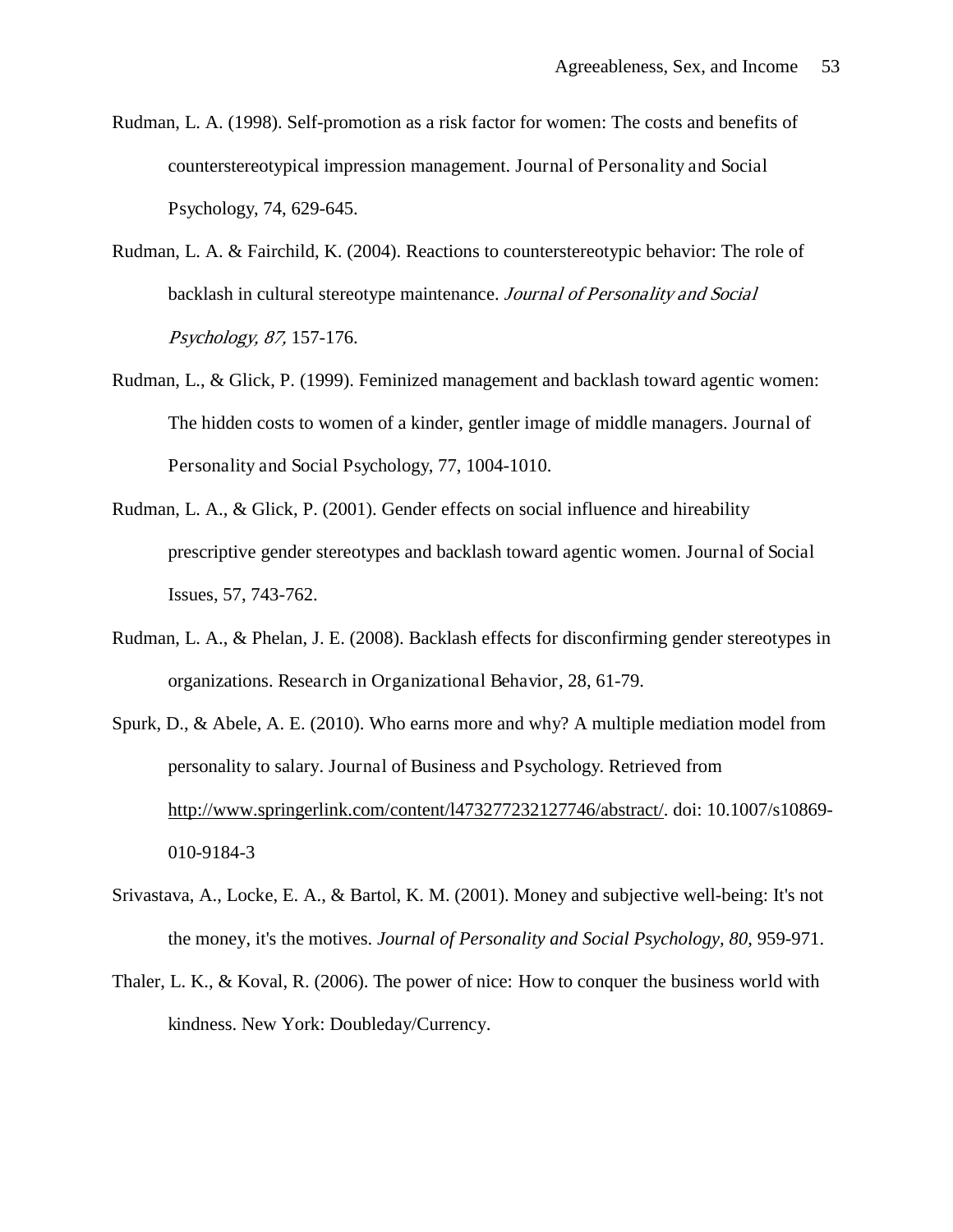- Twenge, J. M. (2001). Changes in women's assertiveness in response to status and roles: A cross-temporal meta-analysis, 1931-1993. Journal of Personality and Social Psychology, 81, 133-145.
- Van de Vliert, E., & Euwema, M. C. (1994). Agreeableness and activeness as components of conflict behavior. Journal of Personality and Social Psychology, 66, 674-687.
- Vohs, K. D., Mead, N. L., & Goode, M. R. (2008). Merely activating the concept of money changes personal and interpersonal behavior. *Current Directions in Psychological Science, 17*, 208-212.
- Weinberger, C., & Kuhn, P. (2010). Changing levels or changing slopes? The narrowing of the gender earnings gap, 1959-1999. Industrial & Labor Relations Review, 63, 384-406.
- Wiggins, J. S. (1991). Agency and communion as conceptual coordinates for the understanding and measurement of interpersonal behavior. In W. M. Grove, & D. Ciccetti (Eds.), Thinking clearly about psychology: Personality and psychopathology (Vol. 2, pp. 89- 113). Minneapolis, MN: University of Minneapolis Press.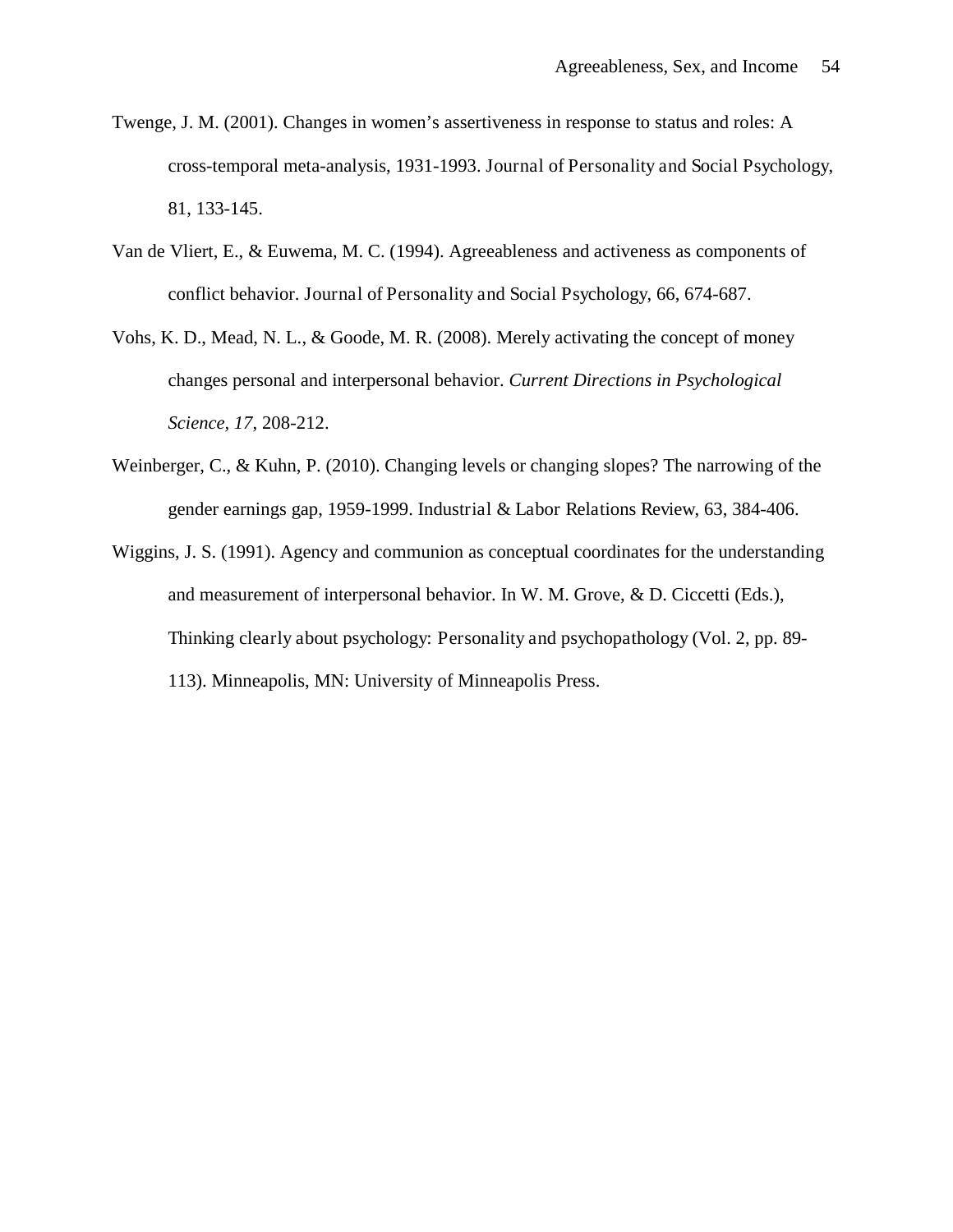#### **Notes**

<sup>1</sup> We investigated the convergent validity of this measuring using an independent sample of 914 students enrolled at a Southeastern university (mean age = 20.45; 55% female). The correlation between this agreeableness scale and John's (1990) agreeableness subscale of the Big Five Inventory (BFI;  $\alpha = .77$ ) was significant (r = .56, p<.01). To compare this convergent validity to other agreeableness measures, we searched the literature and obtained 53 convergent validity coefficients from 23 articles. (A list of the studies included in this analysis is available from the authors.) Averaging across these 53 correlations, the average convergent validity was  $\bar{r} = .55$  $(SD<sub>r</sub> = .14)$ . Thus, the convergent validity for the Study 1 agreeableness measure is quite similar to the typical convergent validity between agreeableness measures reported in the literature.

 $2^2$  Because (1) hierarchical moderated regression assumes that the independent variables equally affect income for men and women, (2) the statistical interaction does not show the differential effect of agreeableness on income for both genders, and (3) moderated regression often relies on artificial subgroups (i.e., in this case, splitting agreeableness into high and low subgroups), to test the differential association of agreeableness with income for men vs. women, we used Kennedy's (2003) subset test, derived from the widely used Chow (1960) test. Chow significance test results are nearly identical to those of moderated regression, but provide more information (separate coefficient estimates for men and women). However, because most readers will be more familiar with moderated regression, in a separate footnote (Footnote 4), we report and discuss the variance explained by the interaction terms in the three studies.

 $3$  As in Study 1, we investigated the convergent validity of this measure using the same independent sample discussed in Study 1. The correlation between the agreeableness measure used in this study and John's (1990) agreeableness subscale of the Big Five Inventory ( $\alpha$ =.77)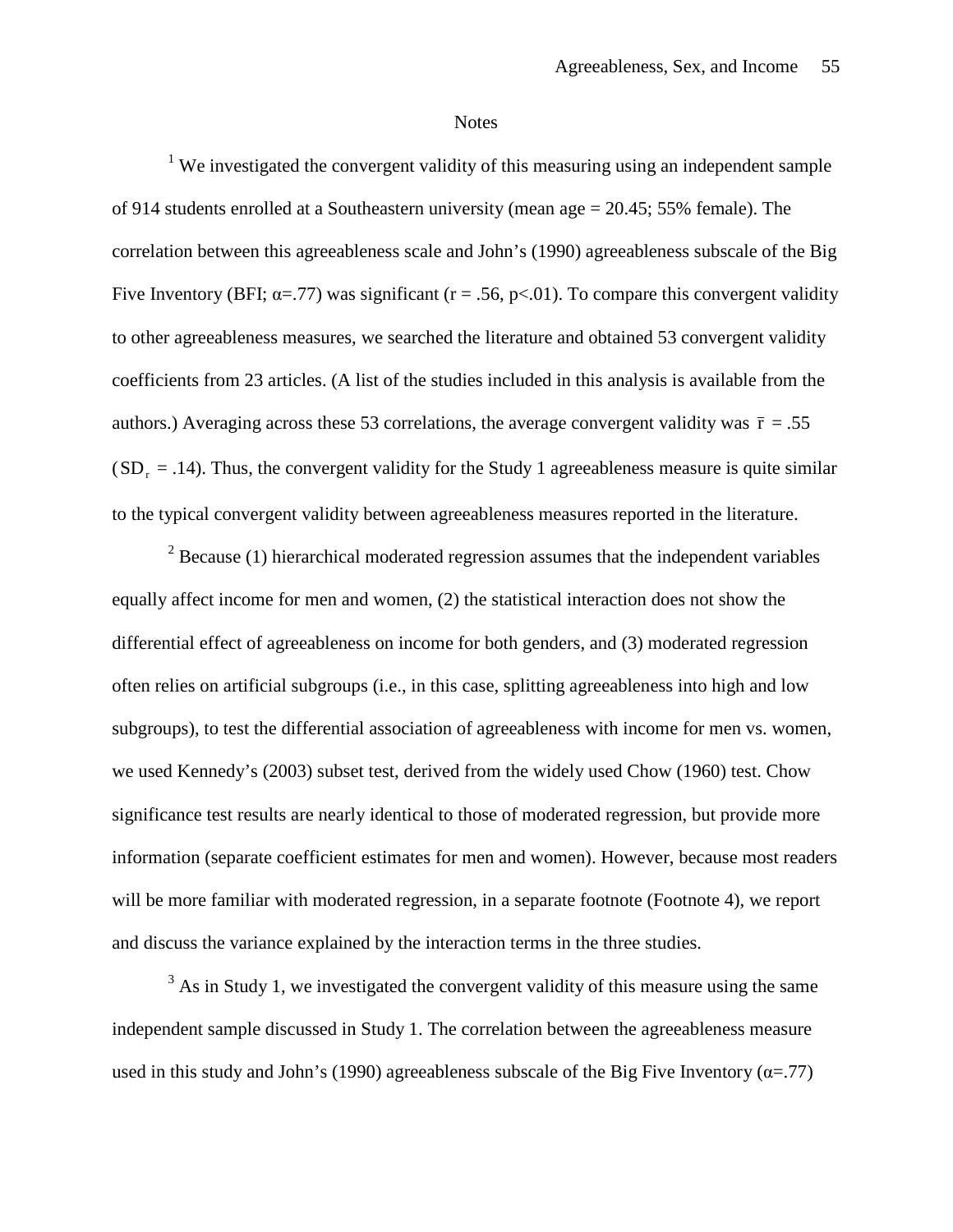was also significant ( $r = .70$ ,  $p < .01$ ). This compares favorably to the aforementioned average agreeableness convergent validity reported in the available literature ( $\bar{r} = .55$ ).

 $4$  Across the three studies, the sex  $\times$  agreeableness interaction term explained the following incremental variance: Study 1,  $\Delta R^2 = 01$  (p < .01); Study 2,  $\Delta R^2 = 01$  (p < .01); Study 3,  $\Delta R^2$ =.02 (p < .05). While these percentages are low, as noted by Azen and Budescu (2003), such estimates are not appropriate guides as to the relative importance of variables within a regression equation. As argued by LeBreton, Ployhart, and Ladd (2004), a problem with these types of "partial effects" variance estimates is that they "are not designed to partition the variance shared between multiple correlated predictors and a criterion" (p. 262), and thus will understate the relative importance of the interaction.

 $<sup>5</sup>$  Due to the way in which multilevel data are analyzed in HLM, there is not a computed</sup> sex  $\times$  agreeableness (FEMCAN  $\times$  CAGREE) interaction computed as in hierarchical moderated regression analyses. Rather, candidate gender, as a between-individual or Level-2 variable, is used to predict the within-individual or Level-1 slope between candidate agreeableness and advancement recommendation.

<sup>6</sup> One might argue that the negative relationship between agreeableness and income proves the obvious. However, some in the organizational psychology literature extol the career benefits of positive interpersonal relationships at work (e.g., coworker support, leader-member exchange, team cohesion), and some evidence suggests that agreeable employees do better at jobs emphasizing interpersonal interactions (Mount, Barrick, & Stewart, 1998). Moreover, employers agreeableness when hiring employees (Dunn, Mount, Barrick, & Ones, 1995). Thus, though we are not surprised by the negative agreeableness – income relationship, we believe some scholars in personality psychology and organizational psychology may find it more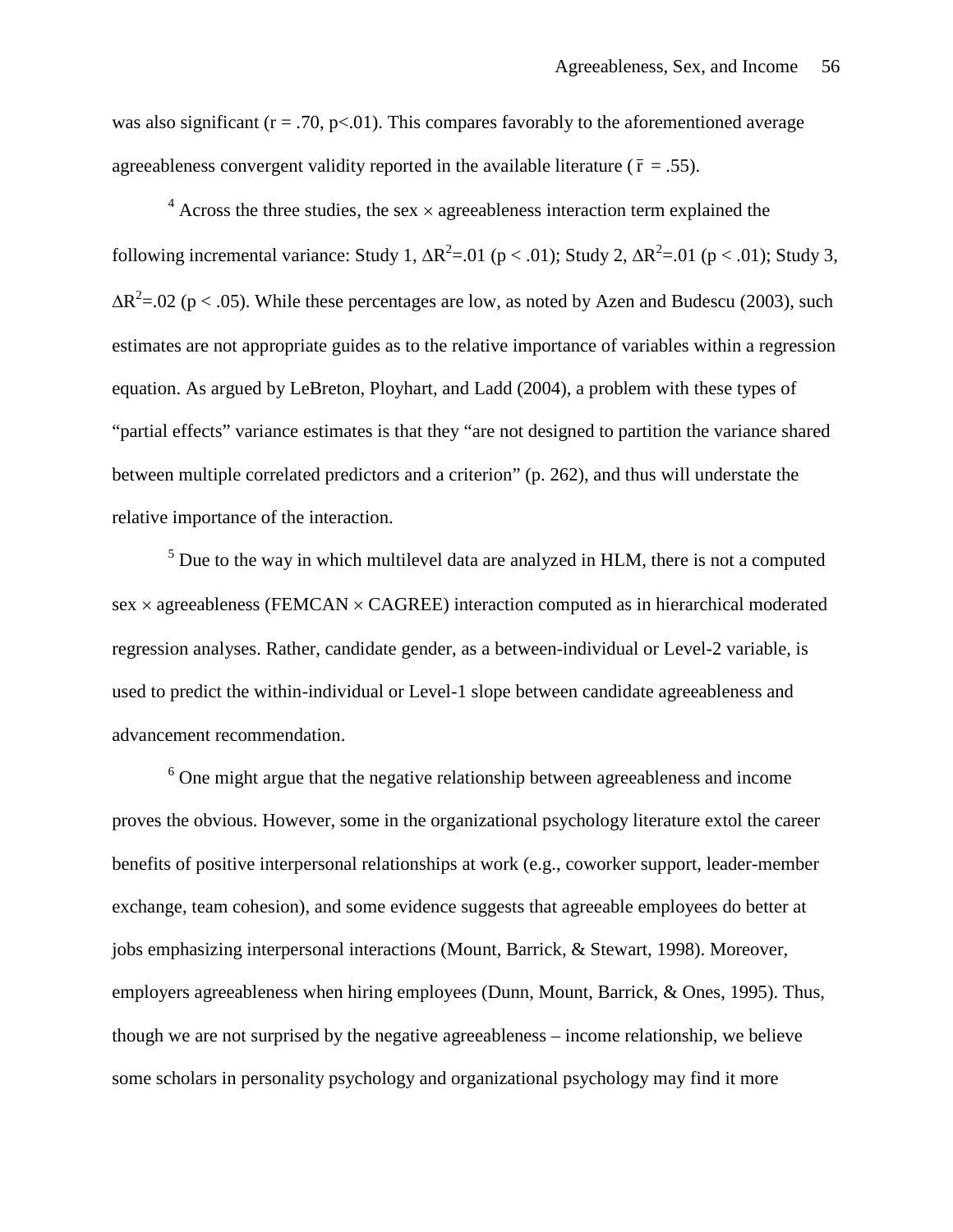surprising. Of course, this issue (whether the negative agreeableness – income relationship is obvious) does not address our primary focus: the differential agreeableness – income relationship by gender.

<sup>7</sup> Because agreeableness was a manipulated dichotomous (and thus necessarily linear) variable in Study 4, tests of curvilinearity were not possible in this study.

 $8$  Using an independent sample (n=511) on an exploratory basis, we observed an identical relationship between gender and agreeableness on *expected future income* ( $B = 23,258.82$ ) as we found in the four studies with actual income. This suggests that some of the effect may be due to income expectations (though that itself may reflect stereotypes).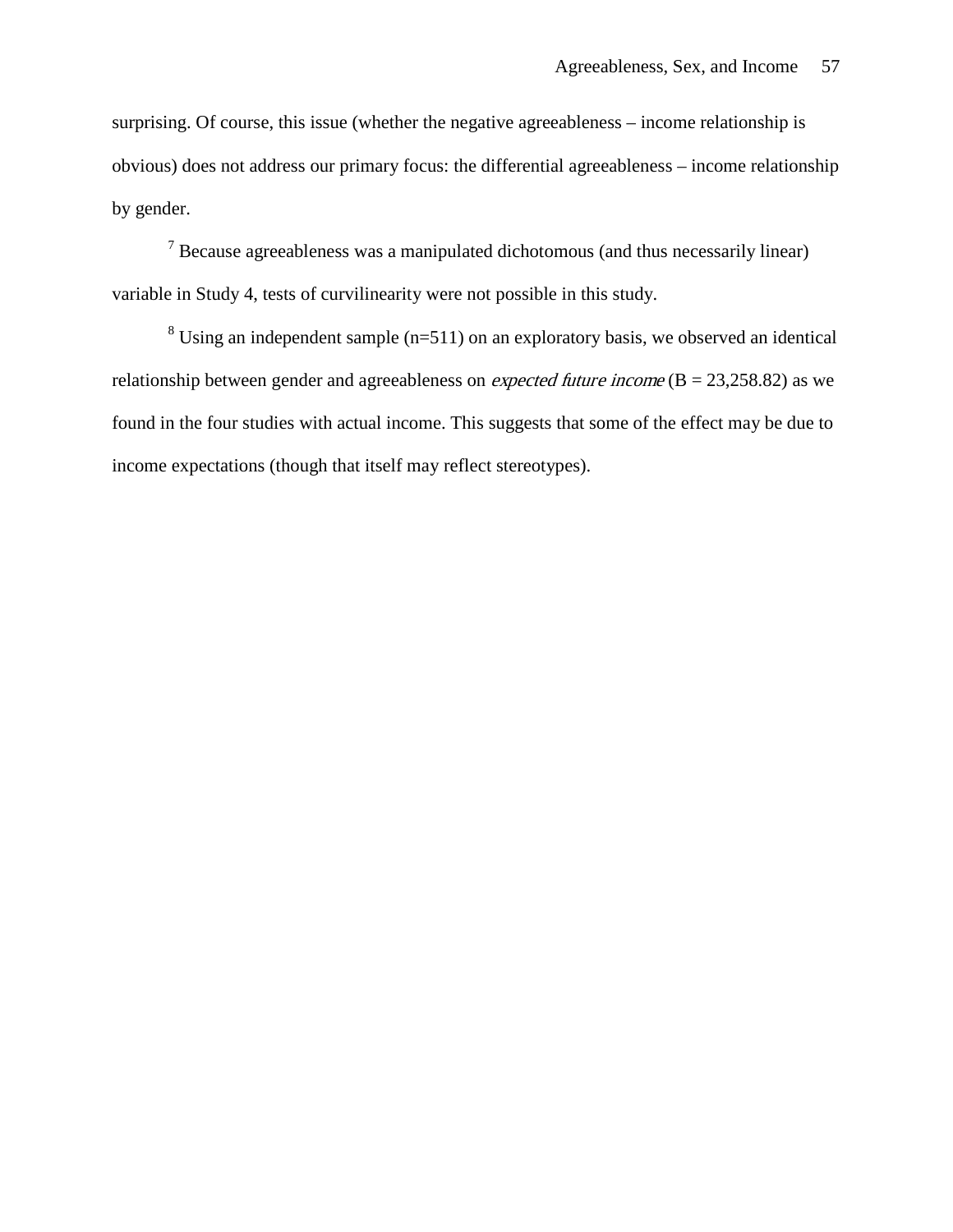| Variable                               | $\mathbf M$ | <b>SD</b> | $\mathbf{1}$ | $\overline{2}$ | $\mathfrak{Z}$ | $\overline{4}$ | 5      | $6\,$  | $\overline{7}$ | 8      | 9     | 10  |
|----------------------------------------|-------------|-----------|--------------|----------------|----------------|----------------|--------|--------|----------------|--------|-------|-----|
| 1. Education                           | 3.26        | 1.09      | $---$        |                |                |                |        |        |                |        |       |     |
| 2. Married $(1=married, 0=other)$      | 0.54        | 0.50      | $-.10$       |                |                |                |        |        |                |        |       |     |
| 3. Hours worked per year               | 1454.96     | 627.50    | $-.11$       | .03            |                |                |        |        |                |        |       |     |
| 4. Gender (1=male, 2=female)           | 1.44        | 0.50      | $.17$        | .09            | $-.12$         | $---$          |        |        |                |        |       |     |
| 5. Agreeableness (2002)                | 3.67        | 0.81      | .02          | .00.           | $-.02$         | $-.02$         | $---$  |        |                |        |       |     |
| 6. Neuroticism (2002)                  | 1.91        | 0.46      | $-.02$       | $-.07$         | .03            | .19            | $-.22$ |        |                |        |       |     |
| 7. Extraversion (2008)                 | 4.94        | 1.20      | .20          | .03            | .00.           | .12            | .01    | $-.15$ | ---            |        |       |     |
| 8. Continuous work history (1997-2008) | 0.87        | 0.10      | .11          | .04            | .16            | .00            | $-.02$ | $-.03$ | .13            | $---$  |       |     |
| 9. Unemployment pay (1997-2008)        | 0.13        | 0.36      | $-12$        | .01            | $-.01$         | $-.05$         | $-.07$ | .00.   | .05            | $-.04$ | $---$ |     |
| 10. Prior income (2003)                | 33831.61    | 25979.75  | .04          | $-.04$         | .05            | $-.06$         | $-.04$ | $-.02$ | .04            | .05    | .00.  |     |
| 11. Income (2004-2008)                 | 34326.25    | 23095.11  | .09          | .00.           | .04            | $-.12$         | $-.11$ | $-.13$ | .10            | .03    | .01   | .22 |
|                                        |             |           |              |                |                |                |        |        |                |        |       |     |

*Means, Standard Deviations, and Intercorrelations Among Study 1 Variables*

*Notes*. N=560. Correlations greater than .09 are significant at the p < .05 level. Correlations greater than .12 are significant at the p < .01 level.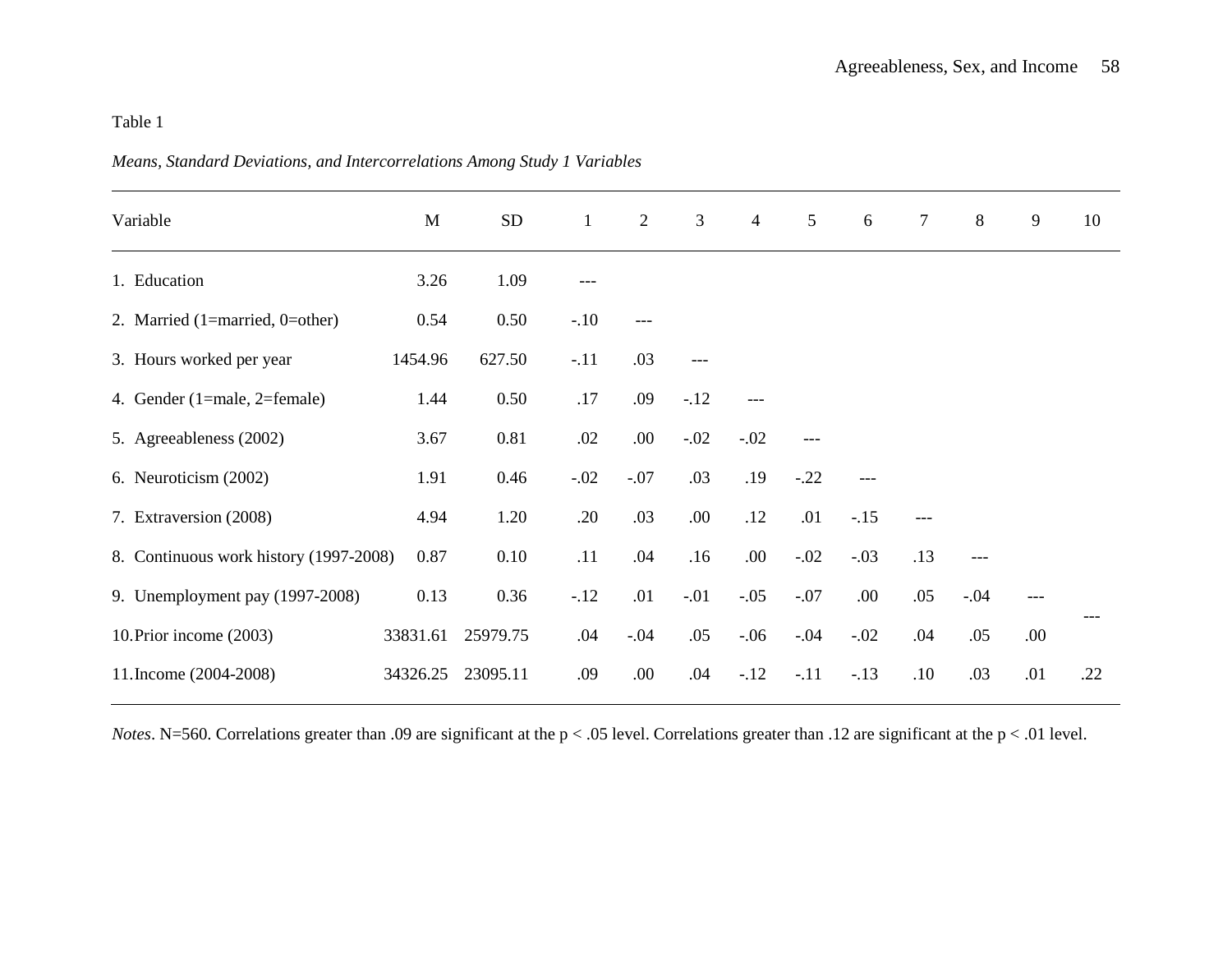# *Effects of Agreeableness and Sex on Earnings: Study1*

|                             |                         | Overall |           |               | Men      |                     | Women      |          |          |  |
|-----------------------------|-------------------------|---------|-----------|---------------|----------|---------------------|------------|----------|----------|--|
| <b>Independent Variable</b> | $B(\$)$                 | $SE_B$  | $\beta$   | $B(\$)$       | $SE_B$   | $\beta$             | $B(\$)$    | $SE_B$   | $\beta$  |  |
| Education                   | 1973.65*                | 903.20  | $.09*$    | 2841.86*      | 1353.21  | $.12*$              | 706.04     | 1102.56  | .04      |  |
| Married                     | 641.73                  | 1901.86 | .01       | 800.42        | 2937.37  | .02                 | 719.71     | 2289.86  | .02      |  |
| Hours worked per year       | 1.15                    | 1.53    | .03       | 3.27          | 2.06     | .09                 | $-3.74$    | 2.34     | $-.10$   |  |
| Sex (male=1, female=2)      | $-4787.32$ <sup>*</sup> | 1987.78 | $-.10^*$  |               |          |                     |            |          |          |  |
| Agreeableness               | $-3920.84$ **           | 1188.47 | $-.14***$ | $-6958.08$ ** | 1866.77  | $-.21$ **           | $-1100.00$ | 1357.21  | $-.05$   |  |
| Neuroticism                 | $-6513.27$ **           | 2158.80 | $-.13***$ | $-6789.45$    | 3247.56  | $-.12$ <sup>*</sup> | $-6280.13$ | 2576.98  | $-16$    |  |
| Extraversion                | 1294.65                 | 813.17  | .07       | 1628.01       | 1269.54  | .07                 | 1118.22    | 929.83   | .08      |  |
| Continuous work history     | $-2877.03$              | 9412.56 | $-.01$    | $-13494.95$   | 14436.06 | $-.05$              | 11660.12   | 11188.05 | .07      |  |
| Unemployment pay            | 166.54                  | 2642.40 | .00       | $-435.39$     | 3640.20  | $-.01$              | $-387.20$  | 3680.06  | $-.01$   |  |
| Prior income                | $0.18***$               | 0.04    | $.20***$  | $0.23***$     | 0.06     | $.22***$            | 0.11       | 0.04     | .17      |  |
| Multiple R                  |                         | $---$   | $.32***$  | $---$         | $---$    | $.36***$            | ---        |          | $.30***$ |  |
| $R^2$                       |                         |         | $.11***$  |               | ---      | $.13***$            |            |          | $.09***$ |  |

*Notes*. N(overall)=560. N(men)=312. N(women)=248.  $p < .05$  (two-tailed).  $p < .01$  (two-tailed).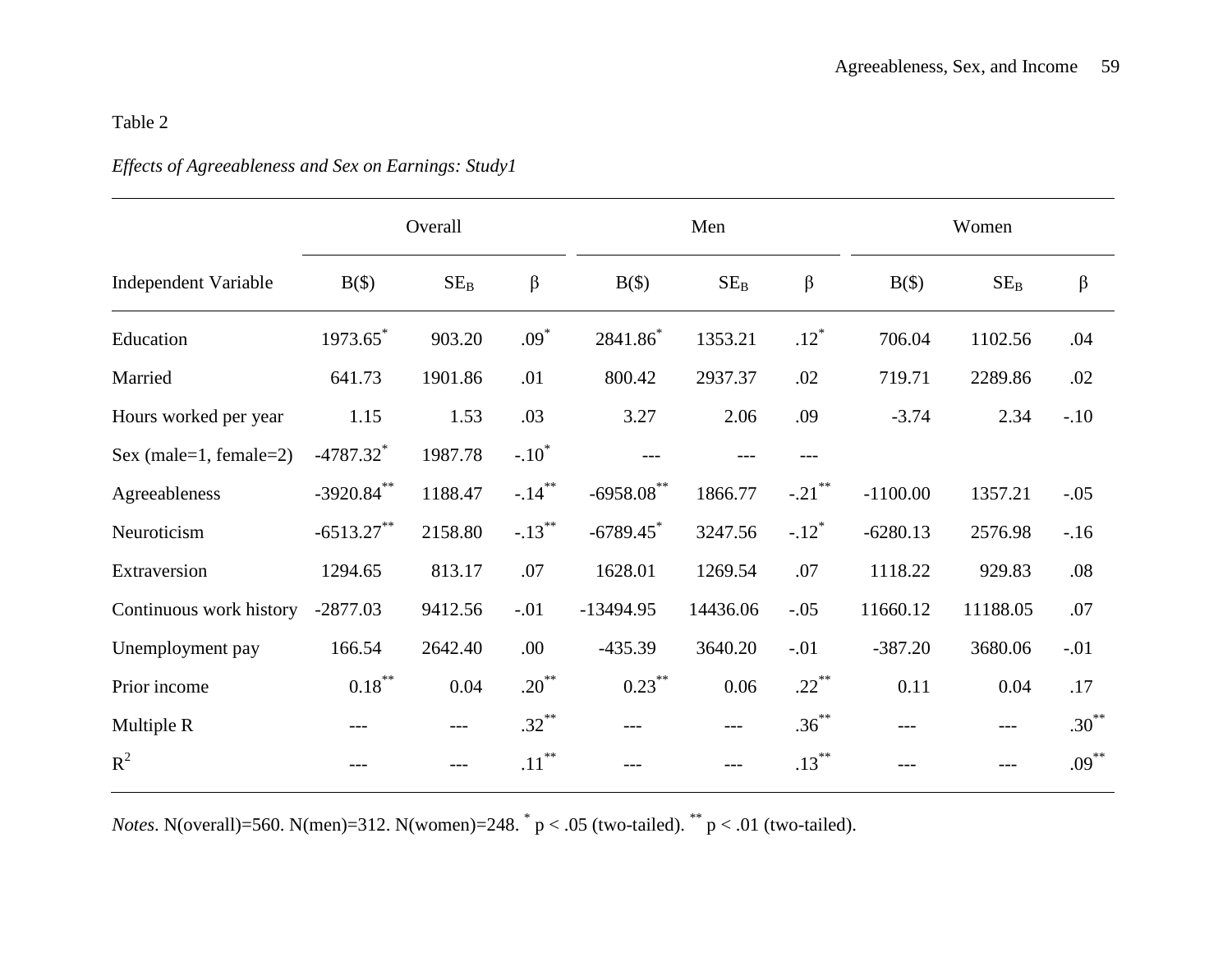# *Means, Standard Deviations, and Intercorrelations Among Study 2 Variables*

|    |                                         | M        | ${\rm SD}$ | $\mathbf{1}$ | $\overline{2}$ | 3      | $\overline{4}$ | 5      | 6      | $\overline{7}$ | 8      | 9     | 10     | 11     | 12  |
|----|-----------------------------------------|----------|------------|--------------|----------------|--------|----------------|--------|--------|----------------|--------|-------|--------|--------|-----|
|    | 1. College graduate $(1 = yes, 0 = no)$ | 0.69     | 0.46       |              |                |        |                |        |        |                |        |       |        |        |     |
|    | 2. Married $(1 = married, 0 = other)$   | 0.62     | 0.49       | $-.07$       | $---$          |        |                |        |        |                |        |       |        |        |     |
|    | 3. Hours worked per week                | 44.14    | 9.10       | .05          | .05            | $---$  |                |        |        |                |        |       |        |        |     |
|    | 4. Gender (1=male, 2=female)            | 1.46     | 0.50       | $-.03$       | $-.22$         | $-.29$ | $---$          |        |        |                |        |       |        |        |     |
|    | 5. Extraversion                         | 2.89     | 0.55       | .07          | .01            | .07    | $-.01$         |        |        |                |        |       |        |        |     |
|    | 6. Agreeableness                        | 3.31     | 0.43       | $-.08$       | $-.04$         | $-.09$ | .27            | .16    | $---$  |                |        |       |        |        |     |
| 7. | Conscientiousness                       | 3.31     | 0.43       | .05          | .03            | .02    | .09            | .40    | .30    | $---$          |        |       |        |        |     |
| 8. | Neuroticism                             | 2.16     | 0.60       | $-.09$       | $-.10$         | $-.04$ | .12            | $-.25$ | $-.08$ | $-.35$         | $---$  |       |        |        |     |
|    | 9. Openness to experience               | 3.09     | 0.53       | .21          | $-.06$         | .05    | $-.07$         | .56    | .24    | .37            | $-.25$ | $---$ |        |        |     |
|    | 10. Continuous work history             | 22.42    | 10.86      | $-.06$       | .10            | .07    | $-.13$         | .01    | .02    | .11            | $-14$  | .01   | $---$  |        |     |
|    | 11. Unemployment status                 | 0.01     | 0.10       | $-.01$       | $-.02$         | .00.   | .00.           | .01    | .00.   | .03            | .03    | .03   | $-.06$ | ---    |     |
|    | 12. Job complexity                      | 0.05     | 0.74       | .44          | .01            | .13    | $-.01$         | .08    | $-.03$ | .09            | $-.10$ | .19   | .00.   | $-.04$ |     |
|    | 13. Income                              | 36010.12 | 23916.67   | .27          | .14            | .33    | $-.32$         | .07    | $-.19$ | .07            | $-.10$ | .13   | $.18$  | $-.08$ | .38 |

*Notes*. N=1827. Correlations greater than .05 are significant at the p < .05 level. Correlations greater than .07 are significant at the p < .01 level.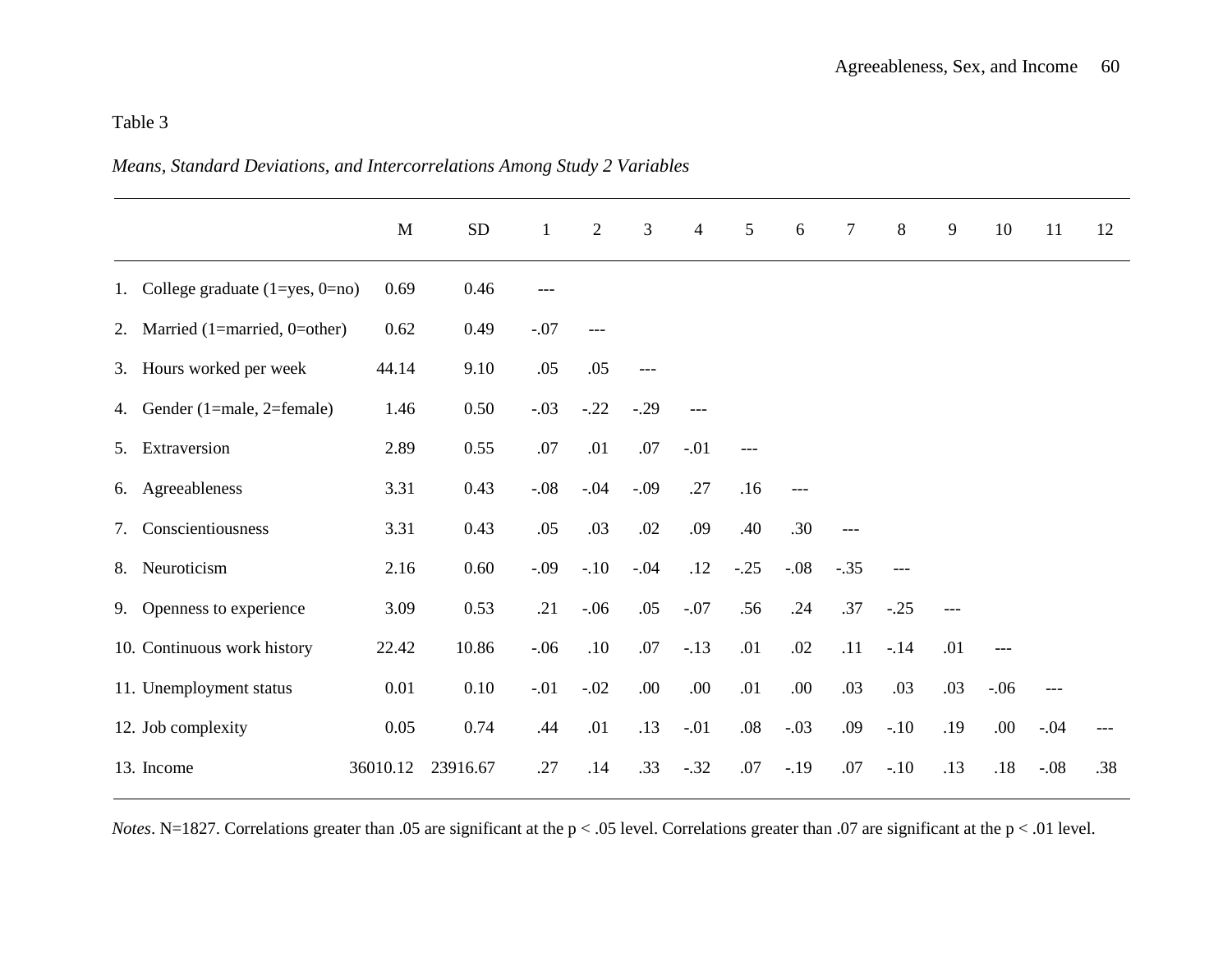# *Effects of Agreeableness and Sex on Earnings: Study 2*

|                             |                | Overall         |           |                      | Men     |            |            |                 |          |
|-----------------------------|----------------|-----------------|-----------|----------------------|---------|------------|------------|-----------------|----------|
| <b>Independent Variable</b> | $B(\$)$        | SE <sub>B</sub> | $\beta$   | $B(\$)$              | $SE_B$  | $\beta$    | $B(\$)$    | SE <sub>B</sub> | $\beta$  |
| College graduate            | 5979.83**      | 1126.17         | $.12***$  | 6948.42**            | 1774.16 | $.12***$   | 5297.80    | 1274.64         | $.14***$ |
| Married                     | $3610.23***$   | 977.24          | $.07***$  | $7790.76***$         | 1629.31 | $.14***$   | $-762.43$  | 1067.58         | $-.02$   |
| Hours worked per week       | $527.64***$    | 52.96           | $.20***$  | 535.09**             | 75.74   | $.20^{**}$ | 517.54     | 70.50           | $.22***$ |
| Sex (male=1, female=2)      | $-9297.16$ **  | 1042.10         | $-.19***$ | $---$                | ---     | $---$      |            |                 | ---      |
| Extraversion                | 153.59         | 1051.29         | .00       | $-251.80$            | 1681.28 | $-.01$     | 1531.21    | 1180.05         | .05      |
| Agreeableness               | $-7524.21$ **  | 1192.99         | $-.13***$ | $-10326.21$ **       | 1712.52 | $-.18***$  | $-3213.12$ | 1560.93         | $-.07*$  |
| Conscientiousness           | $3874.84***$   | 1276.03         | $.07***$  | 4814.79 <sup>*</sup> | 1906.78 | $.08*$     | 2394.44    | 1539.82         | .06      |
| Neuroticism                 | 743.35         | 839.14          | .02       | 1695.47              | 1335.04 | .04        | $-184.15$  | 942.77          | $-.01$   |
| <b>Openness</b>             | 1753.26        | 1131.11         | .04       | 4090.32*             | 1767.83 | $.08*$     | $-1108.79$ | 1299.11         | $-.03$   |
| Continuous work history     | 299.43**       | 43.26           | $.14***$  | 329.10 <sup>**</sup> | 65.79   | $.14***$   | 210.67     | 52.30           | $.12***$ |
| Unemployment status         | $-13014.73***$ | 4407.81         | $-.06***$ | $-21587.32$ **       | 6821.23 | $-.09***$  | $-3424.92$ | 5106.83         | $-.02$   |
| Job complexity              | $9177.42***$   | 696.95          | $.29***$  | 9414.09**            | 1023.70 | $.29***$   | 8537.29    | 866.55          | $.33***$ |
| Multiple R                  | ---            | ---             | $.58***$  |                      | ---     | $.52***$   | ---        | $---$           | $.54***$ |
| $R^2$                       |                |                 | $.34***$  |                      |         | $.28***$   |            |                 | $.29***$ |

*Notes*. N(overall)=1828. N(men)=991. N(women)=837.  $p < .05$  (two-tailed).  $*$ <sub>p</sub> < .01 (two-tailed).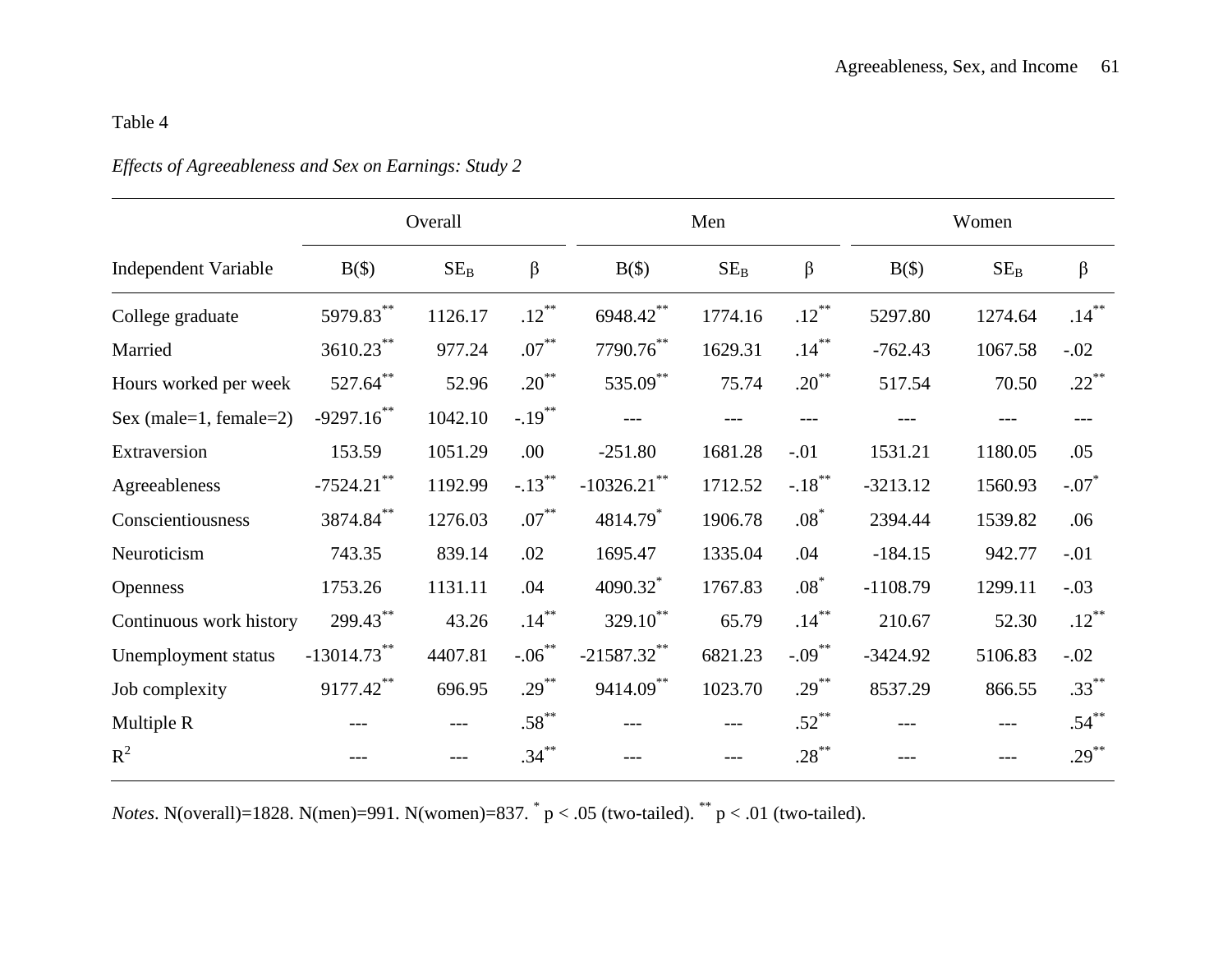*Means, Standard Deviations, and Intercorrelations Among Study 3 Variables*

|                                 | M                 | ${\rm SD}$ | 1      | $\overline{2}$ | 3      | 4      | 5      | 6          | 7      | 8      | 9    | 10     | 11               | 12   | 13   | 14   |
|---------------------------------|-------------------|------------|--------|----------------|--------|--------|--------|------------|--------|--------|------|--------|------------------|------|------|------|
| 1. Education                    | 2.38              | 0.75       | 1.00   |                |        |        |        |            |        |        |      |        |                  |      |      |      |
| 2. Married (1=married, 0=other) | 0.67              | 0.47       | .03    | 1.00           |        |        |        |            |        |        |      |        |                  |      |      |      |
| 3. Hours worked per week        | 50.21             | 10.43      | .14    | .00            | 1.00   |        |        |            |        |        |      |        |                  |      |      |      |
| 4. Gender (1=male, 2=female)    | 1.32              | 0.47       | $-.22$ | $-.19$         | $-.15$ | 1.00   |        |            |        |        |      |        |                  |      |      |      |
| 5. Extraversion                 | 3.99              | 1.05       | $-.01$ | $-.01$         | .15    | .09    | 1.00   |            |        |        |      |        |                  |      |      |      |
| 6. Agreeableness                | 4.75              | 0.79       | $-.08$ | .00.           | $-.03$ | .16    |        | $.14$ 1.00 |        |        |      |        |                  |      |      |      |
| 7. Conscientiousness            | 4.87              | 0.80       | .04    | .02            | .07    | .04    | .14    | .18        | 1.00   |        |      |        |                  |      |      |      |
| 8. Neuroticism                  | 3.03              | 1.06       | $-.02$ | .00.           | $-.02$ | .07    | $-.17$ | $-.32$     | $-.26$ | 1.00   |      |        |                  |      |      |      |
| 9. Openness                     | 4.43              | 0.82       | .10    | $-.11$         | .13    | .08    | .31    | .11        | .12    | $-.17$ | 1.00 |        |                  |      |      |      |
| 10. Unemployment                | 0.15              | 2.40       | .00    | .01            | $-.02$ | .00    | $-.02$ | $-.02$     | .00    | .00.   | .03  | 1.00   |                  |      |      |      |
| 11. Continuous work history     | 1.00              | 0.07       | .05    | $-.01$         | $-.02$ | $-.06$ | $-.02$ | $-.03$     | .00.   | $-.05$ | .01  |        | $.00 \quad 1.00$ |      |      |      |
| 12. Job responsibility          | 0.38              | 0.75       | .20    | .04            | .24    | $-.38$ | .07    | $-.06$     | .06    | $-.08$ | .09  | .01    | .05              | 1.00 |      |      |
| 13. Occupational status         | 71.62             | 17.39      | .32    | .04            | .03    | $-.07$ | .00    | $-.05$     | .03    | .00    | .04  | $-.03$ | .05              | .07  | 1.00 |      |
| 14. Income                      | 68111.20 61658.84 |            | .25    | .07            | .18    | $-.30$ | .03    | $-.14$     | .02    | $-.08$ | .01  | $-.04$ | .06              | .31  | .16  | 1.00 |

*Notes*. N=1,691. Correlations greater than .07 are significant at the .01 level. Correlations greater than .05 are significant at the .05 level.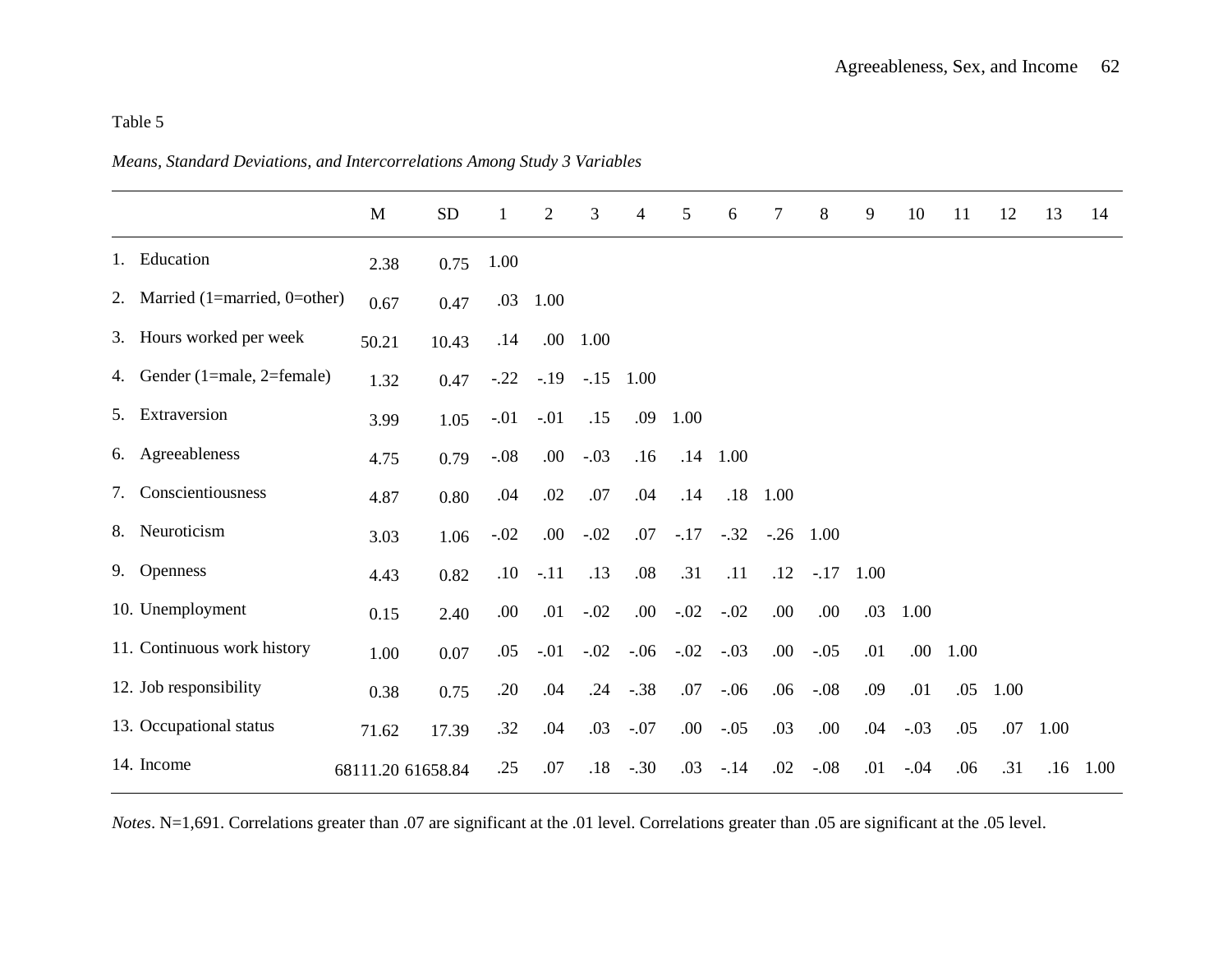*Effects of Agreeableness and Sex on Earnings Controlling for Job Responsibility and Occupational Status: Study 3*

|                             |                | Overall         |           |                     | Men      |                      | Women         |          |          |  |
|-----------------------------|----------------|-----------------|-----------|---------------------|----------|----------------------|---------------|----------|----------|--|
| <b>Independent Variable</b> | $B(\$)$        | SE <sub>B</sub> | $\beta$   | $B(\$)$             | $SE_B$   | β                    | $B(\$)$       | $SE_B$   | $\beta$  |  |
| Education                   | $11336.42***$  | 1996.40         | $.14***$  | $11419.35***$       | 2490.71  | $.14***$             | 8889.58**     | 3060.57  | $.13***$ |  |
| Married                     | 3922.84        | 2948.14         | .03       | 6417.01             | 4104.25  | .04                  | $-5591.11$    | 3360.50  | $-.07$   |  |
| Hours worked per week       | 473.52**       | 136.83          | $.08***$  | 458.60 <sup>*</sup> | 180.83   | $.07*$               | 325.36        | 172.11   | .08      |  |
| Sex (male=1, female=2)      | $-19427.12$ ** | 3351.84         | $-.15***$ |                     |          | ---                  |               |          |          |  |
| Extraversion                | 1958.71        | 1392.66         | .03       | 1424.19             | 1839.51  | .02                  | 1504.16       | 1774.62  | .04      |  |
| Agreeableness               | $-9212.26$ **  | 1862.09         | $-.12***$ | $-12031.63$ **      | 2413.18  | $-.15***$            | $-1173.64$    | 2454.11  | $-.02$   |  |
| Conscientiousness           | 192.77         | 1791.73         | .00       | 1646.43             | 2407.00  | .02                  | $-2453.77$    | 2156.33  | $-.05$   |  |
| Neuroticism                 | $-4885.46$ **  | 1423.44         | $-.08$ ** | $-6041.08$ **       | 1917.46  | $-.10$ <sup>**</sup> | $-1965.52$    | 1699.39  | $-.05$   |  |
| <b>Openness</b>             | $-2115.00$     | 1784.33         | $-.03$    | $-2085.56$          | 2362.26  | $-.03$               | $-2808.03$    | 2226.36  | $-.06$   |  |
| Unemployment                | $-954.43$      | 565.80          | $-.04$    | $-1075.44$          | 676.62   | $-.04$               | $-806.67$     | 1029.90  | $-.03$   |  |
| Continuous work history     | 21547.81       | 19857.58        | .02       | 38952.28            | 43889.09 | .02                  | 22112.36      | 15509.01 | .06      |  |
| Job responsibility          | $15191.78***$  | 2023.58         | $.19***$  | 25008.32**          | 3300.52  | $.22***$             | $6660.54***$  | 1880.29  | $.15***$ |  |
| Occupational status         | 282.27**       | 82.50           | $.08***$  | $301.77***$         | 114.76   | $.08***$             | $245.30^{**}$ | 92.18    | $.12***$ |  |
| Multiple R                  |                | $---$           | $.44***$  |                     | ---      | $.37***$             | ---           | ---      | $.33***$ |  |
| $R^2$                       |                |                 | $.19***$  |                     | ---      | $.14***$             |               |          | $.11***$ |  |

*Notes*. N(overall)=1691. N(men)=1157. N(women)=534.  $p < .05$  (two-tailed).  $p < .01$  (two-tailed).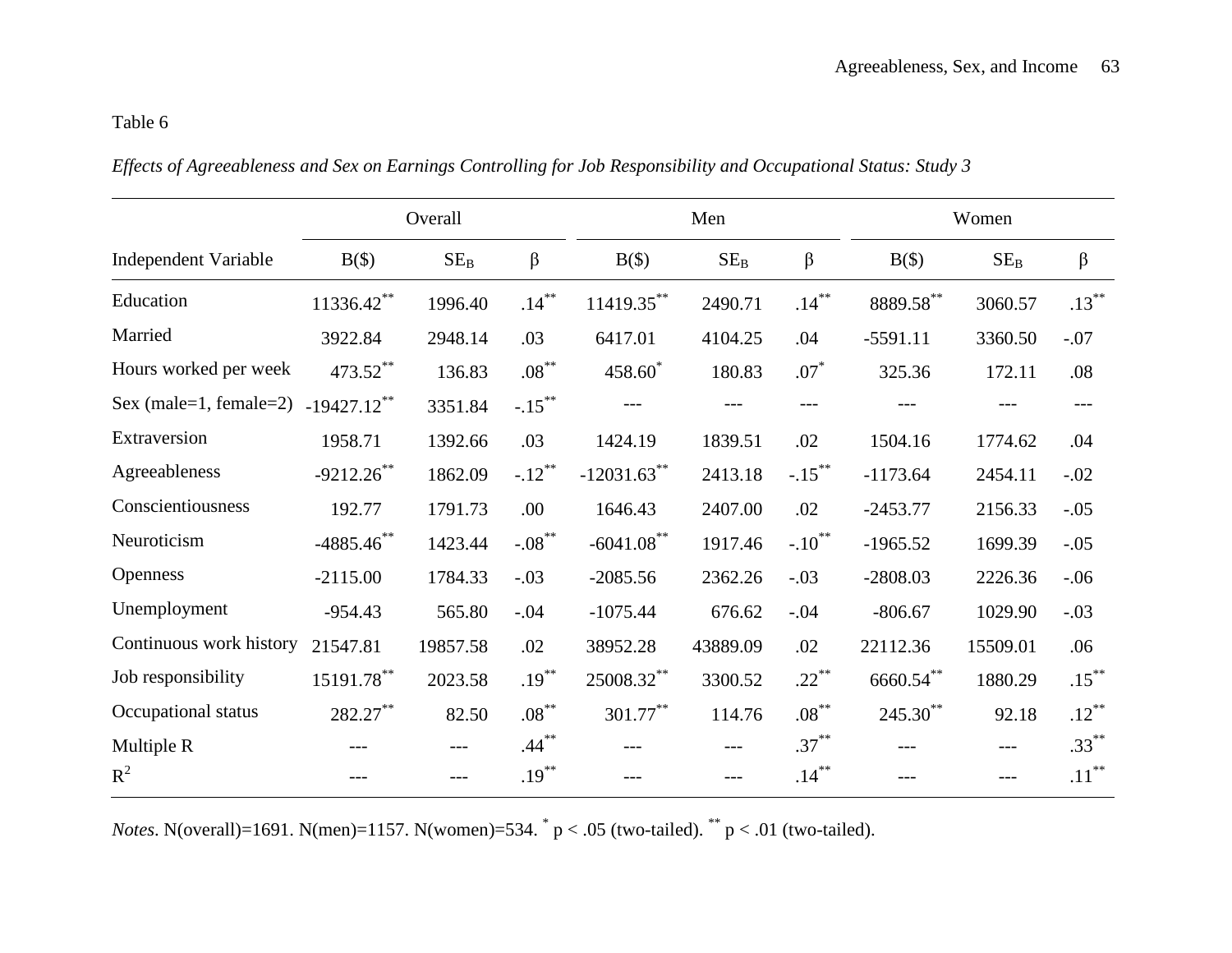# Effect of Experimentally Manipulated Candidate Sex and Agreeableness on Advancement

|                                               | Hierarchical Linear Modeling (HLM) Coefficient |           |                       |  |  |  |  |  |
|-----------------------------------------------|------------------------------------------------|-----------|-----------------------|--|--|--|--|--|
|                                               | B                                              | <b>SE</b> | T-value               |  |  |  |  |  |
| Intercept                                     | .28                                            | .18       | 1.58                  |  |  |  |  |  |
| <b>Control Variables</b>                      |                                                |           |                       |  |  |  |  |  |
| Female Rater <sup>O</sup>                     | $-.07$                                         | .04       | $-1.68^{\dagger}$     |  |  |  |  |  |
| Rater Agreeableness <sup>O</sup>              | $-.01$                                         | .04       | $-.27$                |  |  |  |  |  |
| <b>Hypothesized Variables</b>                 |                                                |           |                       |  |  |  |  |  |
| Female Candidate (FEMCAN) <sup>M</sup>        | $-.09$                                         | .05       | $-1.70^{\dagger}$     |  |  |  |  |  |
| Candidate Agreeableness (CAGREE) <sup>M</sup> | $-.47$                                         | .09       | $-4.99$ <sup>**</sup> |  |  |  |  |  |
| <b>FEMCAN × CAGREE</b>                        | .25                                            | .06       | $4.21***$             |  |  |  |  |  |

Recommendation: Study 4

Notes. M superscript denotes manipulated variable across eight scenarios. O superscript denotes naturally observed rater characteristics.

<sup>†</sup> p < .10 (two-tailed). <sup>\*</sup> p < .05 (two-tailed). <sup>\*\*</sup> p < .01 (two-tailed).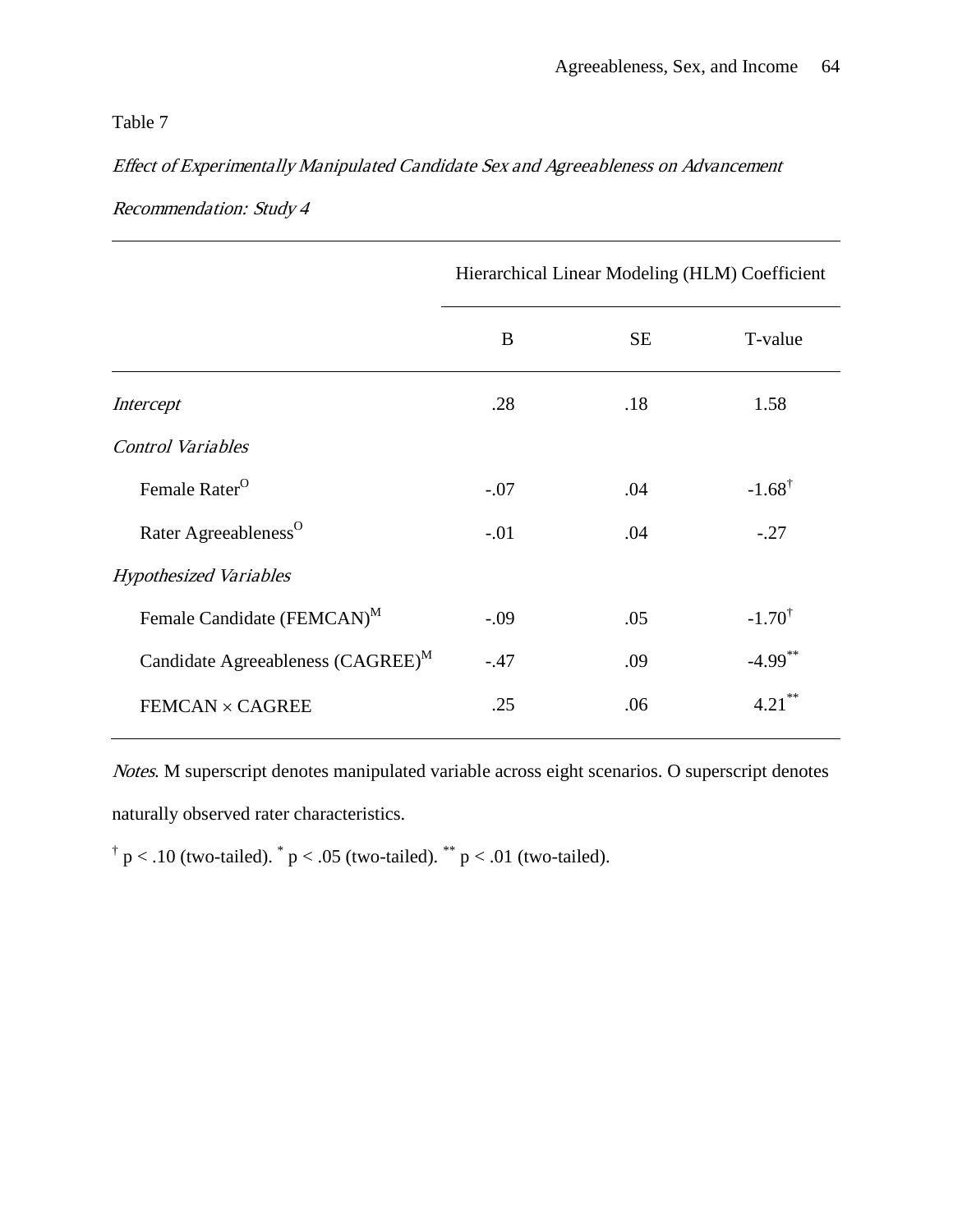# Figure Captions

*Figure 1.* Joint effect of agreeableness and gender on income, Study 1 (top). Joint effect of agreeableness and gender on income, Study 2 (bottom). (*Notes*. ±1 SD represent agreeableness scores one standard deviation above and below the average score on agreeableness.)

*Figure 2.* Joint effect of agreeableness and gender on income controlling for job responsibility and occupational status, Study 3. (*Notes*. ±1 SD represent scores one standard deviation above and below the average score on agreeableness.)

*Figure 3.* Joint effect of agreeableness and gender on recommendations for management track, Study 4 (*Notes*. ±1 SD represent scores one standard deviation above and below the average score on agreeableness.)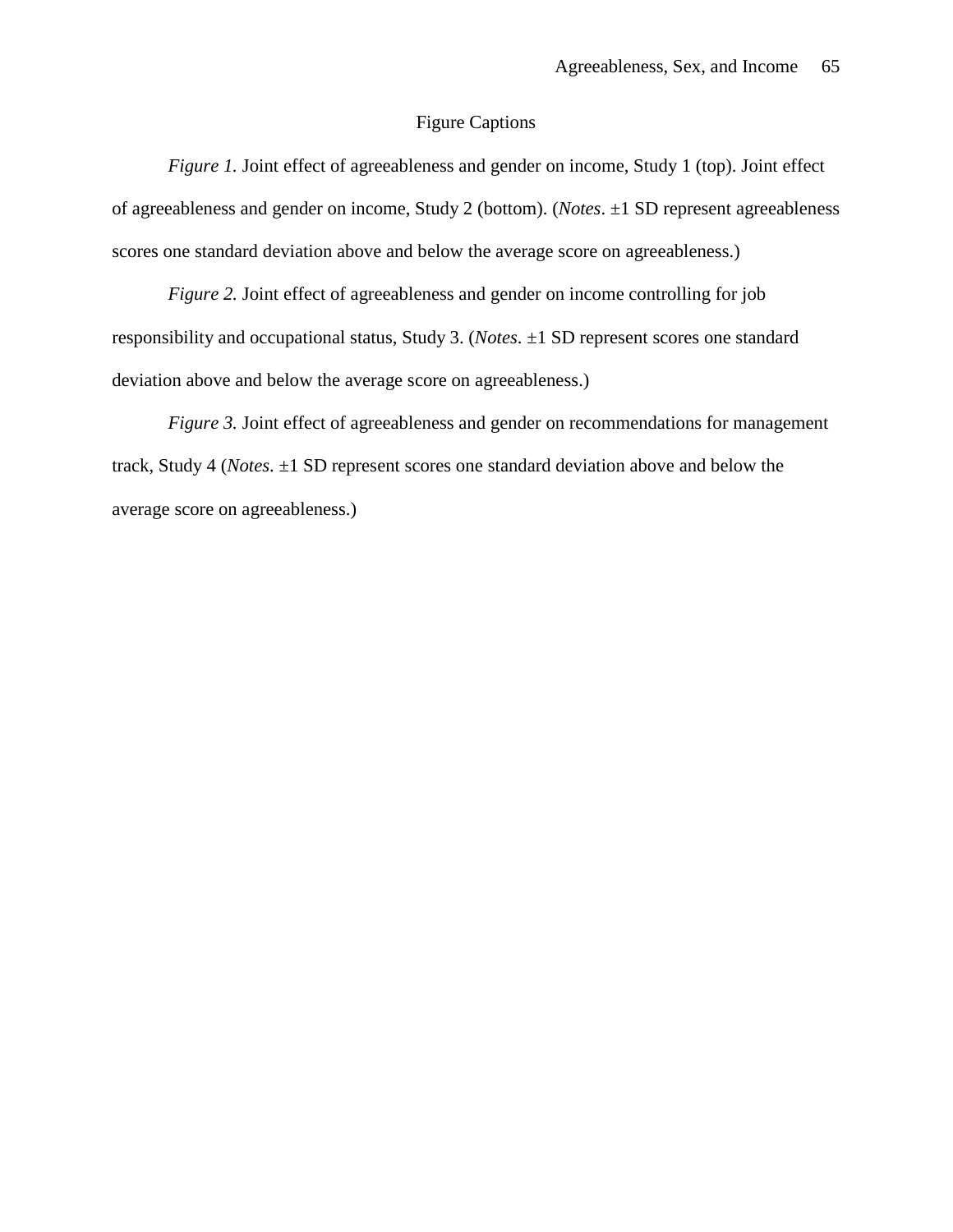

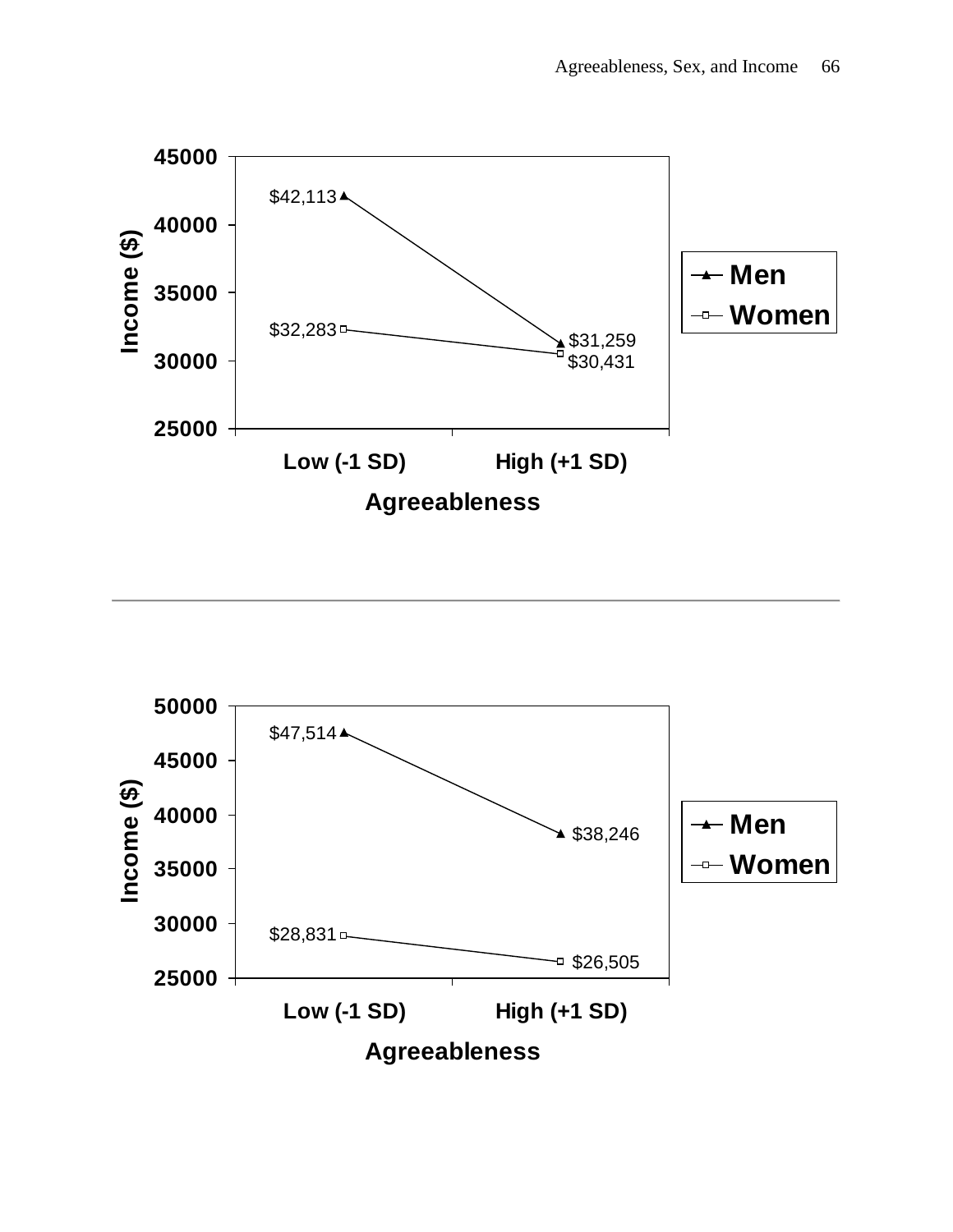